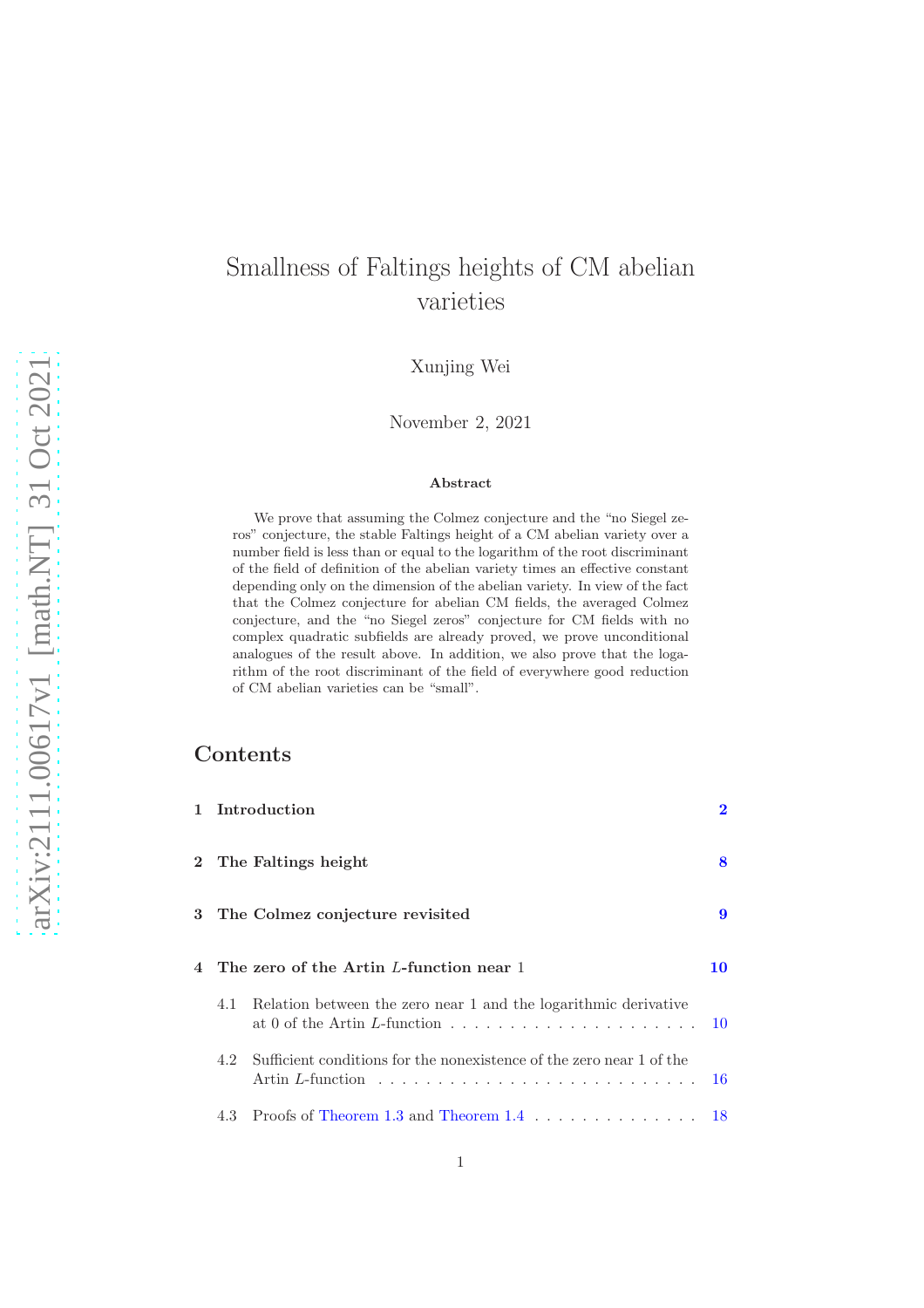6 Field of everywhere good reduction of CM abelian varieties [22](#page-21-0)

#### <span id="page-1-0"></span>References [30](#page-29-0)

## 1 Introduction

Let E be a CM-field, and let  $\Phi$  be a CM-type of E. Let A be an abelian variety over a number field K such that we have an embedding  $i: \mathcal{O}_E \hookrightarrow \text{End}_K(A)$ such that  $(A, i)$  has CM-type  $\Phi$ . It is proved by Colmez in [\[Col93\]](#page-30-0) that the stable Faltings height  $h_{\text{Falt}}^{\text{st}}(A)$  of the abelian variety A depends only on the CM-field  $E$  and the CM-type  $\Phi$  and not on the abelian variety  $A$ . We denote it as  $h_{(E,\Phi)}^{\text{Falt}}$ . In [\[Col93\]](#page-30-0) Colmez proposed a conjecture relating  $h_{(E,\Phi)}^{\text{Falt}}$  to the logarithmic derivatives at  $s = 0$  of certain Artin L-functions defined by  $(E, \Phi)$ . We will refer to this conjecture as the *Colmez conjecture*. The precise statement is as follows:

We define a function  $A^0_{(E,\Phi)}$  from  $Gal(\overline{\mathbb{Q}}/\mathbb{Q})$  to  $\mathbb{C}$  by

$$
A^0_{(E,\Phi)}(\sigma) = \frac{1}{[\text{Gal}(\overline{\mathbb{Q}}/\mathbb{Q}) : \text{Stab}(\Phi)]} \sum_{\nu \in \text{Gal}(\overline{\mathbb{Q}}/\mathbb{Q}) / \text{Stab}(\Phi)} |\nu \Phi \cap \sigma \nu \Phi|, \forall \sigma \in \text{Gal}(\overline{\mathbb{Q}}/\mathbb{Q}),
$$

where  $Stab(\Phi)$  is the subgroup of  $Gal(\overline{\mathbb{Q}}/\mathbb{Q})$  consisting of the stabilizers of  $\Phi$ .

This function is locally constant and constant on conjugacy classes. Therefore, there is a unique decomposition of  $A^0_{(E,\Phi)}$  into C-linear combinations of irreducible Artin characters  $\chi$  (i.e. characters  $\chi$  of irreducible continuous representations of  $Gal(Q/Q)$  on finite-dimensional C-vector spaces)

$$
A^0_{(E,\Phi)} = \sum_{\chi} m_{(E,\Phi)}(\chi)\chi, \qquad m_{(E,\Phi)}(\chi) \in \mathbb{C}.
$$

It can be shown that for any irreducible Artin character  $\chi$  such that  $m_{(E,\Phi)}(\chi) \neq$ 0, the Artin L-function  $L(s, \chi, \mathbb{Q})$  is defined and nonzero at  $s = 0$ . We define

$$
Z_{(E,\Phi)} := -\frac{1}{2}g \log(2\pi) + \sum_{\chi} m_{(E,\Phi)}(\chi) \frac{L'(0,\chi,\mathbb{Q})}{L(0,\chi,\mathbb{Q})}
$$

and

$$
\mu_{(E,\Phi)}\coloneqq \sum_{\chi} m_{(E,\Phi)}(\chi)\log(\mathfrak f(\chi,\mathbb Q)),
$$

where  $f(\chi, \mathbb{Q})$  is the Artin conductor of the Artin character  $\chi$  (a positive integer).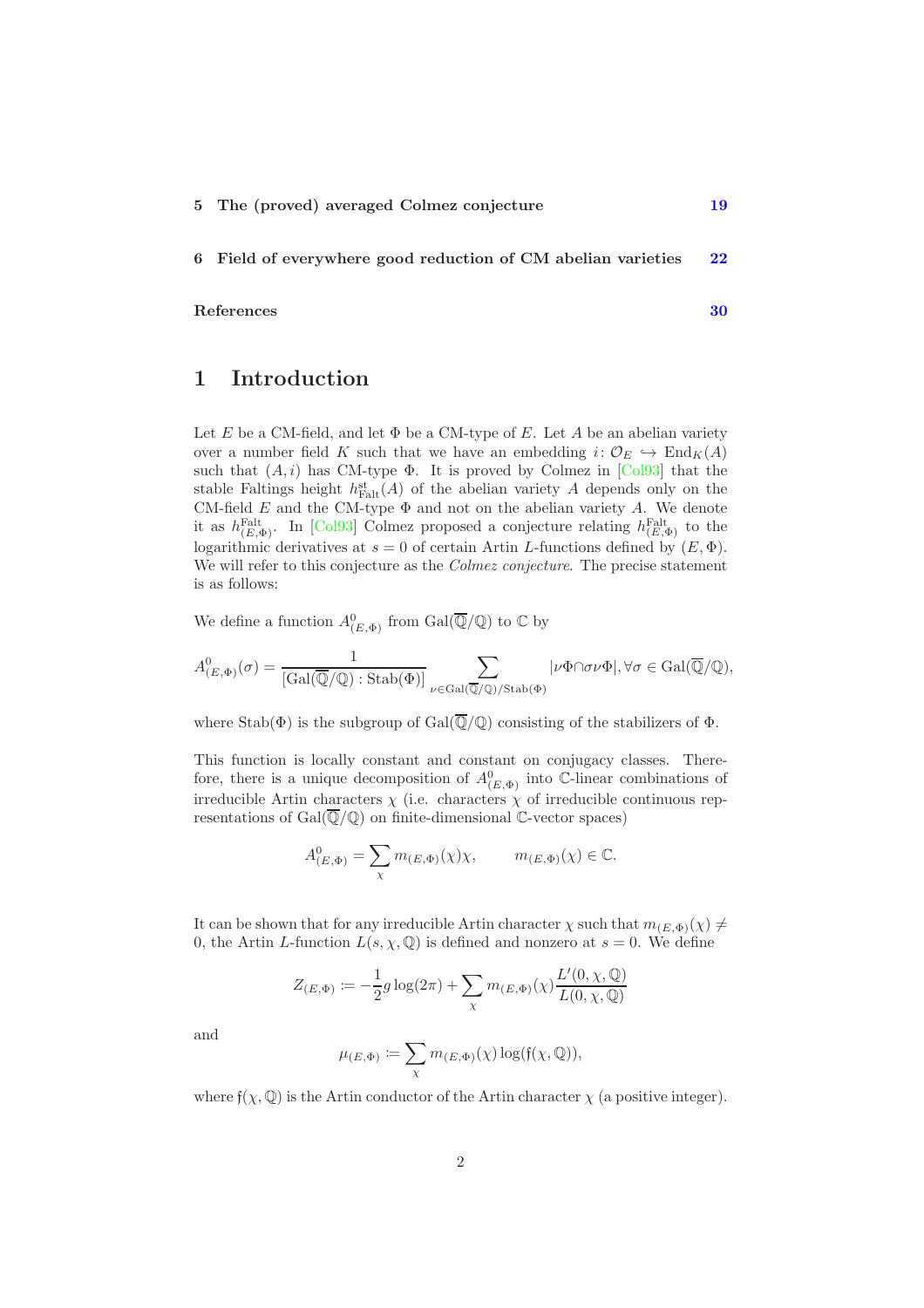The Colmez conjecture says that we have

$$
h^{\mathrm{Falt}}_{(E,\Phi)} = -Z_{(E,\Phi)} - \frac{1}{2}\mu_{(E,\Phi)}.
$$

When  $E$  is a complex quadratic field, the Colmez conjecture is the same as the classical Chowla-Selberg formula (see for example Page 91 and 92 of [\[Wei76\]](#page-32-0)), and so it is in fact a theorem.

Colmez [\[Col93\]](#page-30-0) and Obus [\[Obu13\]](#page-31-0) proved that the Colmez conjecture is true if the extension  $E/\mathbb{Q}$  is Galois with abelian Galois group [\(Theorem 4.8\)](#page-17-1). Yuan– Zhang [\[YZ18\]](#page-32-1) and Andreatta–Goren–Howard–Madapusi-Pera [\[AGHMP18\]](#page-29-1) independently proved that the Colmez conjecture is true when one averages over all CM-types of a given CM-field [\(Theorem 5.2\)](#page-18-1).

Let  $-d \in \mathbb{Z}_{\leq -2}$  be a fundamental discriminant, so disc $(\mathbb{Q}(\sqrt{-d})) = d$ . Let  $\chi_d$  be the quadratic character associated to the quadratic field extension  $\mathbb{Q}(\sqrt{-d})/\mathbb{Q}$ , so  $\chi_d(p) = (-d|p)$  for any prime p. Let  $L(s, \chi_d)$  be the Dirichlet L-function of the character  $\chi_d$ , so  $L(s, \chi_d) = \frac{\zeta_{\mathbb{Q}(\sqrt{-d})}(s)}{\zeta_{\mathbb{Q}}(s)}$  $\frac{\sqrt{-d} \cdot \sqrt{d}}{\zeta_{\mathbb{Q}}(s)}$ .

It is known that there is at most one zero of  $L(s, \chi_d)$  in the region

$$
1 - \frac{1}{4\log(d)} \le \text{Re}(s) < 1, |\text{Im}(s)| \le \frac{1}{4\log(d)},
$$

and if such a zero exists it is real and simple.

For any  $0 < c \leq \frac{1}{4}$ , we define the *c-Siegel zero* of  $L(s, \chi_d)$  to be the zero of  $L(s, \chi_d)$  in the region

$$
1 - \frac{c}{\log(d)} \le \text{Re}(s) < 1, |\,\text{Im}(s)| \le \frac{1}{4\log(d)}
$$

(if it exists). We define the *Siegel zero* of  $L(s, \chi_d)$  to be the  $\frac{1}{4}$ -Siegel zero of  $L(s, \chi_d)$ .

The conjecture No  $\frac{1}{O(1)}$ [-Siegel zero of](#page-2-0)  $L(s, \chi_d)$  is as follows:

<span id="page-2-0"></span>**Conjecture 1.1** (No  $\frac{1}{O(1)}$ -Siegel zero of  $L(s, \chi_d)$ ). There exists some effectively computable absolute constant  $C_{\text{zero}} \in \mathbb{R}_{\geq 4}$  such that for any fundamental discriminant  $-d \in \mathbb{Z}_{\leq -2}$ , the Dirichlet L-function  $L(s, \chi_d)$  has no zeros in the region  $1 - \frac{1}{C_{\text{zero log}(d)}} \leq \text{Re}(s) < 1, |\text{Im}(s)| \leq \frac{1}{4 \log(d)}$ .

Now let  $E$  be an arbitrary CM-field. Let  $F$  be the maximal totally real subfield of E, and so E is a totally complex quadratic field extension of F. Let  $\chi_{E/F}$  be the quadratic character associated to the quadratic field extension  $E/F$ , so for any prime ideal  $\mathfrak{p}$  of  $\mathcal{O}_F$ ,

$$
\chi_{E/F}(\mathfrak{p}) = \begin{cases} 1 & \text{if $\mathfrak{p}$ splits completely in $\mathcal{O}_E$,} \\ -1 & \text{if $\mathfrak{p}$ is unramified but does not split completely in $\mathcal{O}_E$,} \\ 0 & \text{if $\mathfrak{p}$ is ramified in $\mathcal{O}_E$.} \end{cases}
$$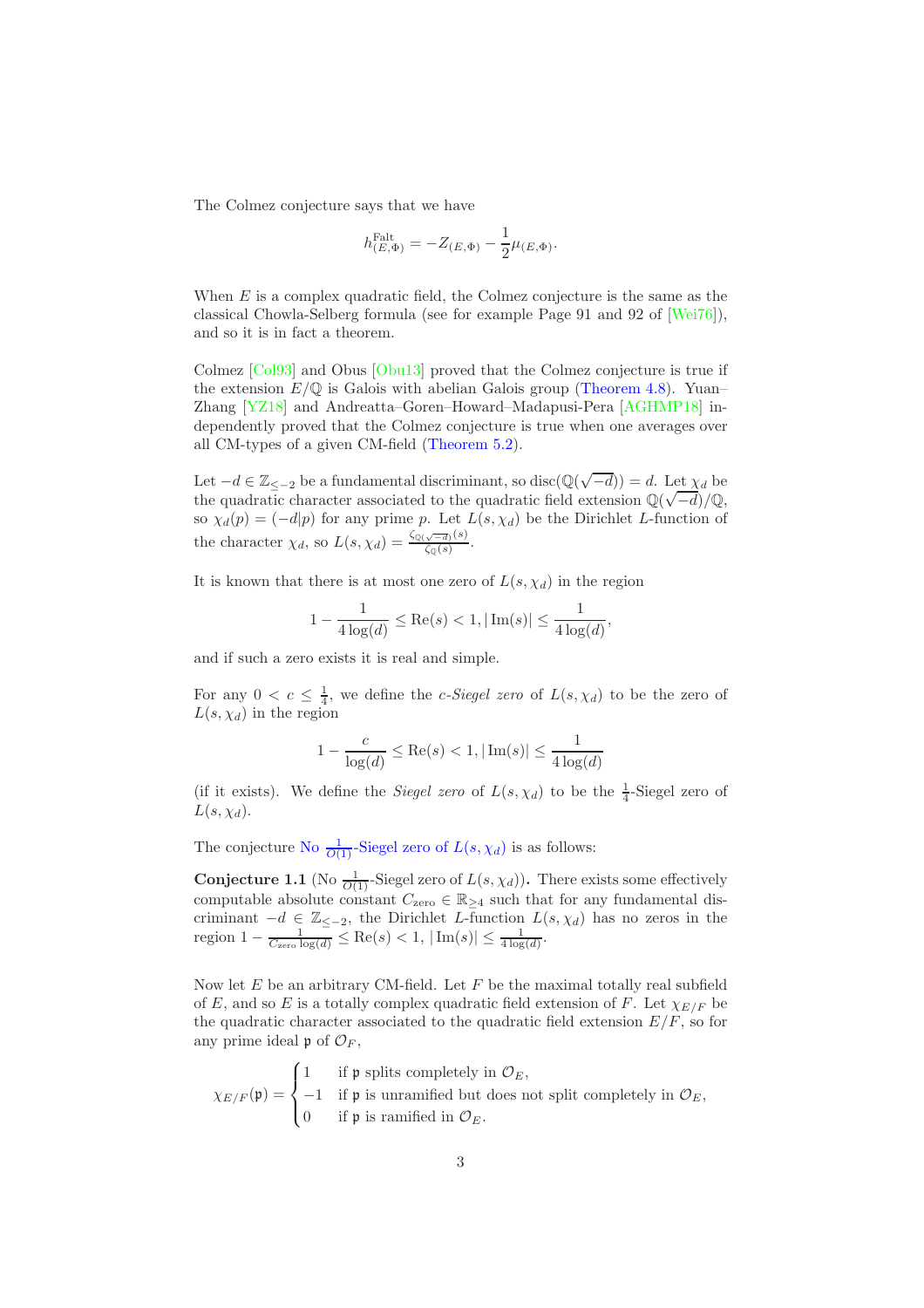Let  $L(s, \chi_{E/F})$  be the L-function of the character  $\chi_{E/F}$ , and so  $L(s, \chi_{E/F})$  =  $\zeta_{E}(s)$  $\frac{\zeta E(S)}{\zeta_F(s)}$ .

Similarly to the case where  $E$  is a complex quadratic field, by Lemma 3 of [\[Sta74\]](#page-31-1), for any CM-field E with maximal totally real subfield F,  $L(s, \chi_{E/F})$ has at most one zero in the region

$$
1 - \frac{1}{4 \log |\text{disc}(E)|} \le \text{Re}(s) < 1, |\text{Im}(s)| \le \frac{1}{4 \log |\text{disc}(E)|}.
$$

If such a zero exists, it is real and simple.

For any  $0 < c \leq \frac{1}{4}$ , we define the *generalized c-Siegel zero* of  $L(s, \chi_{E/F})$  to be the zero of  $L(s, \chi_{E/F})$  in the region

$$
1 - \frac{c}{\log|\text{disc}(E)|} \le \text{Re}(s) < 1, |\text{Im}(s)| \le \frac{1}{4\log|\text{disc}(E)|}
$$

(if it exists). We define the *generalized Siegel zero* of  $L(s, \chi_{E/F})$  to be the generalized  $\frac{1}{4}$ -Siegel zero of  $L(s, \chi_{E/F})$ .

The conjecture [No generalized](#page-3-1)  $\frac{1}{O_g(1)}$ -Siegel zero of  $L(s, \chi_{E/F})$  is as follows:

<span id="page-3-1"></span>**Conjecture 1.2** (No generalized  $\frac{1}{O_g(1)}$ -Siegel zero of  $L(s, \chi_{E/F})$ ). For any  $g \in \mathbb{Z}_{\geq 1}$ , there exists some effectively computable constant  $C_{\text{zero}}(g) \in \mathbb{R}_{\geq 4}$ depending only on  $g$  such that for any CM-field  $E$  with maximal totally real subfield F such that  $[F: \mathbb{Q}] = g$ , the function  $L(s, \chi_{E/F})$  has no zeros in the region

$$
1 - \frac{1}{C_{\text{zero}}(g) \log |\text{disc}(E)|} \le \text{Re}(s) < 1, |\text{Im}(s)| \le \frac{1}{4 \log |\text{disc}(E)|}.
$$

It is proved by Stark (Lemma 9 of [\[Sta74\]](#page-31-1)) that [Conjecture 1.1](#page-2-0) implies [Conjecture 1.2.](#page-3-1) He also proved that [Conjecture 1.2](#page-3-1) is true whenever the CM-field  $E$  contains no complex quadratic subfields.

We show that assuming the Colmez conjecture, the nonexistence of the generalized Siegel zero of L-functions of quadratic characters associated to CM extensions is closely related to the stable Faltings height of CM abelian varieties being bounded by the logarithm of the root discriminant of the field of definition. More precisely, we prove the following theorem:

<span id="page-3-0"></span>Theorem 1.3. Suppose that the Colmez conjecture holds. Suppose further that No  $\frac{1}{O(1)}$ [-Siegel zero of](#page-2-0)  $L(s, \chi_d)$  holds. Then for any  $g \in \mathbb{Z}_{\geq 1}$ , there exist effectively computable constants  $C_1(g) > 0$ ,  $C_2(g) \in \mathbb{R}$  depending only on g such that

$$
h_{\text{Falt}}^{\text{st}}(A) \le C_1(g) \frac{1}{[K:\mathbb{Q}]} \log |\text{disc}(K)| + C_2(g),
$$

for any dimension-g abelian variety A defined over a number field K with complex multiplication by  $\mathcal{O}_E$  for some CM-field E.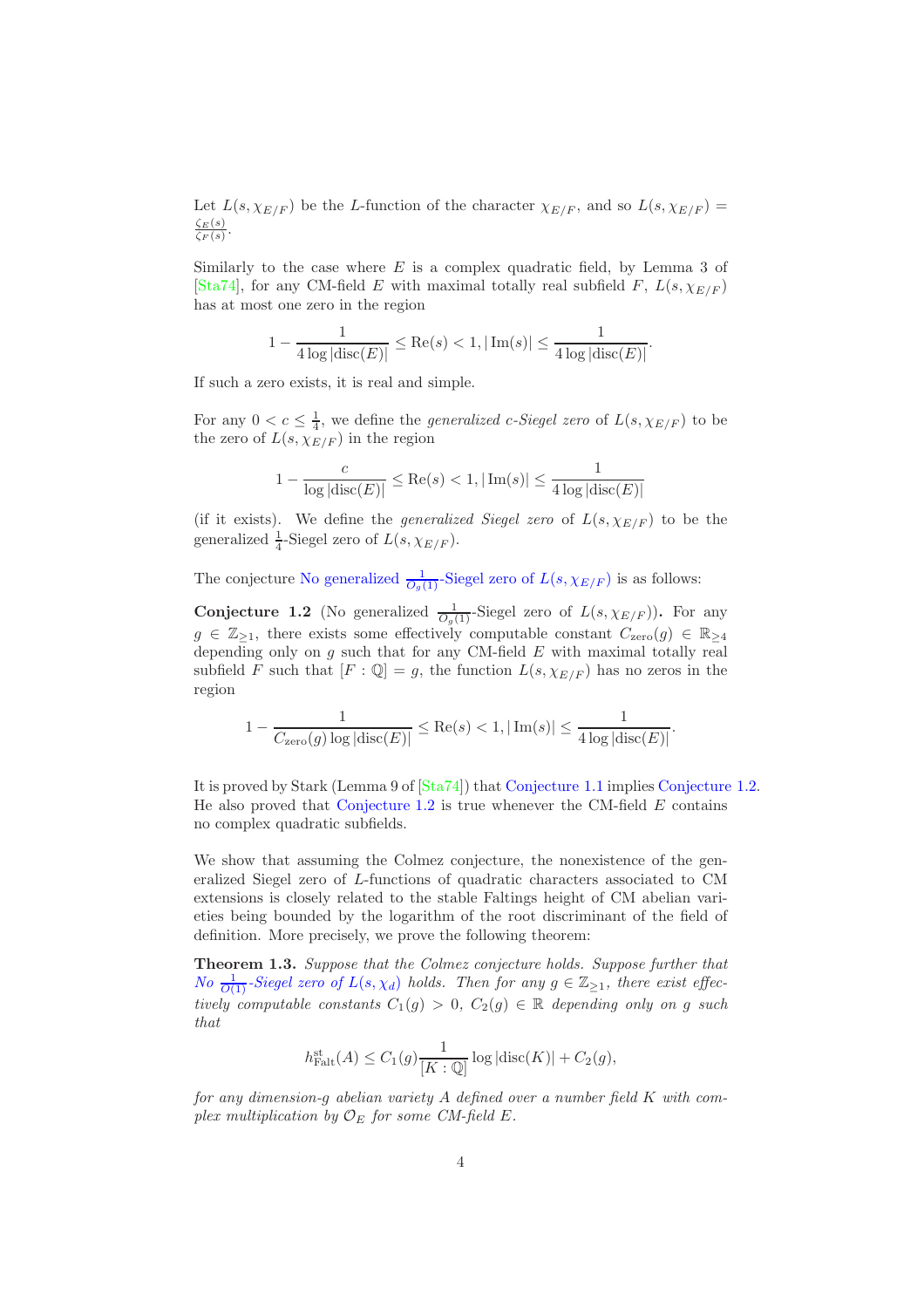Since the Colmez conjecture for abelian CM-fields is already proved, and since [Conjecture 1.2](#page-3-1) is true when the CM-field  $E$  contains no complex quadratic subfields, we can also prove an unconditional version of the theorem above:

<span id="page-4-0"></span>**Theorem 1.4.** For any  $g \in \mathbb{Z}_{\geq 1}$ , there exists effectively computable constants  $C_3(g) > 0$ ,  $C_4(g) \in \mathbb{R}$  depending only on g such that

$$
h_{\text{Falt}}^{\text{st}}(A) \leq C_3(g) \frac{1}{[K:\mathbb{Q}]} \log|\text{disc}(K)| + C_4(g),
$$

for any dimension-g abelian variety A over a number field K with complex multiplication by  $\mathcal{O}_E$  for some CM-field E such that the extension  $E/\mathbb{Q}$  is Galois with abelian Galois group and E does not contain any complex quadratic subfields.

**Remark 1.5.** To show that the condition " $E$  does not contain any complex quadratic subfields" in the hypotheses in [Theorem 1.4](#page-4-0) is possible, we give examples of CM fields  $E$  containing no complex quadratic subfields such that the extension  $E/\mathbb{Q}$  is Galois with abelian Galois group.

Let n be an integer greater than or equal to 3 such that the group  $(\mathbb{Z}/n\mathbb{Z})^{\times}$ is a cyclic group and such that  $\#(\mathbb{Z}/n\mathbb{Z})^{\times}$  divides 4. (Equivalently,  $n = p^k$  or  $n = 2p^k$  for some odd prime p such that  $p \equiv 1 \mod 4$ .)

Let E be the *n*-th cyclotomic field  $\mathbb{Q}(\mu_n)$ , where  $\mu_n$  denotes a primitive *n*th root of unity. Then  $E$  is a CM-field with maximal totally real subfield  $F = \mathbb{Q}(\mu_n + \mu_n^{-1})$ . The extension  $E/\mathbb{Q}$  is Galois and  $Gal(E/\mathbb{Q})$  is isomorphic to  $(\mathbb{Z}/n\mathbb{Z})^{\times}$ . Since Gal $(E/\mathbb{Q})$  is cyclic and of even order, there is a unique subgroup H of  $Gal(E/\mathbb{Q})$  of index 2, and so there is a unique quadratic subfield K of E. Let  $\iota$  be the nontrivial element of  $Gal(E/F) \subset Gal(E/\mathbb{Q})$ . Then  $\iota$  is the unique element in Gal $(E/\mathbb{Q})$  of order 2. Since  $\#\text{Gal}(E/\mathbb{Q}) = \#(\mathbb{Z}/n\mathbb{Z})^{\times}$ divides 4, we have  $\iota \in H$ . Thus, K is fixed by the element  $\iota$ . Therefore, K is a real quadratic field and so  $E$  contains no complex quadratic subfields.

More generally, let  $E$  be any totally imaginary number field such that the extension  $E/\mathbb{Q}$  is Galois with abelian Galois group. Then E is a CM-field (any abelian extension over Q is either totally real or a CM field). We know that

$$
\mathrm{Gal}(E/\mathbb{Q})\cong \mathbb{Z}/q_1\mathbb{Z}\times \mathbb{Z}/q_2\mathbb{Z}\times \cdots \times \mathbb{Z}/q_k\mathbb{Z},
$$

where  $q_1, q_2, \dots, q_m$  are powers of prime numbers  $(q_1, q_2, \dots, q_m$  are not necessarily distinct). Suppose further that the number "2" does not appear in  $q_1, q_2, \cdots q_m$ , i.e. each  $q_i$  is either  $2^{k_i}$  for  $k_i \geq 2$  or a power of an odd prime. Then each component  $\mathbb{Z}/q_i\mathbb{Z}$  such that  $q_i$  is  $2^{k_i}$   $(k_i \geq 2)$  contains a unique subgroup  $H_i$  of index 2 and a unique element  $\sigma_i$  of order 2, and  $\sigma_i \in H_i$ . Let  $\iota$  be the nontrivial element of  $Gal(E/F) \subset Gal(E/\mathbb{Q})$ , where F is the maximal real subfield of E. Then  $\iota \in H$  for any subgroup H of Gal $(E/\mathbb{Q})$  of index 2. Therefore, E contains no complex quadratic subfields.

Since the averaged Colmez conjecture is already proved, we can also prove averaged analogues of the theorems above.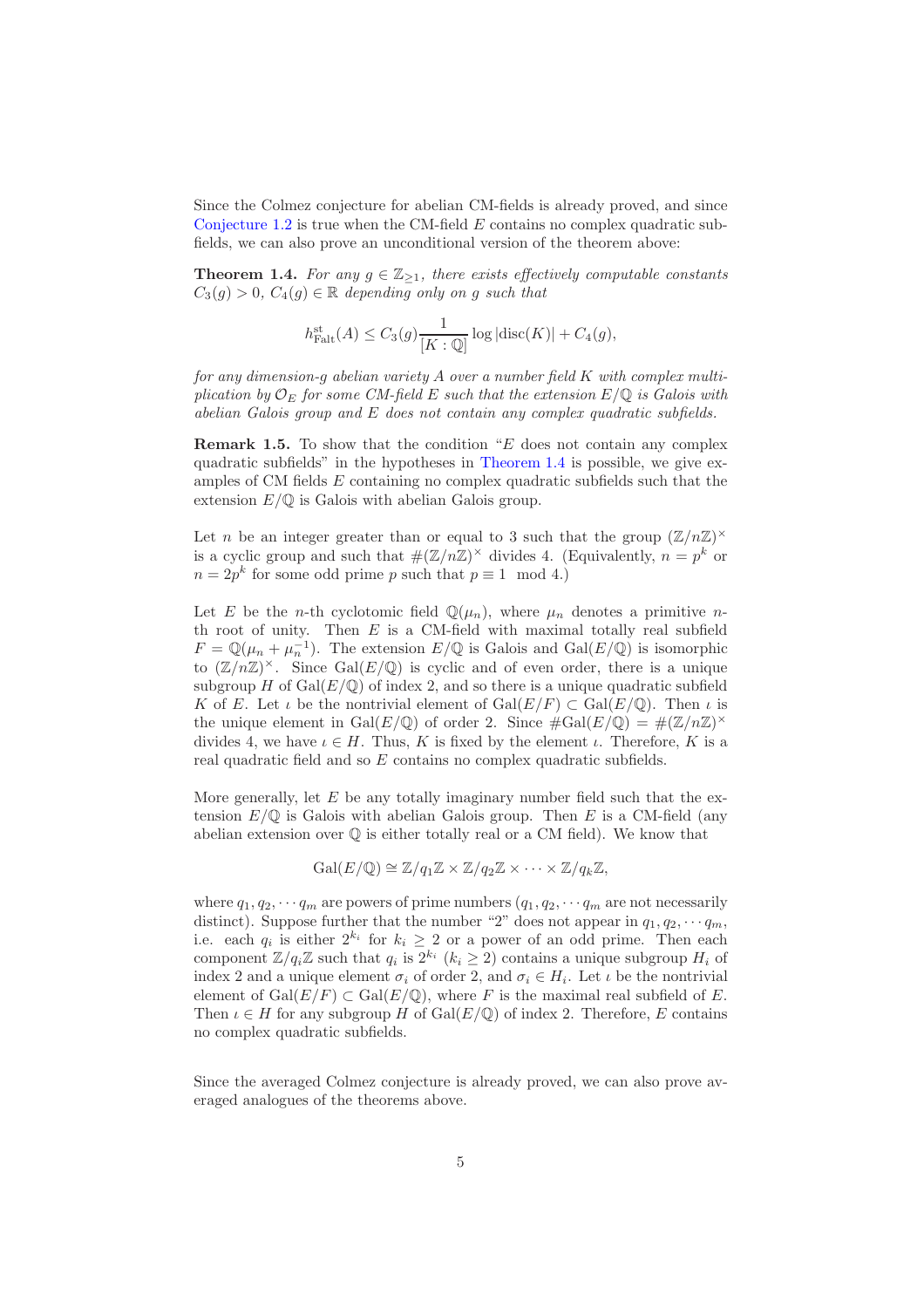<span id="page-5-0"></span>**Theorem 1.6.** For any  $g \in \mathbb{Z}_{\geq 1}$ , there exists effectively computable constants  $C_5(g) > 0$ ,  $C_6(g) \in \mathbb{R}$  depending only on g such that

$$
\frac{1}{2} \left( h_{\text{Falt}}^{\text{st}}(A_1) + h_{\text{Falt}}^{\text{st}}(A_2) \right)
$$
  

$$
\leq C_5(g) \cdot \frac{1}{2} \left( \frac{1}{[K_1 : \mathbb{Q}]} \log |\text{disc}(K_1)| + \frac{1}{[K_1 : \mathbb{Q}]} \log |\text{disc}(K_2)| \right) + C_6(g),
$$

for any pair  $A_1, A_2$  of dimension-g abelian varieties defined over number fields  $K_1, K_2$  respectively, such that the following holds:

• There exists a CM-field E of degree  $[E:\mathbb{Q}]=2g$  and embeddings  $i_1:\mathcal{O}_E\hookrightarrow$  $\text{End}_{K_1}(A_1), i_2 \colon \mathcal{O}_E \hookrightarrow \text{End}_{K_2}(A_2)$  such that E does not contain any complex quadratic subfields and the CM-type  $\Phi_1$  of  $(A_1, i_1)$  and the CM-type  $\Phi_2$  of  $(A_2, i_2)$  satisfy:

$$
|\Phi_1 \cap \Phi_2| = g - 1.
$$

<span id="page-5-1"></span>**Theorem 1.7.** Let  $g$  be a positive integer. Suppose that there exists some effectively computable constant  $C_{\text{zero}}(g) \in \mathbb{R}_{\geq 4}$  depending only on g such that for any CM-field E with maximal totally real subfield F such that  $[F: \mathbb{Q}] = g$ , the function  $L(s, \chi_{E/F})$  has no zeros in the region

$$
1-\frac{1}{C_{\text{zero}}(g)\log|\text{disc}(E)|} \leq \text{Re}(s) < 1, |\,\text{Im}(s)| \leq \frac{1}{4\log|\text{disc}(E)|},
$$

*i.e. the conjecture [No generalized](#page-3-1)*  $\frac{1}{O_g(1)}$ -Siegel zero of  $L(s, \chi_{E/F})$  holds for g.

Then there exist effectively computable constants  $C_7(g) > 0$ ,  $C_8(g) \in \mathbb{R}$  depending only on g such that

$$
\frac{1}{2} \left( h_{\text{Falt}}^{\text{st}}(A_1) + h_{\text{Falt}}^{\text{st}}(A_2) \right)
$$
  
\n
$$
\leq C_7(g) \cdot \frac{1}{2} \left( \frac{1}{[K_1 : \mathbb{Q}]} \log |\text{disc}(K_1)| + \frac{1}{[K_1 : \mathbb{Q}]} \log |\text{disc}(K_2)| \right) + C_8(g),
$$

for any pair  $A_1, A_2$  of dimension-q abelian varieties defined over number fields  $K_1, K_2$  respectively, such that the following holds:

• There exists a CM-field E of degree  $[E:\mathbb{Q}]=2g$  and embeddings  $i_1: \mathcal{O}_E \hookrightarrow$  $\text{End}_{K_1}(A_1), i_2 \colon \mathcal{O}_E \hookrightarrow \text{End}_{K_2}(A_2)$  such that the CM-type  $\Phi_1$  of  $(A_1, i_1)$ and the CM-type  $\Phi_2$  of  $(A_2, i_2)$  satisfy:

$$
|\Phi_1 \cap \Phi_2| = g - 1.
$$

It might be interesting to know that if we only make use of the (proved) averaged Colmez conjecture, then we cannot obtain results stronger than [Theorem 1.6](#page-5-0) and [Theorem 1.7](#page-5-1) (i.e. the "average" condition in these theorems cannot be dropped), even if we further assume that the abelian variety over the number field has everywhere good reduction. In particular, we prove the following theorems, which show that the logarithm of the root discriminant of the field of everywhere good reduction of CM abelian varieties can be "small".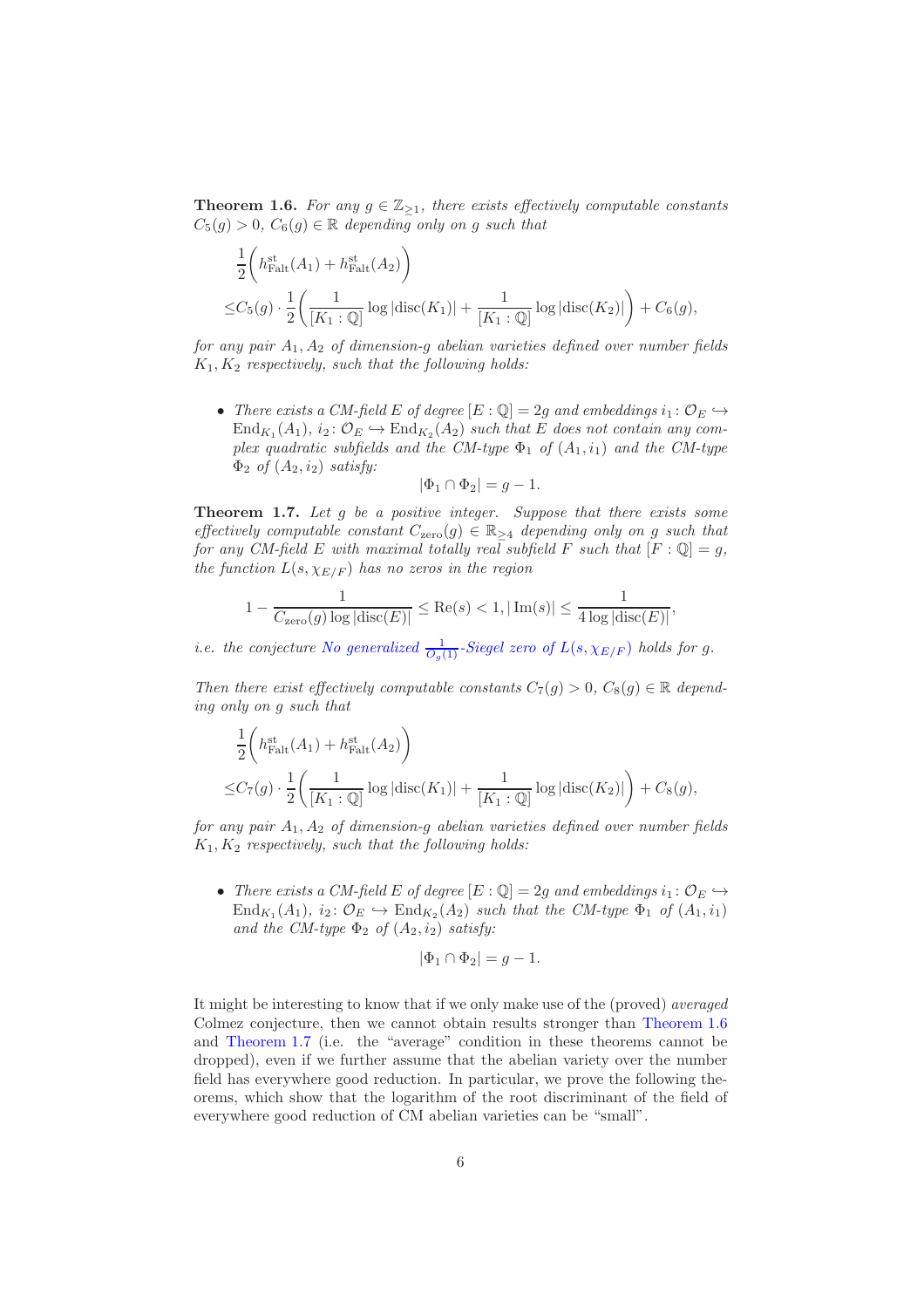<span id="page-6-0"></span>**Theorem 1.8.** Assume the Generalized Riemann Hypothesis. For any  $g \in \mathbb{Z}_{\geq 1}$ , there exist effectively computable constants  $C_{13}(g) > 0$ ,  $C_{14}(g) \in \mathbb{R}$ , such that for any CM-field E with  $[E : \mathbb{Q}] = 2g$ , for any CM-type  $\Phi$  of E, there exists a number field K' and a CM abelian variety  $(A, i: \mathcal{O}_E \hookrightarrow \text{End}_{K'}(A))$  over K' of  $CM$ -type  $\Phi$  such that the abelian variety  $A$  over  $K'$  has everywhere good reduction and

$$
\frac{1}{[K':\mathbb{Q}]} \log |\text{disc}(K')|
$$
\n
$$
\leq C_{13}(g) \log \log |\text{disc}(E)| + \frac{1}{[E_{\Phi}^*:\mathbb{Q}]} \log |\text{disc}(E_{\Phi}^*)| + C_{14}(g).
$$
\n
$$
(1)
$$

<span id="page-6-2"></span><span id="page-6-1"></span>**Theorem 1.9.** For any  $g \in \mathbb{Z}_{\geq 1}$ , there exist effectively computable constants  $C_{15}(g) > 0$ ,  $C_{16}(g) \in \mathbb{R}$ , such that for any CM-field E with  $[E:\mathbb{Q}] = 2g$ , for any CM-type  $\Phi$  of E, there exists a number field K' and a CM abelian variety  $(A, i: \mathcal{O}_E \hookrightarrow \text{End}_{K'}(A))$  over K' of CM-type  $\Phi$  such that the abelian variety A  $over K'$  has everywhere good reduction and

$$
\frac{1}{[K':\mathbb{Q}]} \log |\text{disc}(K')| \le C_{15}(g) \log |\text{disc}(E)| + C_{16}(g). \tag{2}
$$

<span id="page-6-3"></span>This will be discussed in detail in [section 6.](#page-21-0)

1

In Theorem 6(ii) of [\[Col98\]](#page-30-1), Colmez has proved that there exist effectively computable absolute constants  $C_{\text{Col},1} > 0$ ,  $C_{\text{Col},2} \in \mathbb{R}$  such that for any CM-field E of degree  $[E:\mathbb{Q}]=2g$  and any CM-type  $\Phi$  of E such that the following hold:

- 1.  $(E, \Phi)$  satisfies the Colmez conjecture,
- 2. For any irreducible Artin character  $\chi$  such that  $m_{(E,\Phi)}(\chi) \neq 0$ , the Artin conjecture for  $\chi$  holds (i.e. the Artin L-function  $L(s, \chi, \mathbb{Q})$  is holomorphic everywhere except possibly for a simple pole at  $s = 1$ ,
- 3. For any irreducible Artin character  $\chi$  such that  $m_{(E,\Phi)}(\chi) \neq 0$ , the Artin L-function  $L(s, \chi, \mathbb{Q})$  has no zeros on the ball of radius  $\frac{1}{4}$  centered at 0,

we have

$$
h_{(E,\Phi)}^{\text{Falt}} \leq C_{\text{Col},1} \cdot \mu_{(E,\Phi)} + gC_{\text{Col},2}.
$$

The proofs of [Theorem 1.3](#page-3-0) and [Theorem 1.4](#page-4-0) show that that we can actually remove the second hypothesis that the Artin L-functions involved satisfy the Artin conjecture. Moreover, in the remark after Theorem 6 of [\[Col98\]](#page-30-1), Colmez asked whether it is possible to remove the third hypothesis that the Artin Lfunctions involved have no zeros on the ball of radius  $\frac{1}{4}$  centered at 0 and making use of "no Siegel zeros" instead. The proofs of [Theorem 1.3](#page-3-0) and [Theorem 1.4](#page-4-0) is more or less a positive answer to this question.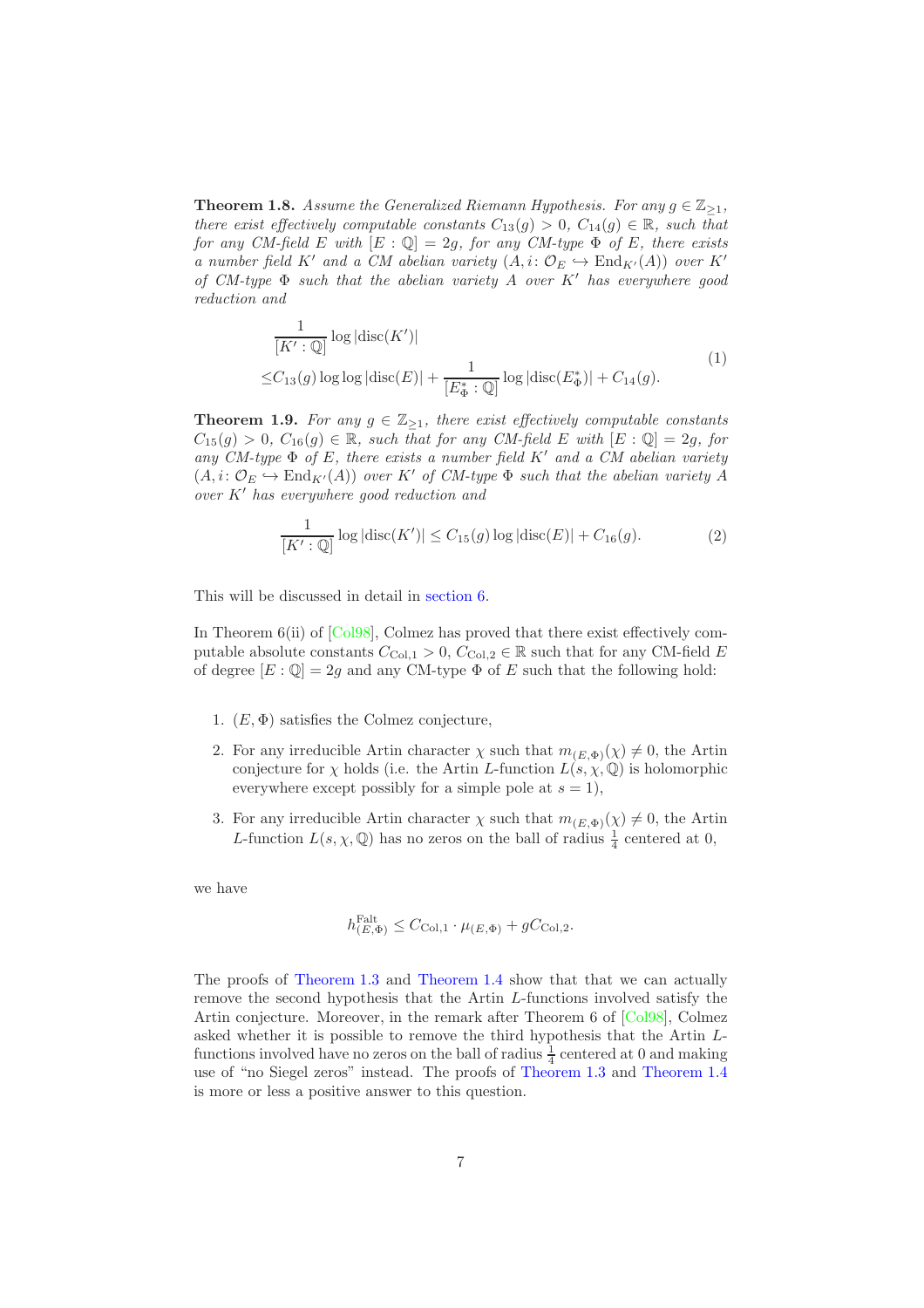#### Acknowledgements

The author is deeply grateful to Professor Wei Zhang for suggesting this problem to the author, supervising the author on this project, and teaching, mentoring and guiding the author all along. For many times the author would have been in distress had it not been for the kind and generous help of Professor Zhang. The author also thanks the Undergraduate Research Opportunities Program of MIT for providing this opportunity for the author to do undergraduate research.

### <span id="page-7-0"></span>2 The Faltings height

Let  $A$  be a dimension- $q$  abelian variety defined over a number field  $K$ . Let  $\pi: \mathcal{A} \to \text{Spec}(\mathcal{O}_K)$  be the Néron model of A, and take  $\omega$  to be any global section of  $\mathcal{L} := \pi_* \Omega^g$  $A/\text{Spec}\mathcal{O}_K$ . We define the unstable Faltings height of A as follows:

$$
\begin{split} h_{\text{Falt}}^{\text{unst}}(A/K) &:= \frac{1}{[K:\mathbb{Q}]} \left( \log \#\bigg(H^0(\text{Spec}\mathcal{O}_K,\mathcal{L})/(\mathcal{O}_K \cdot \omega) \bigg) \\ &\quad - \frac{1}{2} \sum_{\sigma \colon K \to \mathbb{C}} \log \Biggl( \frac{1}{(2\pi)^g} \Bigl| \int_{A(\mathbb{C})} \sigma(\omega \wedge \overline{\omega}) \Bigr| \Biggr) \right). \end{split}
$$

This definition is independent of the choice of  $\omega \in H^0(\text{Spec} \mathcal{O}_K, \mathcal{L})$ .

We define the stable Faltings height of A to be

$$
h_{\text{Falt}}^{\text{st}}(A) \coloneqq h_{\text{Falt}}^{\text{unst}}(A_{K'}/K'),
$$

where  $K'$  is a finite extension of K such that  $A_{K'}/K'$  has everywhere semistable reduction. This definition does not depend on the choice of the finite extension  $K'/K$ . Unlike the unstable Faltings height, the stable Faltings height does not depend on the field of definition of the abelian variety.

The following is a theorem of Bost([\[Bos96\]](#page-30-2)).

<span id="page-7-1"></span>**Theorem 2.1.** There exists an effectively computable absolute constant  $C_{\text{lower}} >$ 0 such that for any dimension-g abelian variety A over a number field, we have

$$
h_{\text{Falt}}^{\text{st}}(A) \ge -gC_{\text{lower}}.
$$

As we have mentioned in [section 1,](#page-1-0) it is proved by Colmez in [\[Col93\]](#page-30-0) that for any CM-field E and any CM-type  $\Phi$  of E, if  $(A_1, i_1: \mathcal{O}_E \hookrightarrow \text{End}_{K_1}(A_1))$  and  $(A_2, i_2: \mathcal{O}_E \hookrightarrow \text{End}_{K_1}(A_2))$  are CM abelian varieties over number fields  $K_1$  and  $K_2$ , both with CM-type  $\Phi$ , then

$$
h_{\text{Falt}}^{\text{st}}(A_1) = h_{\text{Falt}}^{\text{st}}(A_2).
$$

We denote this stable Faltings height as  $h_{(E,\Phi)}^{\text{Falt}}$ .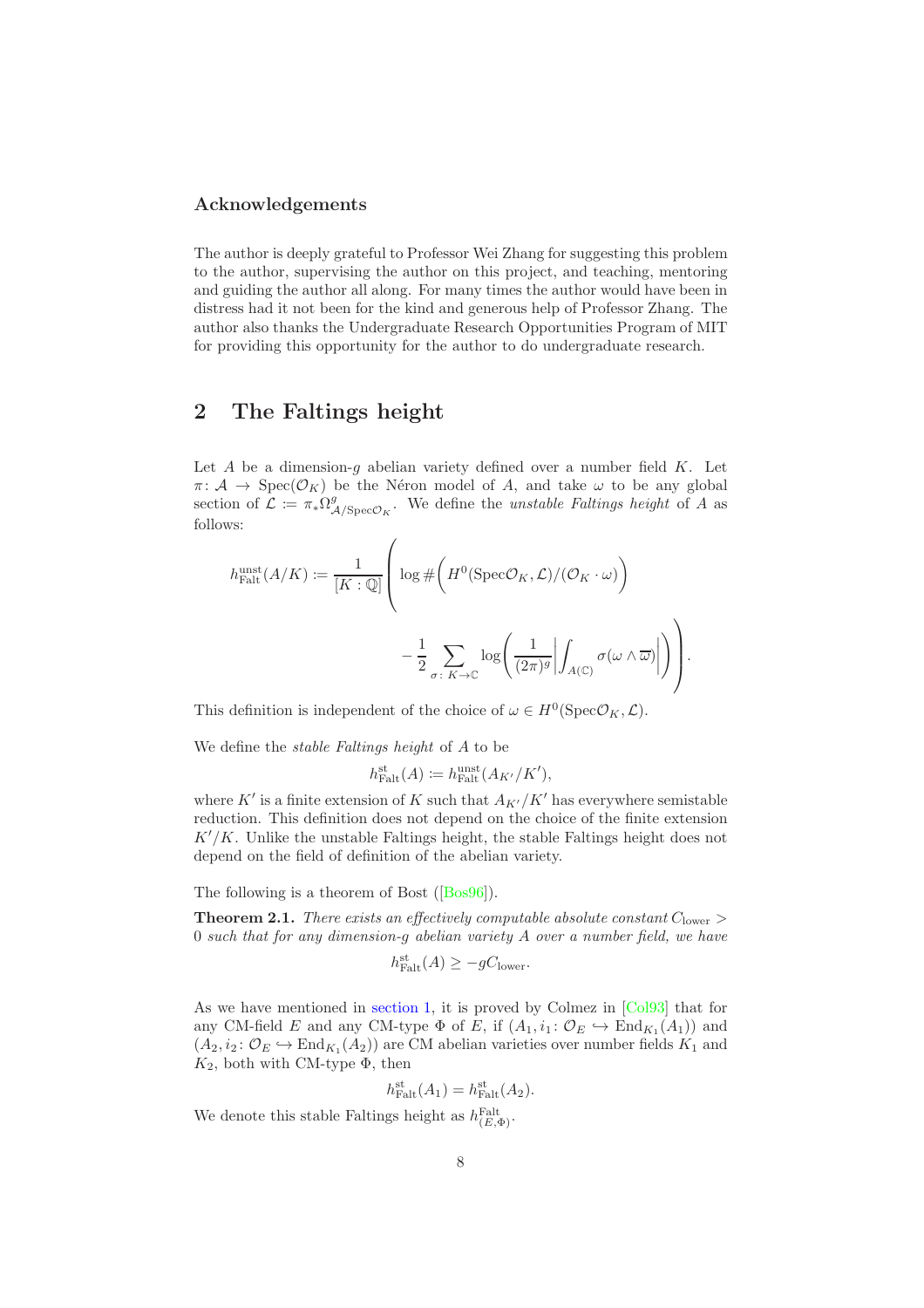### <span id="page-8-0"></span>3 The Colmez conjecture revisited

Throughout this section  $g$  is an arbitrary positive integer,  $E$  is an arbitrary CM-field of degree  $[E:\mathbb{Q}]=2g$  and  $\Phi$  is an arbitrary CM-type of E. We denote as  $E_{\Phi}^*$  the reflex field of  $(E, \Phi)$ .

Let  $A^0_{(E,\Phi)}$  be the function from Gal $(\overline{\mathbb{Q}}/\mathbb{Q})$  to  $\mathbb C$  defined as in [section 1.](#page-1-0) Then since  $\text{Stab}(\Phi) \subset \text{Gal}(\overline{\mathbb{Q}}/\mathbb{Q})$  is equal to  $\text{Gal}(\overline{\mathbb{Q}}/E^*_{\Phi})$ , we have:  $A^0_{(E,\Phi)}$  factors as

$$
\operatorname{Gal}(\overline{\mathbb{Q}}/\mathbb{Q}) \twoheadrightarrow \operatorname{Gal}(\widetilde{E_{\Phi}^*}/\mathbb{Q}) \to \mathbb{C},
$$

where we denote as  $E_{\Phi}^*$  the Galois closure of the extension  $E_{\Phi}^*/\mathbb{Q}$ . For the following we view the function  $A^0_{(E, \Phi)}$  as a (class) function from  $Gal(\widetilde{E_{\Phi}}/\mathbb{Q})$  to C. For any irreducible Artin character  $\chi$  such that  $m_{(E,\Phi)}(\chi) \neq 0, \chi$  also factors as

$$
\operatorname{Gal}(\overline{\mathbb{Q}}/\mathbb{Q}) \twoheadrightarrow \operatorname{Gal}(\widetilde{E_{\Phi}^*}/\mathbb{Q}) \to \mathbb{C},
$$

and so we also view  $\chi$  as a character of  $Gal(E_{\Phi}^*/\mathbb{Q})$ .

We fix an embedding  $\overline{\mathbb{Q}} \hookrightarrow \mathbb{C}$  and let  $\iota$  be the element of  $Gal(\overline{\mathbb{Q}}/\mathbb{Q})$  induced by complex conjugation. Let  $\chi$  be an irreducible Artin character. We say that  $\chi$  is *odd* if  $\chi(\iota) = -\chi(1)$ . Some computations show that for the trivial character  $\chi = 1$ , we have  $m_{(E,\Phi)}(1) = \frac{1}{2}g$ ; and for any nontrivial irreducible Artin character  $\chi$ ,  $m_{(E,\Phi)}(\chi) = 0$  unless  $\overline{\chi}$  is odd.

Therefore, we have

$$
A^{0}_{(E,\Phi)} = \frac{1}{2}g \cdot \mathbf{1} + \sum_{\substack{\chi \in \text{Irr}(\text{Gal}(\widetilde{E_{\Phi}}^{\chi}/\mathbb{Q})) \\ \chi \neq \mathbf{1} \\ \chi \text{ odd}}} m_{(E,\Phi)}(\chi)\chi.
$$
 (3)

This implies that for any irreducible Artin character  $\chi$  such that  $m_{(E,\Phi)}(\chi) \neq 0$ , the Artin L-function  $L(s, \chi, \mathbb{Q})$  is defined and nonzero at  $s = 0$ .

Let  $Z_{(E,\Phi)}$  and  $\mu_{(E,\Phi)}$  be as in [section 1.](#page-1-0) Since

$$
\frac{\zeta_{\mathbb{Q}}'(0)}{\zeta_{\mathbb{Q}}(0)} = \log(2\pi)
$$

and

$$
\mathfrak{f}(\mathbf{1},\mathbb{Q})=0,
$$

we can deduce that

$$
Z_{(E,\Phi)} = \sum_{\substack{\chi \in \text{Irr}(\text{Gal}(\widetilde{E_{\Phi}^*}/\mathbb{Q})) \\ \chi \neq 1 \\ \chi \text{ odd}}} m_{(E,\Phi)}(\chi) \frac{L'(0,\chi,\mathbb{Q})}{L(0,\chi,\mathbb{Q})},\tag{4}
$$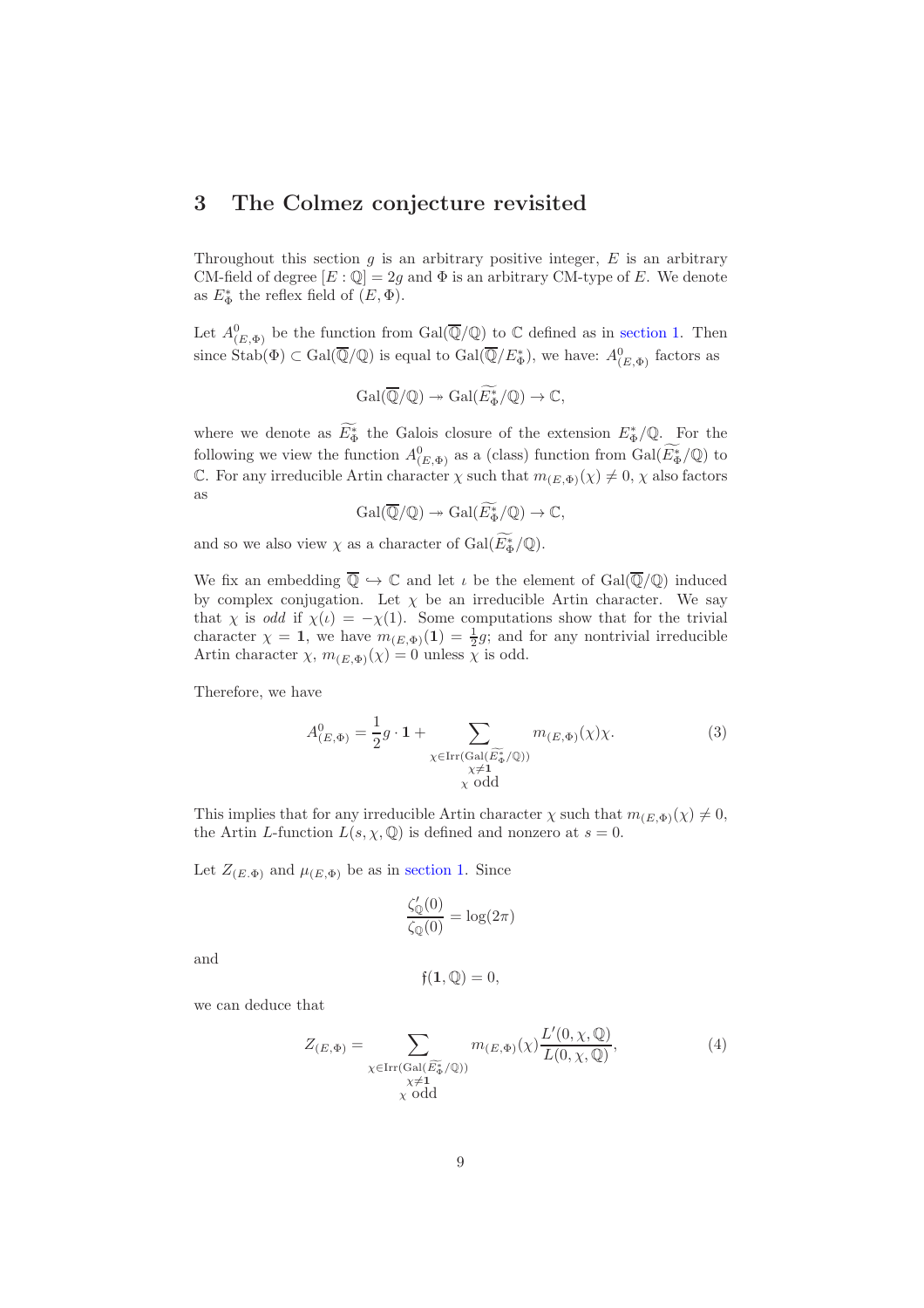$\mu_{(E,\Phi)} = \sum$  $\chi \in \text{Irr}(\text{Gal}(\widetilde{E_{\Phi}^*}/\mathbb{Q}))$ <br> $\chi \neq \mathbf{1}$ χ odd  $m_{(E,\Phi)}(\chi) \log f(\chi,\mathbb{Q}).$  (5)

### <span id="page-9-1"></span><span id="page-9-0"></span>4 The zero of the Artin L-function near 1

#### 4.1 Relation between the zero near 1 and the logarithmic derivative at 0 of the Artin L-function

Throughout this subsection  $g$  is an arbitrary positive integer,  $E$  is an arbitrary CM-field of degree  $[E : \mathbb{Q}] = 2g$  and  $\Phi$  is an arbitrary CM-type of E. We denote as  $E_{\Phi}^*$  the reflex field of  $(E, \Phi)$ . We denote as  $\overline{E_{\Phi}^*}$  the Galois closure of the extension  $E_{\Phi}^*/\mathbb{Q}$ .

By Chapter 2, Section 5 of [\[MM97\]](#page-31-2), for any nontrivial irreducible character  $\chi$  of  $Gal(\widetilde{E_{\Phi}^*}/\mathbb{Q}),$  the functions  $\frac{\zeta_{\widetilde{E_{\Phi}^*}}(s)}{L(s,\chi,\mathbb{Q})}$  $\frac{L_{\mathcal{L}_{\Phi}}}{L(s,\chi,\mathbb{Q})}$  and  $\zeta_{\widetilde{E_{\Phi}^*}}(s)L(s,\chi,\mathbb{Q})$  are both holomorphic except for a simple pole at  $s = 1$ . By Lemma 3 of  $[Sta74]$ , for any number field K such that  $K \neq \mathbb{Q}$ , the function  $\zeta_K(s)$  has at most one zero in the region

$$
1 - \frac{1}{4 \log |\text{disc}(K)|} \le \text{Re}(s) < 1, |\text{Im}(s)| \le \frac{1}{4 \log |\text{disc}(K)|}.
$$

If such a zero exists, it is real and simple.

Therefore, the function  $L(s, \chi, \mathbb{Q})$  has at most one zero in the region

$$
1 - \frac{1}{4 \log|\mathrm{disc}(\widetilde{E_{\Phi}^*})|} \leq \mathrm{Re}(s) < 1, |\mathrm{Im}(s)| \leq \frac{1}{4 \log|\mathrm{disc}(\widetilde{E_{\Phi}^*})|}.
$$

If such a zero exists, it is real and simple.

<span id="page-9-2"></span>**Proposition 4.1.** Let  $\chi$  be a nontrivial odd irreducible character of  $Gal(E_{\Phi}^*/\mathbb{Q})$ . Denote as  $\beta_0$  the (necessarily real and simple) zero of  $L(s, \chi, \mathbb{Q})$  in the region

$$
1 - \frac{1}{4 \log|\text{disc}(\widetilde{E_{\Phi}^*})|} \le \text{Re}(s) < 1, |\text{Im}(s)| \le \frac{1}{4 \log|\text{disc}(\widetilde{E_{\Phi}^*})|}
$$

(if it exists).

Let  $\delta_{\chi}$  be 1 if  $\beta_0$  exists, and let  $\delta_{\chi}$  be 0 otherwise. We have

$$
-\left(\frac{L'(0,\chi,\mathbb{Q})}{L(0,\chi,\mathbb{Q})}+\frac{L'(0,\overline{\chi},\mathbb{Q})}{L(0,\overline{\chi},\mathbb{Q})}+\frac{2\delta_{\chi}}{1-\beta_{0}}\right) >-75\log|\text{disc}(\widetilde{E_{\Phi}^*})|+\left(\log(\frac{f(\chi,\mathbb{Q})}{\pi^{\chi(1)}})+\chi(1)\frac{\Gamma'(\frac{1}{2})}{\Gamma(\frac{1}{2})}\right),
$$

and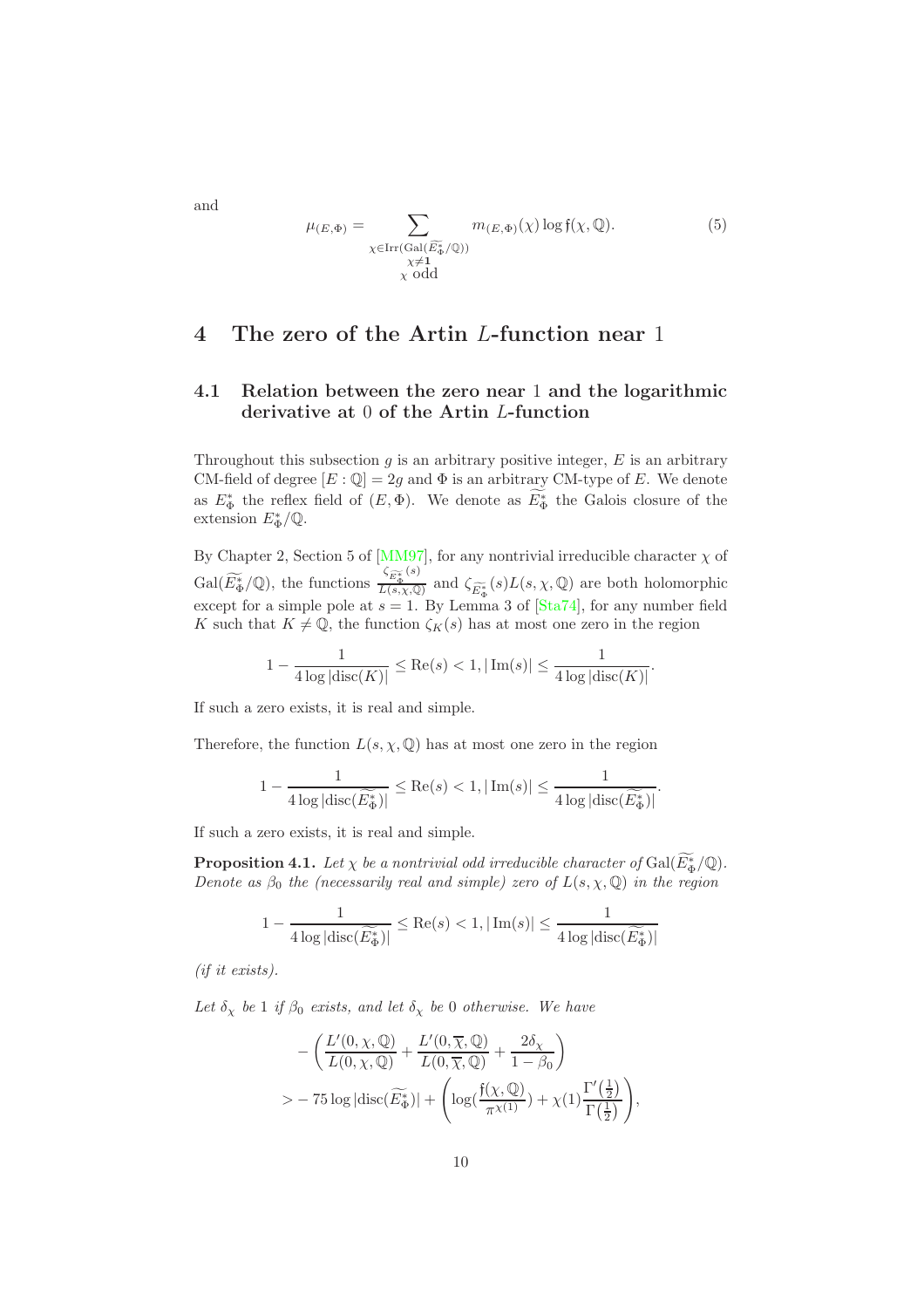<span id="page-10-0"></span>and

$$
-\left(\frac{L'(0,\chi,\mathbb{Q})}{L(0,\chi,\mathbb{Q})} + \frac{L'(0,\overline{\chi},\mathbb{Q})}{L(0,\overline{\chi},\mathbb{Q})} + \frac{2\delta_{\chi}}{1-\beta_{0}}\right)
$$
  
< 75 log |disc( $\widetilde{E}_{\Phi}^{*}$ )| +  $\left(log(\frac{f(\chi,\mathbb{Q})}{\pi^{\chi(1)}}) + \chi(1)\frac{\Gamma'(\frac{1}{2})}{\Gamma(\frac{1}{2})}\right)$ . (6)

*Proof.* We define the function  $\Lambda(s, \chi, \mathbb{Q})$  to be

$$
\Lambda(s,\chi,\mathbb{Q}) \coloneqq (\mathfrak{f}(\chi,\mathbb{Q}))^{s/2} \left(\pi^{-(s+1)/2} \Gamma\left(\frac{s+1}{2}\right)\right)^{\chi(1)} L(s,\chi,\mathbb{Q}).
$$

We have the functional equation

$$
\Lambda(s, \chi, \mathbb{Q}) = W(\chi)\Lambda(1-s, \overline{\chi}, \mathbb{Q})
$$

for some  $W(\chi) \in \mathbb{C}$  with absolute value 1.

We define the function  $\xi_{\widetilde{E_{\Phi}^*}}$  to be

$$
\xi_{\widetilde{E_{\Phi}^*}}(s) \coloneqq s(s-1)|\mathrm{disc}(\widetilde{E_{\Phi}^*})|^{s/2} \Bigg(2(2\pi)^{-s}\Gamma(s)\Bigg)^{[\widetilde{E_{\Phi}^*}:\mathbb{Q}]/2} \zeta_{\widetilde{E_{\Phi}^*}}(s).
$$

We have the functional equation

$$
\xi_{\widetilde{E_{\Phi}^*}}(s) = \xi_{\widetilde{E_{\Phi}^*}}(1-s).
$$

First consider the function  $f_1(s) := (\xi_{\widetilde{E}_{\Phi}^*}(s))^2 \Lambda(s, \chi, \mathbb{Q}) \Lambda(s, \overline{\chi}, \mathbb{Q})$ . It is entire and satisfies the functional equation

$$
f_1(s) = f_1(1 - s).
$$

Since  $f_1(s)$  is real for s real, for any  $\rho \in \mathbb{C}$  the order of the zero of  $f_1(s)$  at  $s = \rho$  is equal to that at  $s = \overline{\rho}$ . Moreover, all zeros of  $f_1(s)$  lie in the critical strip  $0 < \text{Re}(s) < 1$ . Therefore, by logarithmically differentiating the Hadamard product formula for  $f_1(s)$  at  $s = 1$  we get

$$
\sum_{\rho \colon f_1(\rho) = 0} \frac{1}{2} \left( \frac{1}{1 - \rho} + \frac{1}{1 - \overline{\rho}} \right) = \frac{f_1'(1)}{f_1(1)},
$$

i.e.

$$
\sum_{\rho:\ f_1(\rho)=0} \frac{1}{2} \left( \frac{1}{1-\rho} + \frac{1}{1-\overline{\rho}} \right)
$$
\n
$$
= 2 \frac{\xi_{\widetilde{\mathcal{E}}_{\Phi}^*}'(1)}{\xi_{\widetilde{\mathcal{E}}_{\Phi}^*}(1)} + \frac{\Lambda'(1,\chi,\mathbb{Q})}{\Lambda(1,\chi,\mathbb{Q})} + \frac{\Lambda'(1,\overline{\chi},\mathbb{Q})}{\Lambda(1,\overline{\chi},\mathbb{Q})}.
$$
\n(7)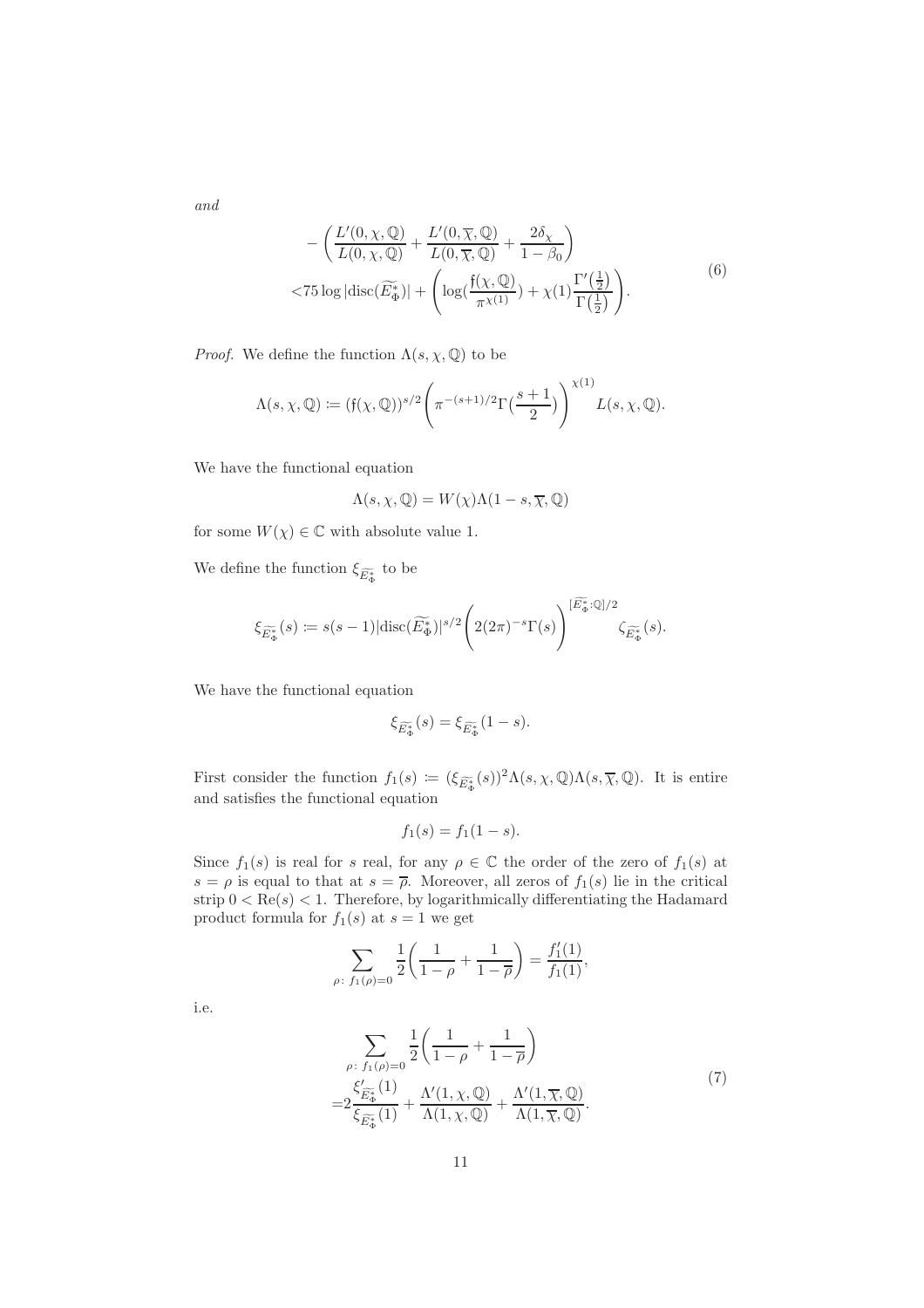Let  $\delta_{\widetilde{E_{\Phi}^*}}$  be 1 if  $\beta_0$  is a zero of  $\zeta_{\widetilde{E_{\Phi}^*}}(s)$ , and let  $\delta_{\widetilde{E_{\Phi}^*}}$  be 0 otherwise. Then  $\delta_{\widetilde{E_{\Phi}^*}} - \delta_{\chi}$ is equal to 0 or 1 and the order of the zero of  $f_1(s)$  at  $s = \beta_0$  is equal to  $2\delta_{\widetilde{E_{\Phi}^*}} + 2\delta_{\chi}$ . Thus, we have

<span id="page-11-0"></span>
$$
\sum_{\substack{\rho:\ f_1(\rho)=0\\ \rho\neq\beta_0}}\frac{1}{2}\left(\frac{1}{1-\rho}+\frac{1}{1-\overline{\rho}}\right)
$$
\n
$$
=\left(2\frac{\xi_{\widetilde{E}_{\Phi}^*}^{\prime}(1)}{\xi_{\widetilde{E}_{\Phi}^*}(1)}-\frac{2\delta_{\widetilde{E}_{\Phi}^*}}{1-\beta_0}\right)+\left(\frac{\Lambda'(1,\chi,\mathbb{Q})}{\Lambda(1,\chi,\mathbb{Q})}+\frac{\Lambda'(1,\overline{\chi},\mathbb{Q})}{\Lambda(1,\overline{\chi},\mathbb{Q})}-\frac{2\delta_{\chi}}{1-\beta_0}\right).
$$
\n(8)

Since the function  $\frac{(\zeta_{\widetilde{E_{\Phi}^*}}(s))^2}{\zeta_{\widetilde{E_{\Phi}^*}}(s)\zeta_{\widetilde{E_{\Phi}^*}}(s)}$  $\frac{E_{\Phi}}{L(s,\chi,\mathbb{Q})L(s,\overline{\chi},\mathbb{Q})}$  is holomorphic on  $0 < \text{Re}(s) < 1$ , for any  $\rho \in \mathbb{C}$  such that  $0 < \text{Re}(\rho) < 1$ , the order of the zero at  $s = \rho$  of the function  $f_1(s)$  is less than or equal to 4 times the order of the zero at  $s = \rho$  of the function  $\zeta_{\widetilde{E}_{\Phi}^{*}}(s)$ . In view of the fact that all zeros of  $f_1(s)$  lie in the critical strip  $0 < \text{Re}(s) < 1$ , we have

$$
0 \leq \sum_{\substack{\rho:\ f_1(\rho)=0 \\ \rho \neq \beta_0}} \frac{1}{2} \left( \frac{1}{1-\rho} + \frac{1}{1-\overline{\rho}} \right) \leq 4 \sum_{\substack{\rho:\ \zeta_{\overline{\rho}^*_{\Phi}}(\rho)=0 \\ 0 < \text{Re}(\rho) < 1 \\ \rho \neq \beta_0}} \frac{1}{2} \left( \frac{1}{1-\rho} + \frac{1}{1-\overline{\rho}} \right). \tag{9}
$$

Then consider the function  $f_2(s) \coloneqq \frac{(\xi_{\widetilde{E}_{\Phi}^*}(s))^2}{\Lambda(s,\chi,\mathbb{Q})\Lambda(s)}$  $\frac{E_{\Phi}}{\Lambda(s,\chi,\mathbb{Q})\Lambda(s,\overline{\chi},\mathbb{Q})}$ . Similar to the case of  $f_1$ , we have

<span id="page-11-1"></span>
$$
\sum_{\substack{\rho:\ f_2(\rho)=0\\ \rho\neq\beta_0}}\frac{1}{2}\left(\frac{1}{1-\rho}+\frac{1}{1-\overline{\rho}}\right)
$$
\n
$$
=\left(2\frac{\xi_{\widetilde{E}_{\Phi}^*}'(1)}{\xi_{\widetilde{E}_{\Phi}^*}(1)}-\frac{2\delta_{\widetilde{E}_{\Phi}^*}}{1-\beta_0}\right)-\left(\frac{\Lambda'(1,\chi,\mathbb{Q})}{\Lambda(1,\chi,\mathbb{Q})}+\frac{\Lambda'(1,\overline{\chi},\mathbb{Q})}{\Lambda(1,\overline{\chi},\mathbb{Q})}-\frac{2\delta_{\chi}}{1-\beta_0}\right),
$$
\n(10)

and

$$
0 \leq \sum_{\substack{\rho:\ f_2(\rho)=0\\ \rho \neq \beta_0}} \frac{1}{2} \left( \frac{1}{1-\rho} + \frac{1}{1-\overline{\rho}} \right) \leq 4 \sum_{\substack{\rho:\ \zeta_{\overline{\mathcal{D}^*}}(\rho)=0\\ 0 \leq \text{Re}(\rho) < 1}} \frac{1}{2} \left( \frac{1}{1-\rho} + \frac{1}{1-\overline{\rho}} \right). \tag{11}
$$

By logarithmically differentiating the functional equation of  $\Lambda(s, \chi, \mathbb{Q})\Lambda(s, \overline{\chi}, \mathbb{Q})$ at  $s = 1$ , we have

$$
\frac{\Lambda'(0,\chi,\mathbb{Q})}{\Lambda(0,\chi,\mathbb{Q})} + \frac{\Lambda'(0,\overline{\chi},\mathbb{Q})}{\Lambda(0,\overline{\chi},\mathbb{Q})} = -\left(\frac{\Lambda'(1,\chi,\mathbb{Q})}{\Lambda(1,\chi,\mathbb{Q})} + \frac{\Lambda'(1,\overline{\chi},\mathbb{Q})}{\Lambda(1,\overline{\chi},\mathbb{Q})}\right).
$$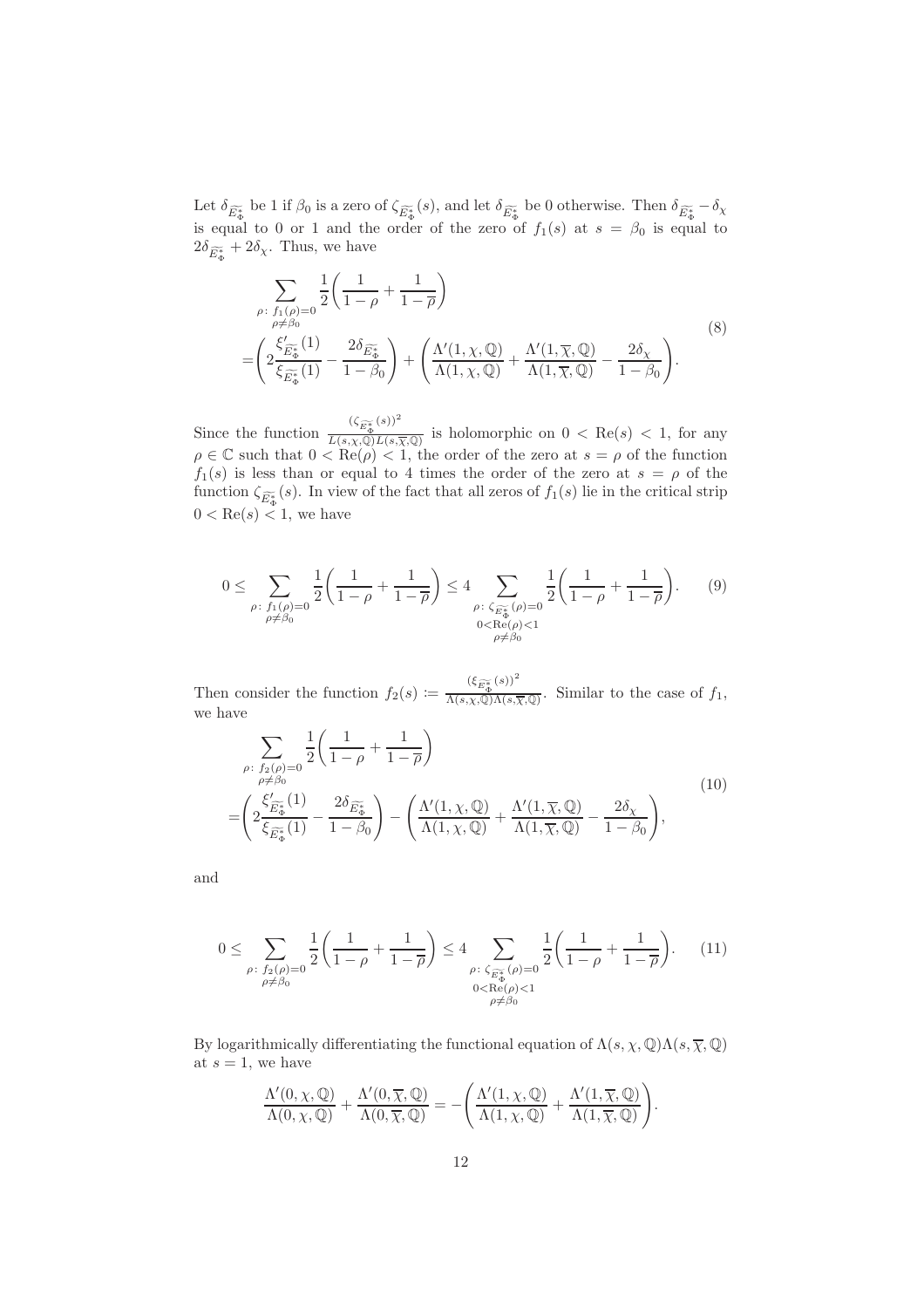The result then follows from subtracting Equation [\(8\)](#page-11-0) by Equation [\(10\)](#page-11-1) and the following [Lemma 4.2.](#page-12-0)  $\Box$ 

<span id="page-12-0"></span>**Lemma 4.2.** Let K be a number field such that  $K \neq \mathbb{Q}$ . Denote as  $\beta_0$  the (necessarily real and simple) zero of  $\zeta_K(s)$  in the region

$$
1 - \frac{1}{4 \log |\text{disc}(K)|} \le \text{Re}(s) < 1, |\text{Im}(s)| \le \frac{1}{4 \log |\text{disc}(K)|}
$$

(if it exists). Then we have

$$
0\leq \sum_{\substack{\rho:\ \zeta_K(\rho)=0\\0<\mathrm{Re}(\rho)<1\\ \rho\neq\beta_0}}\frac{1}{2}\bigg(\frac{1}{1-\rho}+\frac{1}{1-\overline{\rho}}\bigg)<\frac{75}{2}\log|\mathrm{disc}(K)|.
$$

*Proof.* For any  $\rho \in \mathbb{C}$  such that  $\text{Re}(\rho) < 1 - \frac{1}{4 \log |\text{disc}(K)|}$ , we have

$$
0 < \frac{1}{1-\rho} + \frac{1}{1-\overline{\rho}} < 25 \cdot \left( \frac{1}{1 + \frac{1}{\log|\mathrm{disc}(K)|} - \rho} + \frac{1}{1 + \frac{1}{\log|\mathrm{disc}(K)|} - \overline{\rho}} \right).
$$

For any  $\rho \in \mathbb{C}$  such that  $1-\frac{1}{4 \log|\text{disc}(K)|} \leq \text{Re}(\rho) < 1$  and  $|\text{Im}(\rho)| > \frac{1}{4 \log|\text{disc}(K)|}$ , we have

$$
0<\frac{1}{1-\rho}+\frac{1}{1-\overline{\rho}}<5\cdot\bigg(\frac{1}{1+\frac{1}{\log|\mathrm{disc}(K)|}-\rho}+\frac{1}{1+\frac{1}{\log|\mathrm{disc}(K)|}-\overline{\rho}}\bigg).
$$

Therefore, we have

$$
0 \leq \sum_{\substack{\rho:\ \zeta_K(\rho)=0 \\ 0<\text{Re}(\rho)<1}} \frac{1}{2} \left( \frac{1}{1-\rho} + \frac{1}{1-\overline{\rho}} \right)
$$
  

$$
< 25 \sum_{\substack{\rho:\ \zeta_K(\rho)=0 \\ 0<\text{Re}(\rho)<1}} \frac{1}{2} \left( \frac{1}{1+\frac{1}{\log|\text{disc}(K)|}-\rho} + \frac{1}{1+\frac{1}{\log|\text{disc}(K)|}-\overline{\rho}} \right)
$$
  

$$
\leq 25 \sum_{\substack{\rho:\ \zeta_K(\rho)=0 \\ \rho:\ \zeta_K(\rho)=0}} \frac{1}{2} \left( \frac{1}{1+\frac{1}{\log|\text{disc}(K)|}-\rho} + \frac{1}{1+\frac{1}{\log|\text{disc}(K)|}-\overline{\rho}} \right).
$$
  

$$
0<\text{Re}(\rho)<1}
$$

By the proof of Lemma 3 of [\[Sta74\]](#page-31-1), we have

<span id="page-12-1"></span>
$$
0 \le \sum_{\substack{\rho:\ \zeta_K(\rho)=0\\0<\text{Re}(\rho)<1}} \frac{1}{2} \left( \frac{1}{s-\rho} + \frac{1}{s-\overline{\rho}} \right) < \frac{1}{s-1} + \frac{1}{2} \log|\text{disc}(K)|, \tag{12}
$$

for any s real with  $1 < s < 2$ .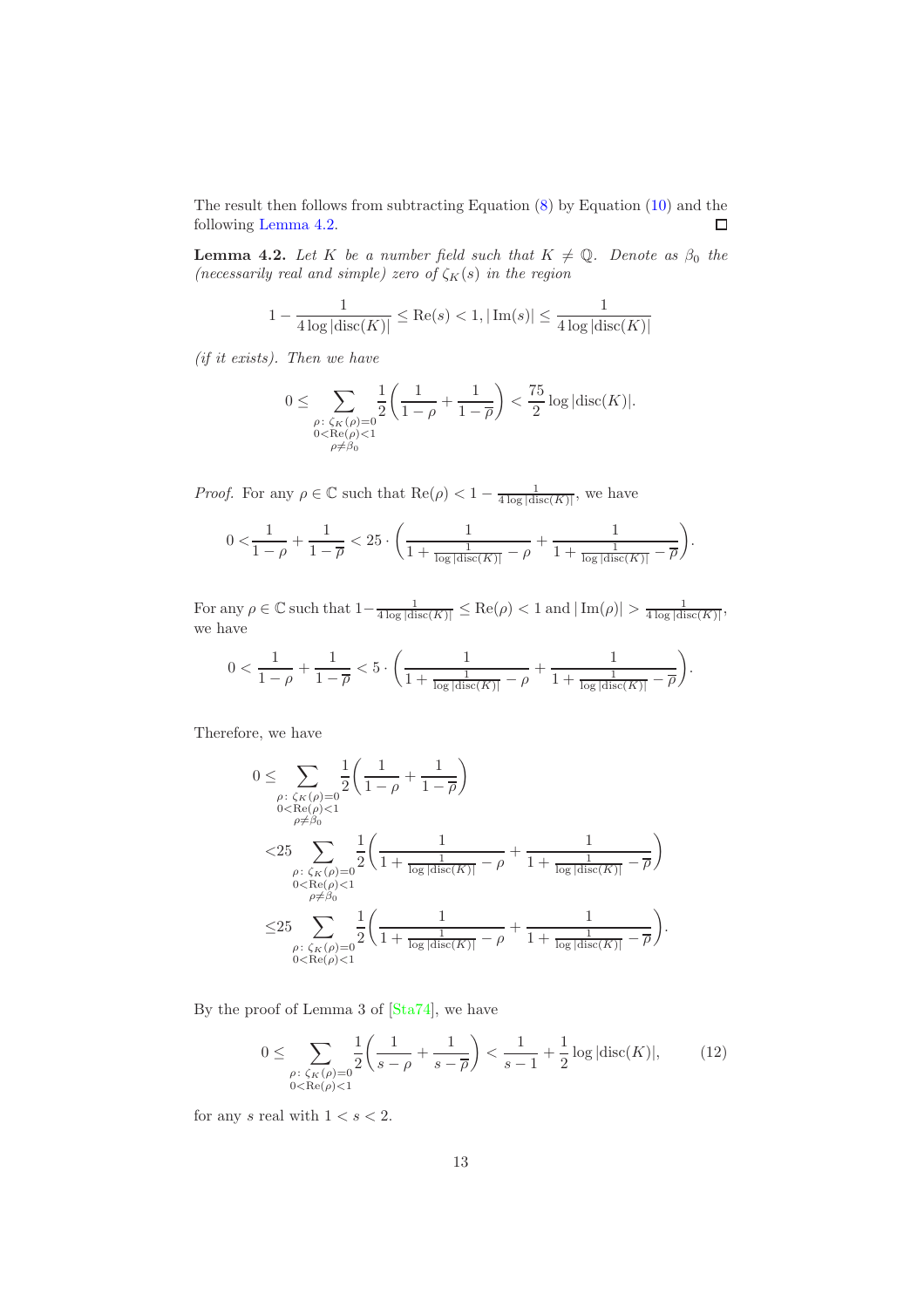Taking  $s = 1 + \frac{1}{\log|\text{disc}(K)|}$  in Equation [\(12\)](#page-12-1), we get:

$$
0 \leq \sum_{\substack{\rho:\ \zeta_K(\rho)=0\\0<\text{Re}(\rho)<1}} \frac{1}{2} \left( \frac{1}{1+\frac{1}{\log|\text{disc}(K)|} - \rho} + \frac{1}{1+\frac{1}{\log|\text{disc}(K)|} - \overline{\rho}} \right)
$$

$$
< \frac{3}{2} \log|\text{disc}(K)|.
$$

Therefore, we have

$$
0 \leq \sum_{\substack{\rho:\ \zeta_K(\rho)=0 \\ 0<\text{Re}(\rho)<1 \\ \rho \neq \beta_0}} \frac{1}{2} \left( \frac{1}{1-\rho} + \frac{1}{1-\overline{\rho}} \right) < \frac{75}{2} \log |\text{disc}(K)|.
$$

<span id="page-13-0"></span>**Corollary 4.3.** Let c be a real number such that  $0 < c \leq \frac{1}{4}$ . Suppose that for any nontrivial odd irreducible character  $\chi$  of  $Gal(E_{\Phi}^{*}/\mathbb{Q})$  such that  $m_{(E,\Phi)}(\chi) \neq 0$ , there is no zero of  $L(s, \chi, \mathbb{Q})$  in the region

$$
1 - \frac{c}{\log|\mathrm{disc}(\widetilde{E_{\Phi}^*})|} \leq \mathrm{Re}(s) < 1, |\mathrm{Im}(s)| \leq \frac{1}{4\log|\mathrm{disc}(\widetilde{E_{\Phi}^*})|},
$$

then we have

$$
-Z_{(E,\Phi)} - \frac{1}{2}\mu_{(E,\Phi)} \frac{1}{4}g \cdot (75 + 2c')(2g)!\log|\text{disc}(E_{\Phi}^{*})| + \frac{1}{4}g\bigg(\frac{\Gamma'(\frac{1}{2})}{\Gamma(\frac{1}{2})} - \log(\pi)\bigg),\tag{13}
$$

where c' is defined to be  $\frac{1}{c}$  if  $c < \frac{1}{4}$ , and 0 if  $c = \frac{1}{4}$ .

*Proof.* By Lemma 2 and Section 2 of [\[Col98\]](#page-30-1), for any  $\chi \in \text{Irr}(\text{Gal}(E_{\Phi}^*/\mathbb{Q}))$ ,  $m_{(E,\Phi)}(\chi)$  is a non-negative real number and  $m_{(E,\Phi)}(\chi) = m_{(E,\Phi)}(\overline{\chi})$ . Hence, we have

$$
- Z_{(E, \Phi)} - \frac{1}{2} \mu_{(E, \Phi)}
$$
\n
$$
= \sum_{\substack{\chi \in \text{Irr}(\text{Gal}(\widetilde{E}_{\Phi}^{\ast}/\mathbb{Q})) \\ \chi \neq 1}} m_{(E, \Phi)}(\chi) \left( -\frac{L'(0, \chi, \mathbb{Q})}{L(0, \chi, \mathbb{Q})} - \frac{1}{2} \log(f(\chi, \mathbb{Q})) \right)
$$
\n
$$
= \frac{1}{2} \sum_{\substack{\chi \in \text{Irr}(\text{Gal}(\widetilde{E}_{\Phi}^{\ast}/\mathbb{Q})) \\ \chi \neq 1 \\ \chi \text{ odd}}} m_{(E, \Phi)}(\chi) \left( -\left( \frac{L'(0, \chi, \mathbb{Q})}{L(0, \chi, \mathbb{Q})} + \frac{L'(0, \overline{\chi}, \mathbb{Q})}{L(0, \overline{\chi}, \mathbb{Q})} \right) - \log(f(\chi, \mathbb{Q})) \right)
$$
\n
$$
< \frac{1}{2} \sum_{\substack{\chi \in \text{Irr}(\text{Gal}(\widetilde{E}_{\Phi}^{\ast}/\mathbb{Q})) \\ \chi \neq 1 \\ \chi \text{ odd}}} m_{(E, \Phi)}(\chi) \left( (75 + 2c') \log |\text{disc}(\widetilde{E}_{\Phi}^{\ast})| + \chi(1) \left( \frac{\Gamma'(\frac{1}{2})}{\Gamma(\frac{1}{2})} - \log(\pi) \right) \right), \tag{14}
$$

 $\Box$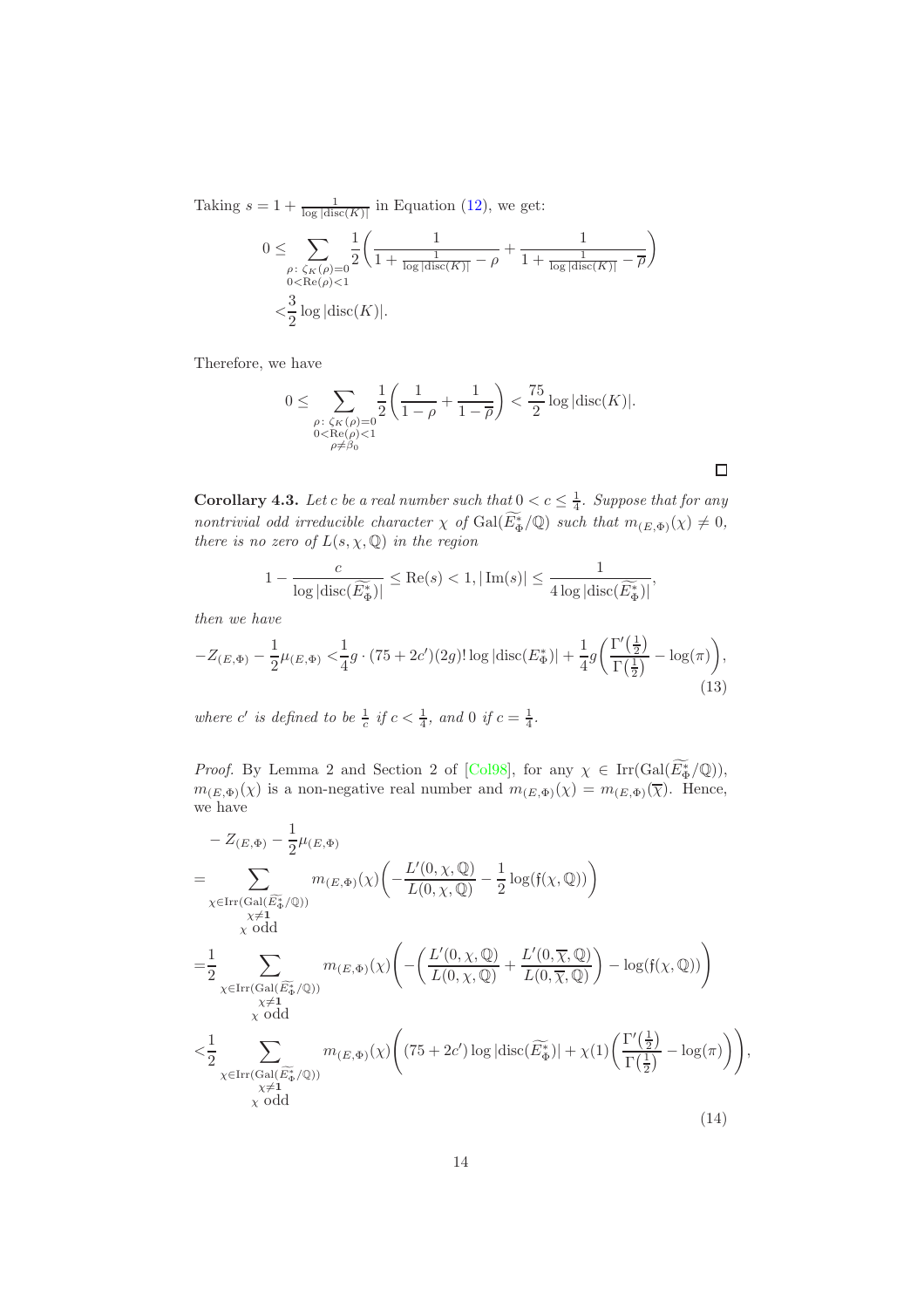by Equation  $(6)$ .

By the definition of  $A^0_{(E,\Phi)}$  we have

$$
\sum_{\substack{\chi \in \text{Irr}(\text{Gal}(\widetilde{E_{\Phi}^*/\mathbb{Q}}))\\\chi \neq 1 \\ \chi \text{ odd}}} m_{(E,\Phi)}(\chi) \chi(1) = A^0_{(E,\Phi)}(1) - \frac{1}{2}g = \frac{1}{2}g.
$$

Since for any  $\chi \in \text{Irr}(\text{Gal}(E^*_{\Phi}/\mathbb{Q}))$ ,  $m_{(E,\Phi)}(\chi)$  is a non-negative real number and  $\chi(1) \geq 1$ , we have

$$
\sum_{\substack{\chi \in \text{Irr}(\text{Gal}(\widetilde{E_{\Phi}^*}/\mathbb{Q})) \\ \chi \neq 1 \\ \chi \text{ odd}}} m_{(E, \Phi)}(\chi) \leq \frac{1}{2}g.
$$

By the following Equation [\(17\)](#page-14-0) we have

$$
\frac{1}{[\widetilde{E_{\Phi}^*}: \mathbb{Q}]} \log |\mathrm{disc}(\widetilde{E_{\Phi}^*})| \le \log |\mathrm{disc}(E_{\Phi}^*)|.
$$

The reflex field  $E_{\Phi}^*$  is contained in the Galois closure  $\tilde{E}$  of the extension  $E/\mathbb{Q}$ , and so  $E^*_{\Phi}$  is also contained in  $E$ . Thus, we have  $[E^*_{\Phi} : \mathbb{Q}] \leq (2g)!$ .

Hence, we get our claim.

**Lemma 4.4.** Let  $K_1$  and  $K_2$  be number fields. Let  $K_1K_2$  be the compositum of  $K_1$  and  $K_2$ . Then we have

<span id="page-14-1"></span>
$$
|\text{disc}(K_1K_2)|^{1/[K_1K_2:\mathbb{Q}]} \le |\text{disc}(K_1)|^{1/[K_1:\mathbb{Q}]} |\text{disc}(K_2)|^{1/[K_2:\mathbb{Q}]},\tag{15}
$$

and

<span id="page-14-2"></span>
$$
|disc(K_1 K_2)| \le |disc(K_1)|^{[K_2:\mathbb{Q}]} |disc(K_2)|^{[K_1:\mathbb{Q}]}.
$$
\n(16)

In particular, let K be a number field and let  $\widetilde{K}$  be the Galois closure of the extension  $K/\mathbb{Q}$ . Then

<span id="page-14-0"></span>
$$
|\text{disc}(\widetilde{K})|^{1/[\widetilde{K}:\mathbb{Q}]} \le |\text{disc}(K)|,\tag{17}
$$

 $\Box$ 

 $\Box$ 

and

$$
|\text{disc}(\widetilde{K})| \le |\text{disc}(K)|^{[K:\mathbb{Q}]}.
$$
\n(18)

Proof. This is Lemma 7 of [\[Sta74\]](#page-31-1).

15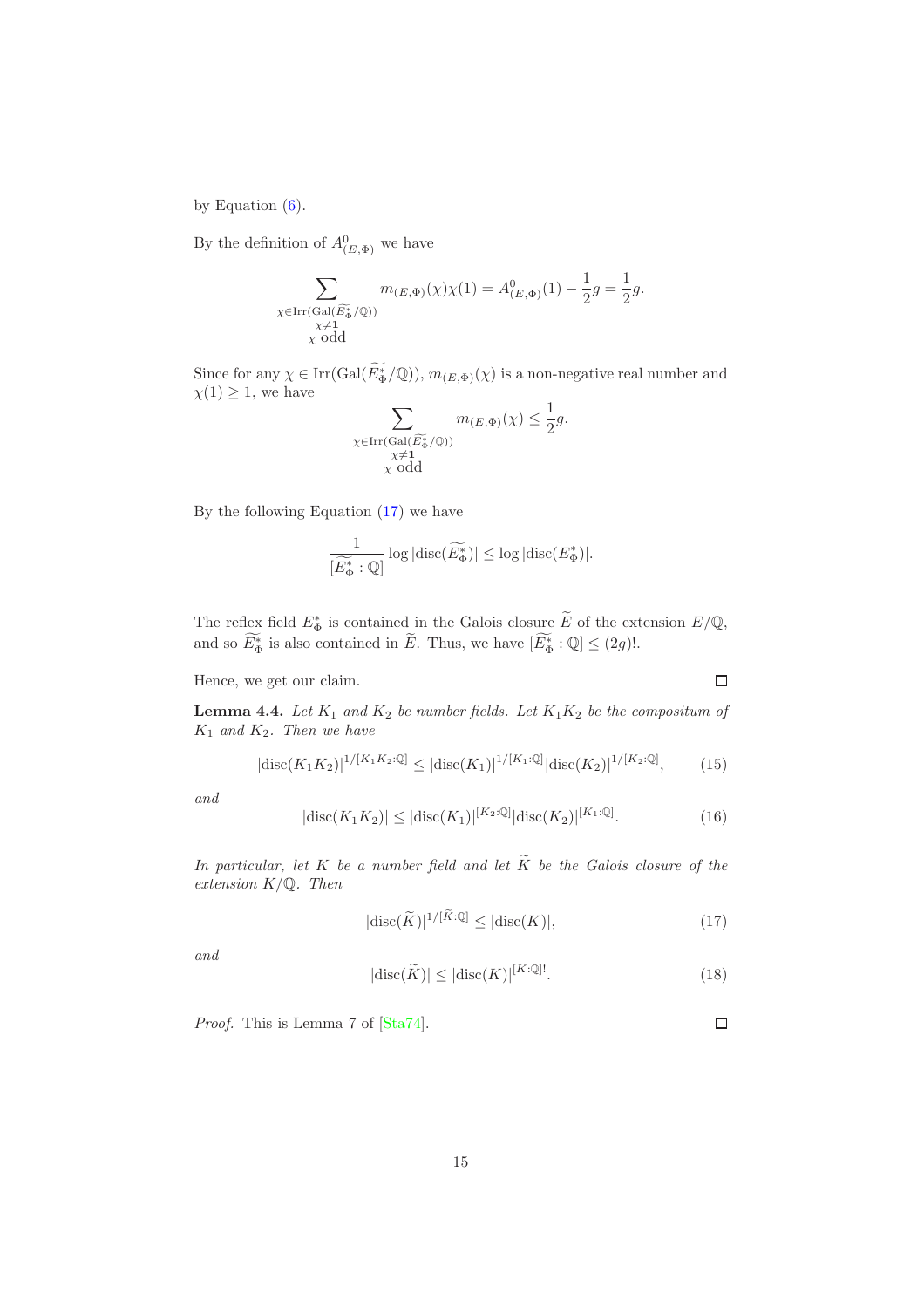#### <span id="page-15-0"></span>4.2 Sufficient conditions for the nonexistence of the zero near 1 of the Artin L-function

By Theorem 3 of  $[Sta74]$ , we have the following theorem.

<span id="page-15-1"></span>**Theorem 4.5.** Let  $L/K$  be a finite Galois extension of number fields. Let  $s_0 \in \mathbb{C}$  be a simple zero of  $\zeta_L(s)$ .

(1) For any irreducible character  $\chi$  of Gal( $L/K$ ),  $L(s, \chi, K)$  is defined at  $s =$ s<sub>0</sub>. There is a (unique) irreducible character  $\mathcal{X}_{s_0,L/K}$  of  $Gal(L/K)$  such that for any irreducible character  $\chi$  of  $Gal(L/K)$ ,  $L(s_0, \chi, K) = 0$  if and only if  $\chi = \chi_{s_0,L/K}$ .  $\chi_{s_0,L/K}$  is a linear character of  $Gal(L/K)$  (so  $\chi_{s_0,L/K}$  is a group homomorphism from  $Gal(L/K)$  to  $\mathbb{C}^{\times}$ ).

(2) There is a (unique) subfield  $K_{s_0,L/K}$  of L containing K such that for any field K' containing K and contained in L,  $\zeta_{K'}(s_0) = 0$  if and only if K' contains  $\mathcal{K}_{s_0,L/K}$ . The extension  $\mathcal{K}_{s_0,L/K}/K$  is cyclic.

- (3)  $\mathcal{K}_{s_0,L/K}$  is the fixed field of the kernel of  $\mathcal{X}_{s_0,L/K}$ .
- (4) Suppose further that  $s_0$  is real. Then exactly one of the following holds:
	- 1.  $\mathcal{K}_{s_0,L/K}$  is equal to K and  $\mathcal{X}_{s_0,L/K}$  is the trivial character.
	- 2.  $\mathcal{K}_{s_0,L/K}$  is quadratic over K and  $\mathcal{X}_{s_0,L/K}$  is the group homomorphism from  $Gal(L/K)$  to  $\mathbb{C}^{\times}$  with kernel  $Gal(L/\mathcal{K}_{s_0,L/K})$  and image  $\{\pm 1\}$ . In particular,  $\mathcal{X}_{s_0, L/K}$  is a nontrivial real linear character.

For the rest of this subsection E is an arbitrary CM-field and  $\Phi$  is an arbitrary CM-type of E. We denote as  $E_{\Phi}^*$  the reflex field of  $(E, \Phi)$ . We denote as  $E_{\Phi}^*$ the Galois closure of the extension  $E_{\Phi}^*/\mathbb{Q}$ .

<span id="page-15-2"></span>Corollary 4.6. Suppose that one (or two, or all) of the following conditions hold:

- 1. The Galois closure  $\widetilde{E}$  of the extension  $E/\mathbb{Q}$  does not contain any complex quadratic subfields.
- 2.  $E_{\Phi}^*$  does not contain any complex quadratic subfields.
- 3. There does not exist a nontrivial irreducible real linear character  $\chi$  of  $Gal(E_{\Phi}^{*}/\mathbb{Q})$  such that  $m_{(E,\Phi)}(\chi) \neq 0$  and the homomorphism  $\chi$  from  $Gal(E_{\Phi}^{*}/\mathbb{Q})$  to  $\mathbb{C}^{\times}$  has image  ${\{\pm 1\}}$  and kernel  $Gal(E_{\Phi}^{*}/K)$  for some complex quadratic subfield K of  $E^*_{\Phi}$ .

(Note that Condition 1 implies Condition 2 since  $E_{\Phi}^* \subset \tilde{E}$ , and Condition 2 implies Condition 3.)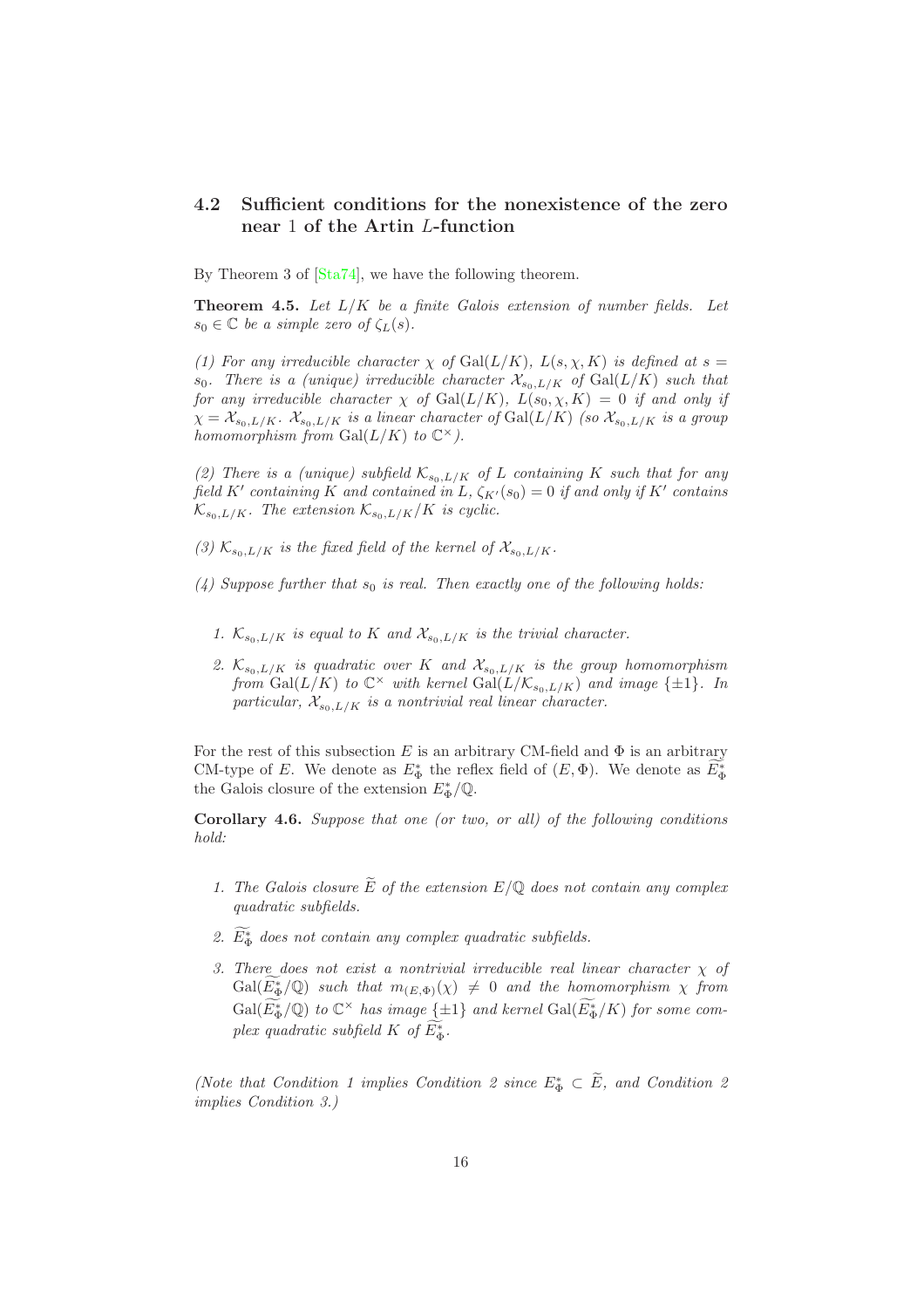Then for any nontrivial odd irreducible character  $\chi$  of  $Gal(E_{\Phi}^{*}/\mathbb{Q})$ , there is no zero of  $L(s, \chi, \mathbb{Q})$  in the region

$$
1 - \frac{1}{4 \log|\mathrm{disc}(\widetilde{E_{\Phi}^*})|} \leq \mathrm{Re}(s) < 1, |\mathrm{Im}(s)| \leq \frac{1}{4 \log|\mathrm{disc}(\widetilde{E_{\Phi}^*})|}.
$$

*Proof.* Let  $\chi$  be a nontrivial odd irreducible character of  $Gal(E_{\Phi}^{*}/\mathbb{Q})$  such that such a zero exists. Denote this zero as  $\beta_0$ . Then  $\beta_0$  must be real and  $\beta_0$  is also a simple zero of  $\zeta_{\widetilde{E_{\Phi}^*}}(s)$ .

Therefore, by [Theorem 4.5,](#page-15-1)  $\chi$  is a real linear character of Gal $(E_{\Phi}^{*}/\mathbb{Q})$ , and the homomorphism  $\chi$  from  $Gal(\widetilde{E_{\Phi}}/\mathbb{Q})$  to  $\mathbb{C}^{\times}$  has image  $\{\pm 1\}$  and kernel  $Gal(E_{\Phi}^*/K)$  for some quadratic subfield K of  $E_{\Phi}^*$ .

Since  $\chi$  is an odd character, we have  $\chi(\iota) = -\chi(1)$ , where  $\iota$  is the element in  $Gal(E_{\Phi}^*/\mathbb{Q})$  induced by complex conjugation, and so  $K/\mathbb{Q}$  must be a *complex* quadratic extension.

Therefore, our claim follows.

Since the compositum of two CM-fields is also a CM-field, the Galois closure of a CM-field (viewed as an extension over Q) is also a CM-field. We know that the reflex field  $E^*_{\Phi}$  of  $(E, \Phi)$  is a CM-field. Therefore,  $\overline{E^*_{\Phi}}$  is also a CM-field. We denote as  $(E_{\Phi}^*)_+$  the maximal totally real subfield of  $E_{\Phi}^*$ .

<span id="page-16-0"></span>**Proposition 4.7.** Let c be a real number such that  $0 < c \leq \frac{1}{4}$ . Suppose that the function  $L(s, \chi_{\widetilde{E_{\Phi}}^*/(\widetilde{E_{\Phi}}^*)_+}) = \frac{\zeta_{\widetilde{E_{\Phi}}^*}}{\zeta_{(\widetilde{E_{\Phi}}^*)_+}}$  has no zero in the region

$$
1 - \frac{c}{\log|\mathrm{disc}(\widetilde{E_{\Phi}^*)}|} \leq \mathrm{Re}(s) < 1, |\mathrm{Im}(s)| \leq \frac{1}{4\log|\mathrm{disc}(\widetilde{E_{\Phi}^*})|}.
$$

Then for any nontrivial odd irreducible character  $\chi$  of  $Gal(E_{\Phi}^{*}/\mathbb{Q})$ , there is no zero of  $L(s, \chi, \mathbb{Q})$  in the above region either.

*Proof.* Let  $\chi$  be a nontrivial odd irreducible character of  $Gal(E_{\Phi}^{*}/\mathbb{Q})$  such that such a zero exists. Denote this zero as  $\beta_0$ . Then  $\beta_0$  must be real and  $\beta_0$  is also a simple zero of  $\zeta_{\widetilde{E_{\Phi}^*}}(s)$ . By our assumption on  $L(s, \chi_{\widetilde{E_{\Phi}^*}/(\widetilde{E_{\Phi}^*})_+}), \beta_0$  cannot be a zero of  $L(s, \chi_{\widetilde{E_{\Phi}^*}/(\widetilde{E_{\Phi}^*})_+})$ . Therefore,  $\beta_0$  is a zero of  $\zeta_{(\widetilde{E_{\Phi}^*})_+}(s)$ . Therefore, the field  $\mathcal{K}_{\beta_0,\widetilde{E_{\Phi}}/\mathbb{Q}}$  in [Theorem 4.5](#page-15-1) must be contained in the field  $(E_{\Phi}^*)_+$ , and so  $\mathcal{K}_{\beta_0,\widetilde{E_{\Phi}}/\mathbb{Q}}$ is a *real* quadratic field. By [Theorem 4.5,](#page-15-1) since  $L(\beta_0, \chi, \mathbb{Q}) = 0$ ,  $\chi$  is a group homomorphism from  $Gal(\widetilde{E_{\Phi}}/\mathbb{Q})$  to  $\mathbb{C}^{\times}$  with kernel  $Gal(\widetilde{E_{\Phi}}^*/\mathcal{K}_{\beta_0,\widetilde{E_{\Phi}}^*/\mathbb{Q}})$ , and so  $\chi(\iota) = \chi(1) = 1$ , where  $\iota$  is the element in  $Gal(E_{\Phi}^{*}/\mathbb{Q})$  induced by complex conjugation. This is a contradiction since the character  $\chi$  is assumed to be  $\Box$ odd.

 $\Box$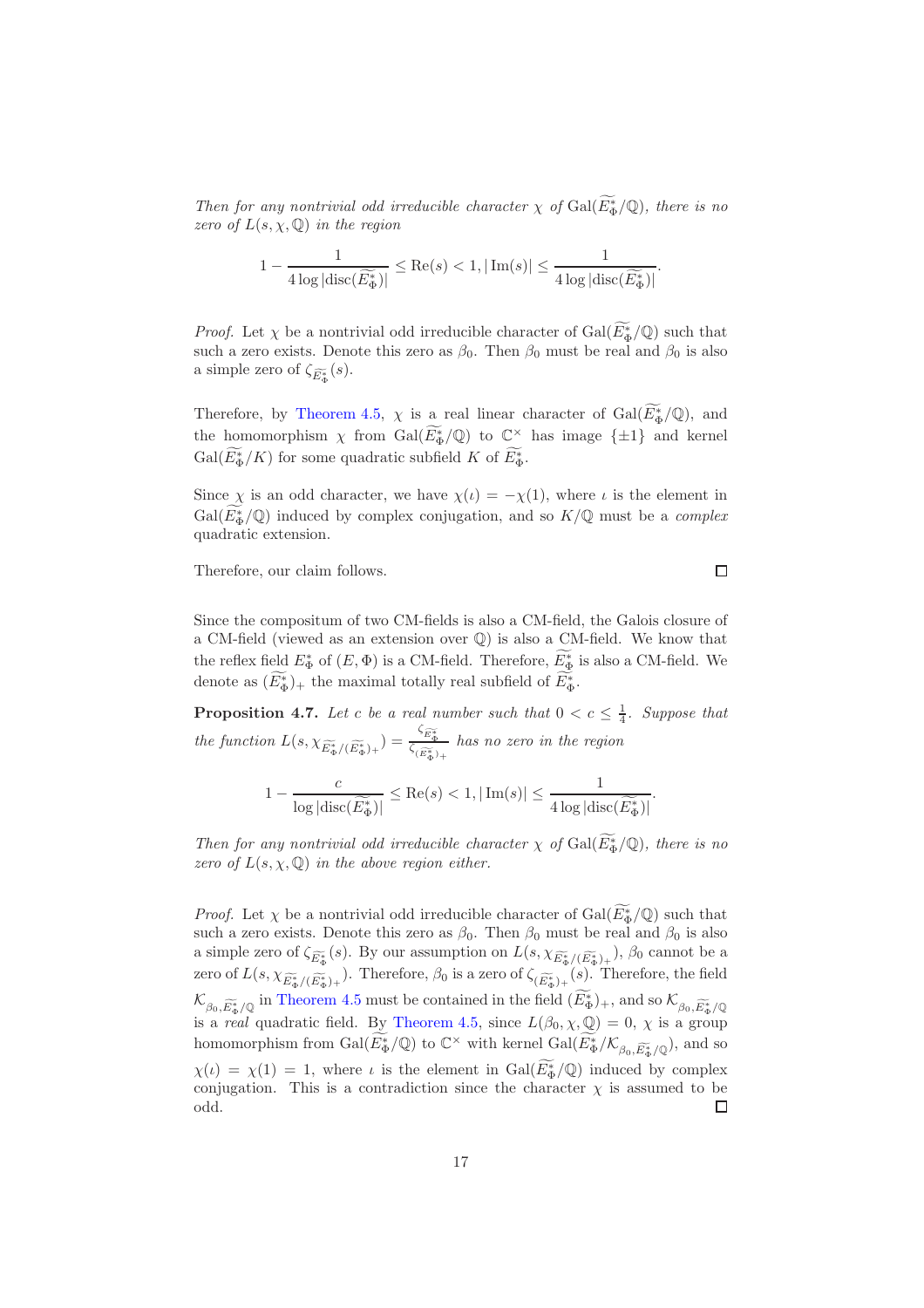#### <span id="page-17-0"></span>4.3 Proofs of [Theorem 1.3](#page-3-0) and [Theorem 1.4](#page-4-0)

*Proof of [Theorem 1.3.](#page-3-0)* Let g be a positive integer. Let E be a CM-field with maximal totally real subfield F of degree  $[F : \mathbb{Q}] = g$ . Let  $(A, i: \mathcal{O}_E \hookrightarrow$  $\text{End}_K(A)$ ) be a CM abelian variety over a number field K and let  $\Phi$  be the CM-type of  $(A, i)$ . Then the field K contains the reflex field  $E^*_{\Phi}$ . Thus, we have

$$
\frac{1}{[K:\mathbb{Q}]} \log |\text{disc}(K)| \ge \frac{1}{[E_{\Phi}^*:\mathbb{Q}]} \log |\text{disc}(E_{\Phi}^*)|
$$
  

$$
\ge \frac{1}{(2g)!} \log |\text{disc}(E_{\Phi}^*)|,
$$

where the last inequality follows from the fact that the reflex field  $E_{\Phi}^*$  is contained in the Galois closure  $\widetilde{E}$  of the extension  $E/\mathbb{Q}$ .

By Lemma 8 and Lemma 9 of  $[Sta74]$ , suppose that there is a (necessarily real and simple) zero  $\beta_0$  of  $L(s, \chi_{\widetilde{E_{\Phi}^*}/(\widetilde{E_{\Phi}^*})_+})$  in the range

$$
1 - \frac{1}{4 \log|\mathrm{disc}(\widetilde{E_{\Phi}^*})|} \leq \mathrm{Re}(s) < 1, |\mathrm{Im}(s)| \leq \frac{1}{4 \log|\mathrm{disc}(\widetilde{E_{\Phi}^*})|},
$$

then there exists a complex quadratic subfield K of  $E_{\Phi}^*$  such that  $\zeta_K(\beta_0) = 0$ also. Since the Riemann zeta function  $\zeta_{\mathbb{Q}}(s)$  has no real zeros in the range  $0 < s < 1$ , this means that  $\beta_0$  is a zero of the function  $L(s, \chi_{K/\mathbb{Q}}) = \frac{\zeta_K(s)}{\zeta_{\mathbb{Q}}(s)}$ . Since K is contained in  $E^*_{\Phi}$ , we have  $|\text{disc}(E^*_{\Phi})| \geq |\text{disc}(K)|$ . Therefore,  $\beta_0$  is a Siegel zero of  $L(s, \chi_{K/\mathbb{Q}})$ .

The result then follows from [Proposition 4.7](#page-16-0) and [Corollary 4.3.](#page-13-0)

$$
\qquad \qquad \Box
$$

It is proved by Colmez([\[Col93\]](#page-30-0)) and Obus([\[Obu13\]](#page-31-0)) that the Colmez conjecture is true when the CM-field is abelian:

<span id="page-17-1"></span>**Theorem 4.8.** Let E be a CM-field such that the extension  $E/\mathbb{Q}$  is Galois with abelian Galois group. Then we have

$$
h_{(E,\Phi)}^{\text{Falt}} = -Z_{(E,\Phi)} - \frac{1}{2}\mu_{(E,\Phi)}
$$

for any CM-type  $\Phi$  of E.

As a corollary, we can prove an unconditional analogue of [Theorem 1.3.](#page-3-0)

Proof of [Theorem 1.4.](#page-4-0) Similar to the above proof of [Theorem 1.3,](#page-3-0) the statement follows from the above-mentioned Lemma 8 and Lemma 9 of [\[Sta74\]](#page-31-1), [Corollary 4.6,](#page-15-2) [Corollary 4.3,](#page-13-0) and [Theorem 4.8.](#page-17-1)  $\Box$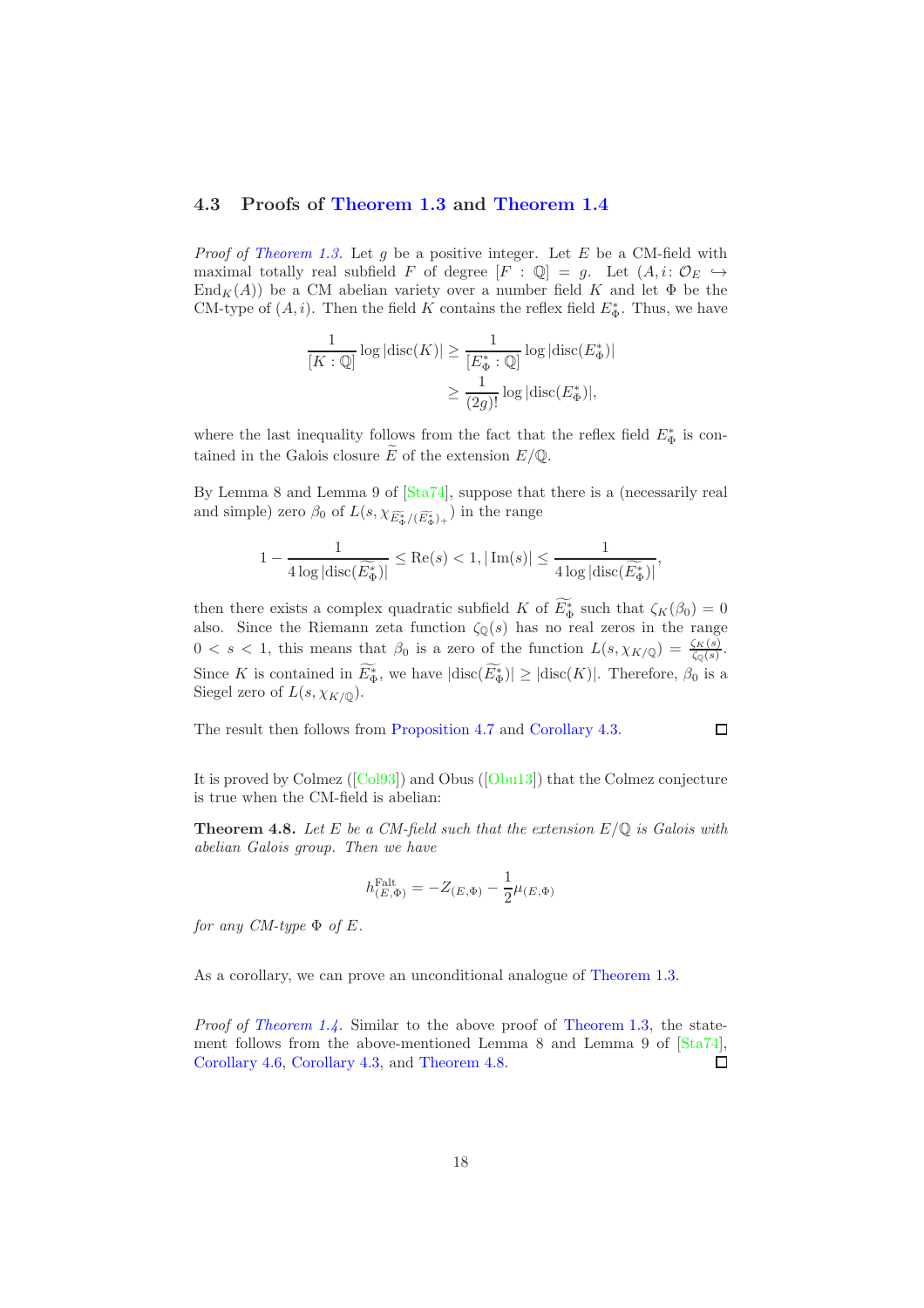### <span id="page-18-0"></span>5 The (proved) averaged Colmez conjecture

Although the formula  $-Z_{(E,\Phi)} - \frac{1}{2}\mu_{(E,\Phi)}$  in the Colmez conjecture appears very complicated, the average over all CM-types  $\Phi$  of a CM-field E is much simpler: As is conjectured in Page 634 of [\[Col93\]](#page-30-0) and proved in [\[YZ18\]](#page-32-1) and [\[AGHMP18\]](#page-29-1), we have the following proposition.

**Proposition 5.1.** Let E be a CM-field with maximal totally real subfield  $F$ . Then we have

$$
\frac{1}{2^{[F:\mathbb{Q}]}}\sum_{\Phi} \left( -Z_{(E,\Phi)} - \frac{1}{2}\mu_{(E,\Phi)} \right) = -\frac{1}{2} \frac{L'(0,\chi_{E/F})}{L(0,\chi_{E/F})} - \frac{1}{4} \log(|\text{disc}(E)|/|\text{disc}(F)|),
$$

where the sum on the left-hand-side is over all CM-types  $\Phi$  of E.

In other words, the Colmez conjecture implies the [\(Proved\) averaged Colmez conjecture](#page-18-1) stated below.

<span id="page-18-1"></span>**Theorem 5.2** ((Proved) averaged Colmez conjecture). Let E be a CM-field with maximal totally real subfield F. Then we have

<span id="page-18-3"></span>
$$
\frac{1}{2^{[F:\mathbb{Q}]}}\sum_{\Phi} h_{(E,\Phi)}^{\text{Falt}} = -\frac{1}{2} \frac{L'(0,\chi_{E/F})}{L(0,\chi_{E/F})} - \frac{1}{4} \log(|\text{disc}(E)|/|\text{disc}(F)|),\tag{19}
$$

where the sum on the left-hand-side is over all CM-types  $\Phi$  of E.

This is proved independently by Yuan–Zhang [\[YZ18\]](#page-32-1) and Andreatta–Goren– Howard–Madapusi-Pera [\[AGHMP18\]](#page-29-1).

In the following, we use the proved averaged Colmez conjecture to prove averaged analogues of [Theorem 1.3](#page-3-0) and [Theorem 1.4.](#page-4-0)

<span id="page-18-2"></span>**Proposition 5.3.** Let  $g$  be a positive integer. Suppose that there exists some effectively computable constant  $C_{\text{zero}}(g) \in \mathbb{R}_{\geq 4}$  depending only on g such that for any CM-field E with maximal totally real subfield F such that  $[F: \mathbb{Q}] = g$ , the function  $L(s, \chi_{E/F})$  has no zeros in the region

$$
1 - \frac{1}{C_{\text{zero}}(g) \log |\text{disc}(E)|} \le \text{Re}(s) < 1, |\text{Im}(s)| \le \frac{1}{4 \log |\text{disc}(E)|},
$$

then there exist effectively computable constants  $C_9(q) > 0$ ,  $C_{10}(q) \in \mathbb{R}$  depending only on g such that

$$
h_{\text{Falt}}^{\text{st}}(A) \leq C_9(g) \log|\text{disc}(E)| + C_{10}(g)
$$

for any CM-field E of degree  $[E:\mathbb{Q}]=2g$  and for any abelian variety A over a number field with complex multiplication by  $\mathcal{O}_E$ .

*Proof.* Let  $E$  be any CM-field with maximal totally real subfield  $F$  such that  $[F: \mathbb{Q}] = g$ . Denote as  $\beta_0$  the (necessarily real and simple) zero of  $L(s, \chi_{E/F})$ in the region

$$
1 - \frac{1}{4\log|\text{disc}(E)|} \le \text{Re}(s) < 1, |\text{Im}(s)| \le \frac{1}{4\log|\text{disc}(E)|}
$$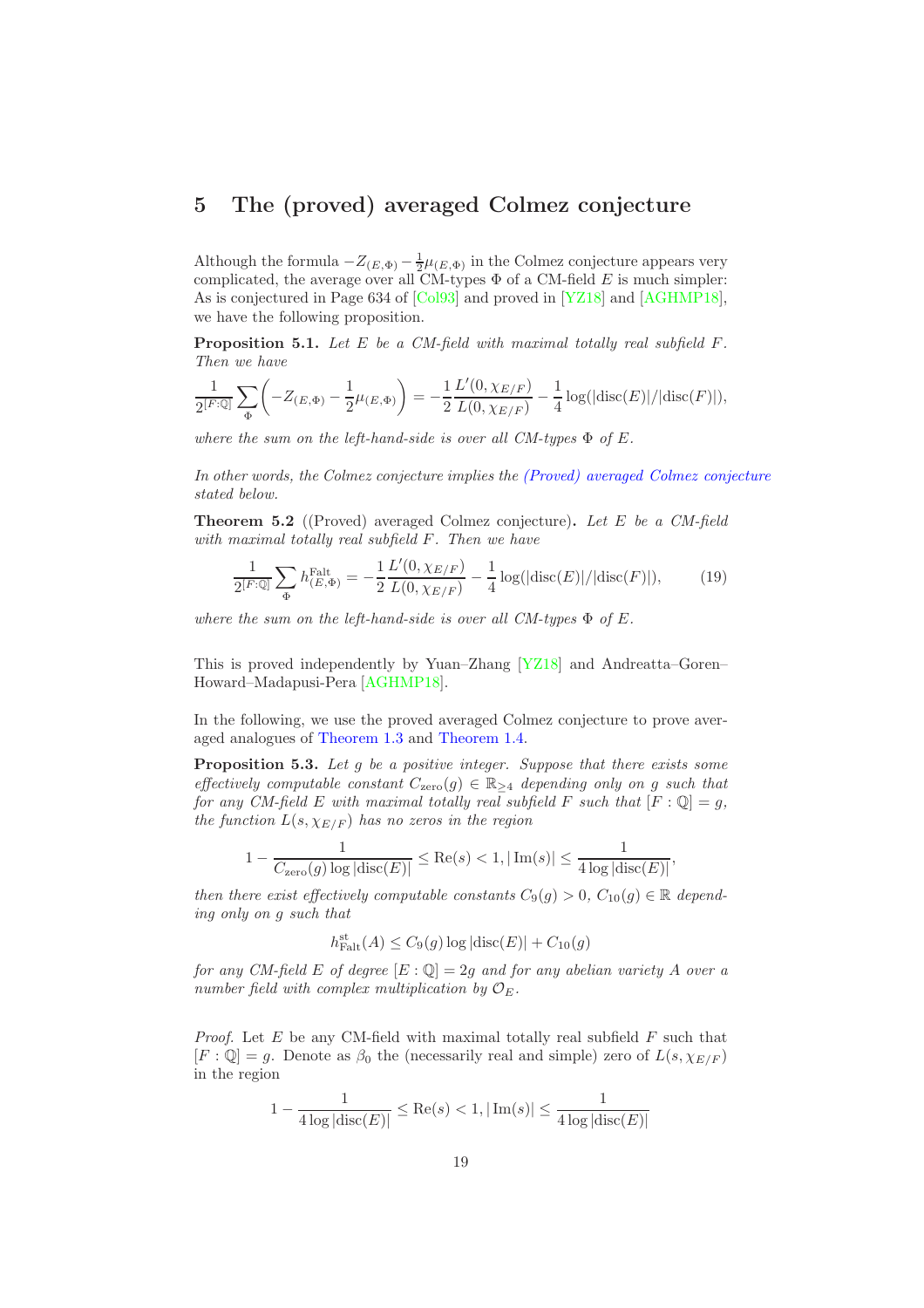(if it exists).

We define  $\delta_{\chi_{E/F}}$  to be 1 if  $\beta_0$  exists, and we define  $\delta_{\chi_{E/F}}$  to be 0 otherwise. By an argument similar to the proof of [Proposition 4.1,](#page-9-2) we have

$$
-\frac{L'(0, \chi_{E/F})}{L(0, \chi_{E/F})} - \frac{\delta_{\chi_{E/F}}}{1 - \beta_0}
$$
  
\n
$$
\geq \frac{1}{2} \log(|\text{disc}(E)|/|\text{disc}(F)|) + \frac{g}{2} \left( \frac{\Gamma'(\frac{1}{2})}{\Gamma(\frac{1}{2})} - \log(\pi) \right),
$$

and

$$
-\frac{L'(0, \chi_{E/F})}{L(0, \chi_{E/F})} - \frac{\delta_{\chi_{E/F}}}{1 - \beta_0}
$$
  

$$
< \frac{75}{2} \log |\text{disc}(E)| + \frac{1}{2} \log(|\text{disc}(E)|/|\text{disc}(F)|) + \frac{g}{2} \left( \frac{\Gamma'(\frac{1}{2})}{\Gamma(\frac{1}{2})} - \log(\pi) \right).
$$

By our assumption, we then have

$$
- \frac{1}{2} \frac{L'(0, \chi_{E/F})}{L(0, \chi_{E/F})} - \frac{1}{4} \log(|\text{disc}(E)| / |\text{disc}(F)|)
$$
  

$$
< \frac{1}{2} \left( \frac{75}{2} \log |\text{disc}(E)| + C_{\text{zero}}(g) \log |\text{disc}(E)| + \frac{g}{2} \left( \frac{\Gamma'(\frac{1}{2})}{\Gamma(\frac{1}{2})} - \log(\pi) \right) \right).
$$

Let  $(A, i: \mathcal{O}_E \hookrightarrow \text{End}_K(A))$  be any CM abelian variety over a number field K. Let  $\Phi_0$  be the CM-type of  $(A, i)$ . By [Theorem 5.2,](#page-18-1) we have

$$
h_{\text{Falt}}^{\text{st}}(A) = -\sum_{\Phi \neq \Phi_0} h_{(E,\Phi)}^{\text{Falt}} + 2^g \left( -\frac{1}{2} \frac{L'(0, \chi_{E/F})}{L(0, \chi_{E/F})} - \frac{1}{4} \log(|\text{disc}(E)| / |\text{disc}(F)|) \right).
$$

Let  $C_{\text{lower}} > 0$  be as in [Theorem 2.1.](#page-7-1) Then by [Theorem 2.1](#page-7-1) we have

 $\overline{ }$ 

$$
h_{\text{Falt}}^{\text{st}}(A) = -\sum_{\Phi \neq \Phi_0} h_{(E,\Phi)}^{\text{Falt}} + 2^g \left( -\frac{1}{2} \frac{L'(0, \chi_{E/F})}{L(0, \chi_{E/F})} - \frac{1}{4} \log(|\text{disc}(E)| / |\text{disc}(F)|) \right)
$$
  
\n
$$
\leq (2^g - 1) g C_{\text{lower}}
$$
  
\n
$$
+ 2^g \cdot \frac{1}{2} \left( \frac{75}{2} \log |\text{disc}(E)| + C_{\text{zero}}(g) \log |\text{disc}(E)| + \frac{g}{2} \left( \frac{\Gamma'(\frac{1}{2})}{\Gamma(\frac{1}{2})} - \log(\pi) \right) \right).
$$

<span id="page-19-0"></span>**Proposition 5.4.** For any  $g \in \mathbb{Z}_{\geq 1}$ , there exist constants  $C_{11}(g) > 0$ ,  $C_{12}(g) \in$ R depending only on g such that

$$
h_{\text{Falt}}^{\text{st}}(A) \leq C_{11}(g) \log|\text{disc}(E)| + C_{12}(g)
$$

for any CM-field E of degree  $[E:\mathbb{Q}]=2g$  such that E has no complex quadratic subfields and for any abelian variety A over a number field with complex multiplication by  $\mathcal{O}_E$ .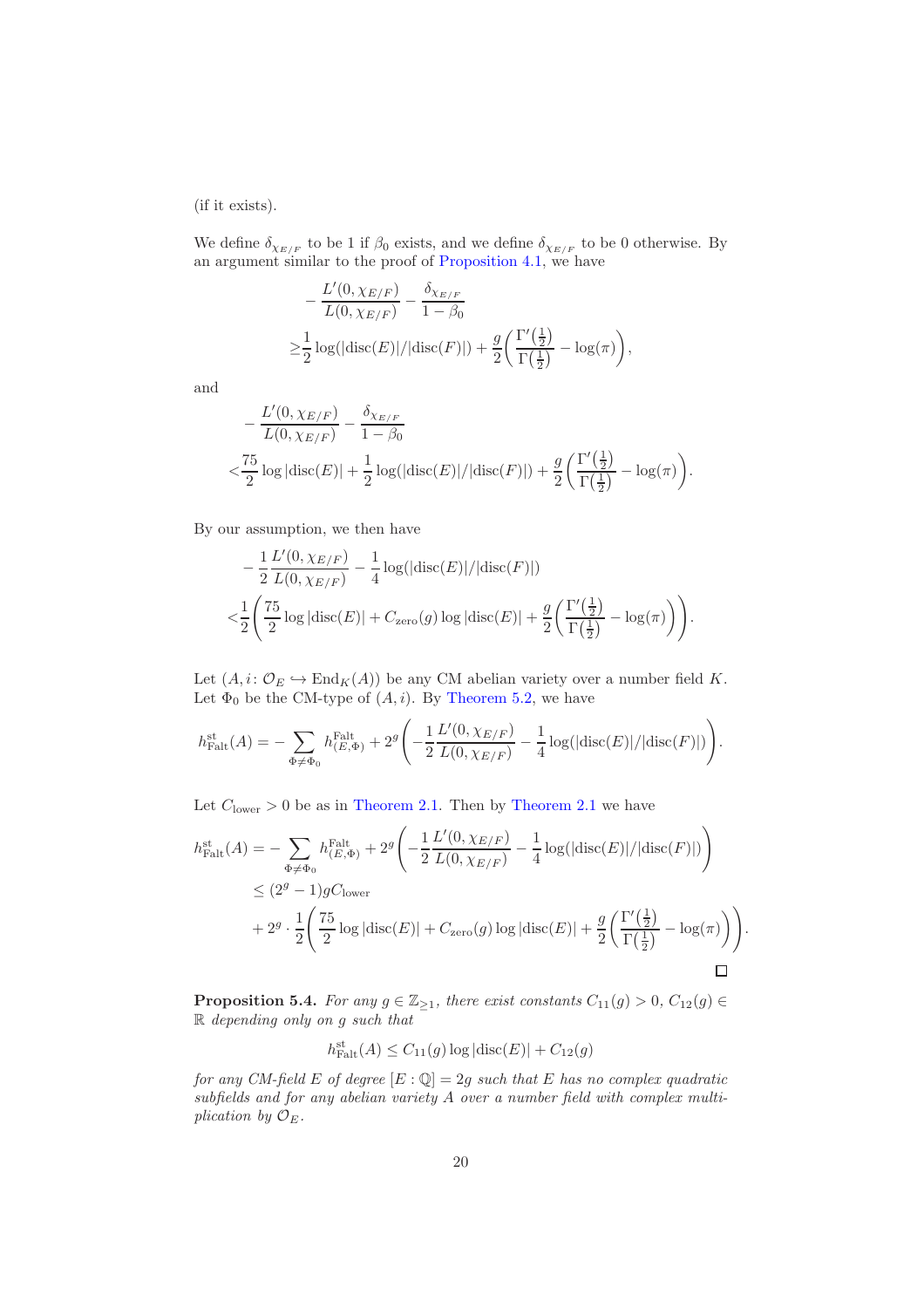*Proof.* Let g be a positive integer. Let E be a CM-field with maximal totally real subfield F with degree  $[F: \mathbb{Q}] = g$ . By Lemma 9 of  $[\text{Sta74}]$ , suppose that there exists a (necessarily real and simple) zero  $\beta_0$  of  $L(s, \chi_{E/F})$  in the range

$$
1 - \frac{1}{16g! \log |\text{disc}(E)|} \le \text{Re}(s) < 1, |\text{Im}(s)| \le \frac{1}{4 \log |\text{disc}(E)|},
$$

then there exists a complex quadratic subfield K of E such that  $\zeta_K(\beta_0) = 0$  as well. So if  $E$  does not contain any complex quadratic fields, then there is no such zero.

The rest of the proof is similar to that of [Proposition 5.3.](#page-18-2)

 $\Box$ 

<span id="page-20-0"></span>**Lemma 5.5.** Let  $E$  be a CM-field with maximal totally real subfield  $F$  of degree  $[F: \mathbb{Q}] = g$ . Let  $\Phi_1, \Phi_2$  be CM-types of E such that  $|\Phi_1 \cap \Phi_2| = g - 1$ . Let  $\varphi_0$  be the unique element in Hom<sub>Q</sub>(F, R) such that the element  $\phi_1$  in  $\Phi_1$  lying above  $\varphi_0$ is not equal to the element  $\phi_2$  in  $\Phi_2$  lying above  $\varphi_0$ . We have  $\phi_1 = \phi_2 \circ \iota$ , where *i* is the nontrivial element of  $Gal(E/F)$ . It is easy to see that the subfield  $\phi_1(E)$ of  $\mathbb C$  is equal to the subfield  $\phi_2(E)$  of  $\mathbb C$ . Let  $E_{\Phi_1}^*$ ,  $E_{\Phi_2}^*$  be the reflex fields of  $(E, \Phi_1), (E, \Phi_2)$ , respectively. Then the compositum of fields  $E_{\Phi_1}^* E_{\Phi_2}^*$  contains the field  $\phi_1(E) = \phi_2(E)$ .

*Proof.* Since  $E$  is a totally complex quadratic extension of the totally real field F, we can write  $E = F[\sqrt{-\alpha_E}]$  for some totally positive  $\alpha_E \in F$ , where  $\sqrt{-\alpha_E}$  is any square root of  $-\alpha_E$  in  $\overline{\mathbb{Q}}$ . Thus,  $\sum_{\phi \in \Phi_1}^{\infty} \phi(\sqrt{-\alpha_E}) \in E_{\Phi_1}^*$  and  $\sum_{\phi \in \Phi_2} \phi(\sqrt{-\alpha_E}) \in E^*_{\Phi_2}$ . By our assumption on  $\Phi_1, \Phi_2$  and  $\varphi_0$ , we have

$$
\sum_{\phi \in \Phi_1} \phi(\sqrt{-\alpha_E}) - \sum_{\phi \in \Phi_2} \phi(\sqrt{-\alpha_E}) = \phi_1(\sqrt{-\alpha_E}) - \phi_2(\sqrt{-\alpha_E})
$$

$$
= 2\phi_1(\sqrt{-\alpha_E})
$$

$$
= -2\phi_2(\sqrt{-\alpha_E}).
$$

Therefore, the compositum of fields  $E_{\Phi_1}^* E_{\Phi_2}^*$  contains the element  $\phi_1(\sqrt{-\alpha_E})$  =  $-\phi_2(\sqrt{-\alpha_E}).$ 

Let  $\alpha_F$  be an element of F such that  $F = \mathbb{Q}[\alpha_F]$ . Then similar to above, since

$$
\sum_{\phi \in \Phi_1} \phi(\alpha_F \sqrt{-\alpha_E}) - \sum_{\phi \in \Phi_2} \phi(\alpha_F \sqrt{-\alpha_E}) = \phi_1(\alpha_F \sqrt{-\alpha_E}) - \phi_2(\alpha_F \sqrt{-\alpha_E})
$$

$$
= \varphi_0(\alpha_F) \phi_1(\sqrt{-\alpha_E}) - \varphi_0(\alpha_F) \phi_2(\sqrt{-\alpha_E})
$$

$$
= 2\varphi_0(\alpha_F) \phi_1(\sqrt{-\alpha_E})
$$

$$
= -2\varphi_0(\alpha_F) \phi_2(\sqrt{-\alpha_E}),
$$

the compositum of fields  $E_{\Phi_1}^* E_{\Phi_2}^*$  contains the element  $\varphi_0(\alpha_F)\phi_1(\sqrt{-\alpha_E}) = -\varphi_0(\alpha_F)\phi_2(\sqrt{-\alpha_E}).$ 

Combined with above, we have: the compositum of fields  $E_{\Phi_1}^* E_{\Phi_2}^*$  contains the element  $\varphi_0(\alpha_F)$  and the element  $\phi_1(\sqrt{-\alpha_E}) = -\phi_2(\sqrt{-\alpha_E})$ , and so it contains the field  $\phi_1(E) = \phi_2(E)$ .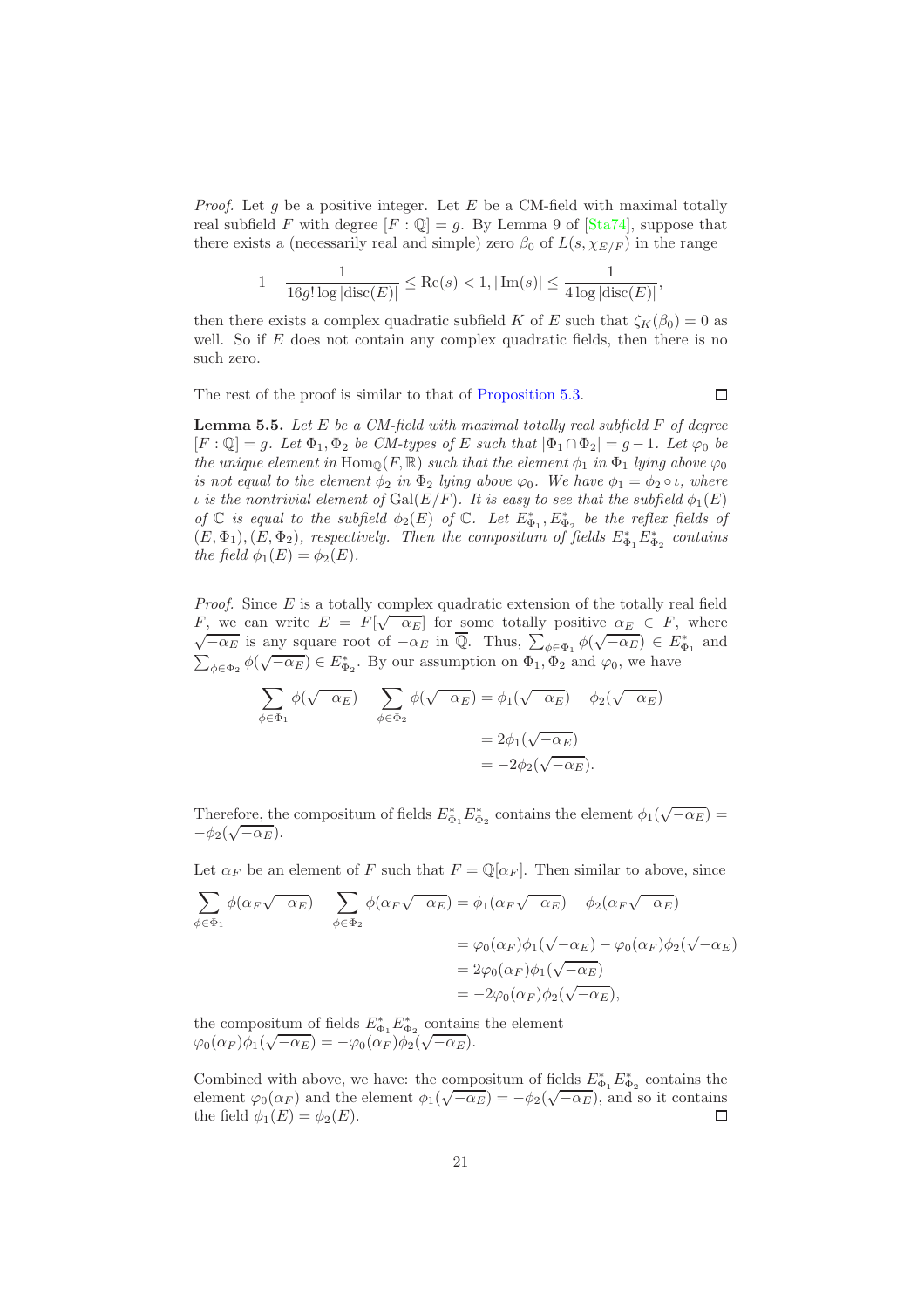**Remark 5.6.** The CM-types  $\Phi_1$ ,  $\Phi_2$  in [Lemma 5.5](#page-20-0) is a pair of "nearby" CMtypes considered in [\[YZ18\]](#page-32-1).

<span id="page-21-1"></span>**Corollary 5.7.** Let  $E$  be a CM-field with maximal totally real subfield  $F$ . Let  $\Phi_1, \Phi_2$  be CM-types of E such that  $|\Phi_1 \cap \Phi_2| = g - 1$ . Then we have

$$
|\mathrm{disc}(E_{\Phi_1}^*)|^{1/[E_{\Phi_1}^*:\mathbb{Q}]}|\mathrm{disc}(E_{\Phi_2}^*)|^{1/[E_{\Phi_2}^*:\mathbb{Q}]} \geq |\mathrm{disc}(E)|^{1/[E:\mathbb{Q}]},
$$

where  $E_{\Phi_1}^*, E_{\Phi_2}^*$  are the reflex fields of  $(E, \Phi_1), (E, \Phi_2)$ , respectively.

Proof. This follows from [Lemma 5.5](#page-20-0) and Equation [\(15\)](#page-14-1).

Proof of [Theorem 1.6.](#page-5-0) This follows from [Corollary 5.7,](#page-21-1) [Proposition 5.4,](#page-19-0) and the fact that the field of definition of any CM abelian variety contains the reflex field.  $\Box$ 

Proof of [Theorem 1.7.](#page-5-1) This follows from [Corollary 5.7,](#page-21-1) [Proposition 5.3,](#page-18-2) and the fact that the field of definition of any CM abelian variety contains the reflex field.  $\Box$ 

## <span id="page-21-0"></span>6 Field of everywhere good reduction of CM abelian varieties

We know that any abelian variety over a number field with complex multiplication by a CM-field has potential good reduction everywhere. In this section, we show that the logarithm of the root discriminant of the field of everywhere good reduction can be small compared with the logarithm of the discriminant of the CM-field.

<span id="page-21-3"></span>**Lemma 6.1.** Let A be an abelian variety over a number field K. Let  $L_1, L_2$ be number fields containing K. If the abelian variety  $A_{L_1}/L_1$  and the abelian variety  $A_{L_2}/L_2$  both have everywhere good reduction, then the abelian variety  $A_{L_1 \cap L_2}/L_1 \cap L_2$  has everywhere good reduction.

Proof. This follows from the Neron-Ogg-Shafarevich criterion.

By part (b) of Corollary 2 to Theorem 2 of [\[ST68\]](#page-31-3), we have the following theorem:

<span id="page-21-2"></span>**Theorem 6.2.** Let A be an abelian variety over a number field  $K$ . Let  $\mathfrak{p}$  be a prime ideal of  $\mathcal{O}_K$ . Let p be the characteristic of the residue field  $\mathcal{O}_K/\mathfrak{p}$ . Suppose that  $A/K$  has potential good reduction at p. Let m be any integer  $\geq 3$ and prime to p. Let  $K(A[m])$  be the minimal field of definition of the set of m-torsion points  $A[m]$  of A. The following are equivalent:

 $\Box$ 

 $\Box$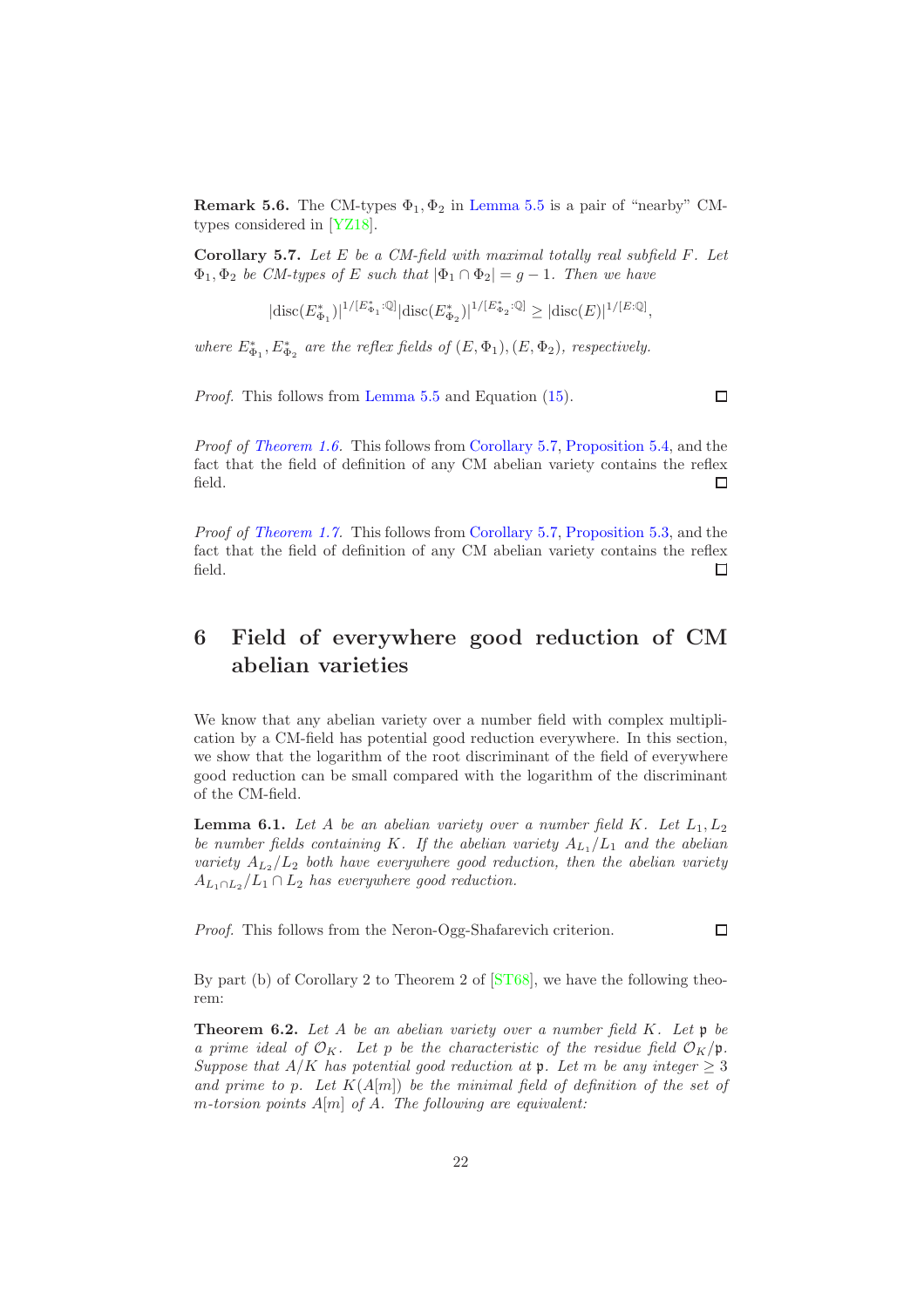(a) The extension  $K(A[m])/K$  is unramified at p.

(b) The abelian variety  $A/K$  has good reduction at p.

<span id="page-22-0"></span>**Corollary 6.3.** Let  $K$  be a number field. Let  $A$  be an abelian variety over  $K$ with potential good reduction everywhere. Let  $S_{A/K}$  be the set of all prime ideals of  $\mathcal{O}_K$  where the abelian variety A over K does not have good reduction. There exists a finite Galois extension  $L/K$ ,  $L/K$  unramified at all primes  $\mathfrak{p}$  of  $\mathcal{O}_K$  with  $\mathfrak{p} \notin S_{A/K}$ , such that the abelian variety  $A_L/L$  has good reduction everywhere.

*Proof.* We first fix a prime  $p_1$  such that the abelian variety  $A/K$  has good reduction at every prime ideal  $\mathfrak{p}_1$  of  $\mathcal{O}_K$  above  $p_1$ . Let  $L_1 := K(A[p_2])$  be the minimal field of definition of the set of  $p_1$ -torsion points  $A[p_1]$  of A. By [Theorem 6.2,](#page-21-2) we can show that  $L_1/K$  is a finite Galois extension unramified at any prime ideal  $\mathfrak{p}$  of  $\mathcal{O}_K$  such that  $\mathfrak{p} \notin S_{A/K}$  and the characteristic of the residue field  $\mathcal{O}_K/\mathfrak{p}$  is not equal to  $p_1$ , and the abelian variety  $A_{L_1}/L_1$  has everywhere good reduction.

Next, we fix a prime  $p_2$  not equal to  $p_1$  such that the abelian variety  $A/K$  has good reduction at every prime ideal  $\mathfrak{p}_2$  of  $\mathcal{O}_K$  above  $p_2$ . Let  $L_2 := K(A[p_2])$  be the minimal field of definition of the set of  $p_2$ -torsion points  $A[p_2]$  of A. Again by [Theorem 6.2,](#page-21-2) we can show that  $L_2/K$  is a finite Galois extension unramified at any prime ideal p of  $\mathcal{O}_K$  such that  $p \notin S_{A/K}$  and the characteristic of the residue field  $\mathcal{O}_K/\mathfrak{p}$  is not equal to  $p_2$ , and the abelian variety  $A_{L_2}/L_2$  has everywhere good reduction.

Now consider the extension  $L_1 \cap L_2$  of K. It is a finite Galois extension unramified at any prime ideal  $\mathfrak{p}$  of  $\mathcal{O}_K$  such that  $\mathfrak{p} \notin S_{A/K}$  (since  $p_1 \neq p_2$ ). Since the abelian varieties  $A_{L_1}/L_1$  and  $A_{L_2}/L_2$  both have everywhere good reduction, by [Lemma 6.1,](#page-21-3) the abelian variety  $A_{L_1 \cap L_2}/L_1 \cap L_2$  also has everywhere good reduction. Taking  $L = L_1 \cap L_2$ , we get our claim. reduction. Taking  $L = L_1 \cap L_2$ , we get our claim.

The following lemma shows that in terms of unramifiedness, the extension  $L/K$ in [Corollary 6.3](#page-22-0) is the "best possible".

**Lemma 6.4.** Let K be a number field. Let  $K'/K$  be a finite extension. Let  $\mathfrak{p}'$ be a prime ideal of  $\mathcal{O}_{K'}$ , lying above a prime ideal  $\mathfrak{p}$  of  $\mathcal{O}_K$ . Let A be an abelian variety over K. Suppose that the extension  $K'/K$  is unramified at  $\mathfrak{p}'$ , and the abelian variety  $A_{K'}/K'$  has good reduction at  $\mathfrak{p}'$ , then the abelian variety  $A/K$ has good reduction at  $\mathfrak p$ .

Proof. This follows from the Neron-Ogg-Shafarevich criterion.

By Theorem 7 and the remarks before Theorem 7 of [\[ST68\]](#page-31-3), we have the following theorem:

<span id="page-22-1"></span>**Theorem 6.5.** Let  $K$  be a number field. Let  $E$  be a CM-field. Let  $A$  be an abelian variety over K with complex multiplication by E. Let  $\mu(E)$  be the group

 $\Box$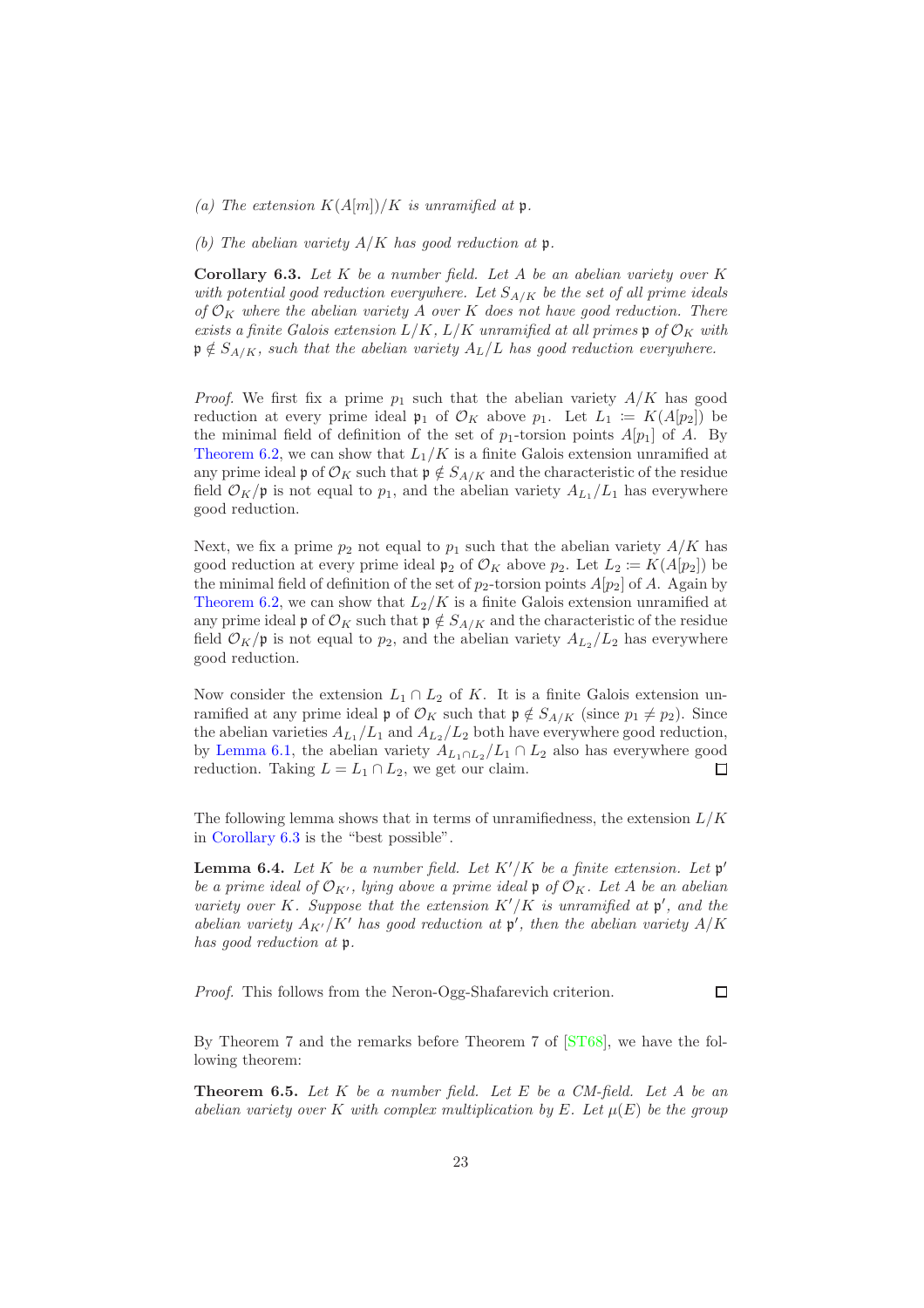of all roots of unity in  $E$ . There exists a cyclic extension  $C$  of  $K$  of degree  $[C: K] \leq 2 \cdot \# \mu(E)$ , such that the abelian variety  $A_C$  over C has everywhere good reduction.

<span id="page-23-2"></span>**Corollary 6.6.** Let  $K$  be a number field. Let  $E$  be a CM-field. Let  $A$  be an abelian variety over K with complex multiplication by E. Let  $\mu(E)$  be the group of all roots of unity in E. Let  $S_{A/K}$  be the set of all prime ideals of  $\mathcal{O}_K$  where the abelian variety A over K does not have good reduction. There exists a cyclic extension K' of K of degree  $[K': K] \leq 2 \cdot \# \mu(E)$ ,  $K'/K$  unramified at any prime ideal p of  $\mathcal{O}_K$  such that  $\mathfrak{p} \notin S_{A/K}$ , such that the abelian variety  $A_{K'}$  over  $K'$  has everywhere good reduction.

*Proof.* Let  $C/K$  be the finite cyclic extension in [Theorem 6.5](#page-22-1) and let  $L/K$  be the finite Galois extension in [Corollary 6.3.](#page-22-0) Let  $K' = C \cap L$ . Then  $K'/K$  is a cyclic extension of degree  $[K': K] \leq 2 \cdot \# \mu(E)$  and  $K'/K$  is unramified at any prime ideal  $\mathfrak p$  of  $\mathcal O_K$  such that  $\mathfrak p \notin S_{A/K}$ . By [Lemma 6.1,](#page-21-3) the abelian variety  $A_{K'}/K'$  has everywhere good reduction. Hence we get our claim.

In order to prove [Theorem 1.8](#page-6-0) and [Theorem 1.9,](#page-6-1) we will also need the following theorem, which is a combination of Corollary A.4.6.5, Theorem A.4.5.1 and Remark A.4.5.2 of [\[CCO14\]](#page-30-3).

<span id="page-23-0"></span>**Theorem 6.7.** Let E be a CM-field and let  $\Phi$  be a CM-type of E. Let  $E^*_{\Phi}$  be the reflex field of  $(E, \Phi)$  and let M be the field of moduli for the reflex norm of  $(E, \Phi)$  (M is an everywhere unramified finite abelian extension of  $E_{\Phi}^*$ ).

There exists a prime p and a CM abelian variety  $(A, i: \mathcal{O}_E \hookrightarrow \text{End}_M(A))$  over M of CM-type  $\Phi$  such that A has good reduction at every prime ideal of  $\mathcal{O}_M$ outside p.

Moreover, we can choose p such that

<span id="page-23-3"></span>
$$
p \le 2 \cdot |\operatorname{disc}(E(\mu_{mp_1p_2\cdots p_s}))|^{C_{\text{prime}}},\tag{20}
$$

where  $C_{\text{prime}}$  is an effectively computable absolute constant in  $\mathbb{R}_{>0}$ , for any positive integer n  $\mu_n$  denotes a primitive n-th root of unity, m is the order of the group  $\mu(E)$  of all roots of unity in E, and  $p_1, p_2, \dots, p_s$  are the distinct prime divisors of m.

Assuming the Generalized Riemann Hypothesis, the above bound on p can be improved to

<span id="page-23-1"></span>
$$
p \le 70 \cdot \left( \log |\operatorname{disc}(E(\mu_{mp_1p_2\cdots p_s}))| \right)^2. \tag{21}
$$

Proof of [Theorem 1.8.](#page-6-0) Assume the Generalized Riemann Hypothesis.

Let g be a positive integer. Let E be a CM-field such that  $[E:\mathbb{Q}]=2g$ . Let  $\Phi$  be a CM-type of E. Let  $E_{\Phi}^*$  be the reflex field of  $(E, \Phi)$  and let the field  $M$ ,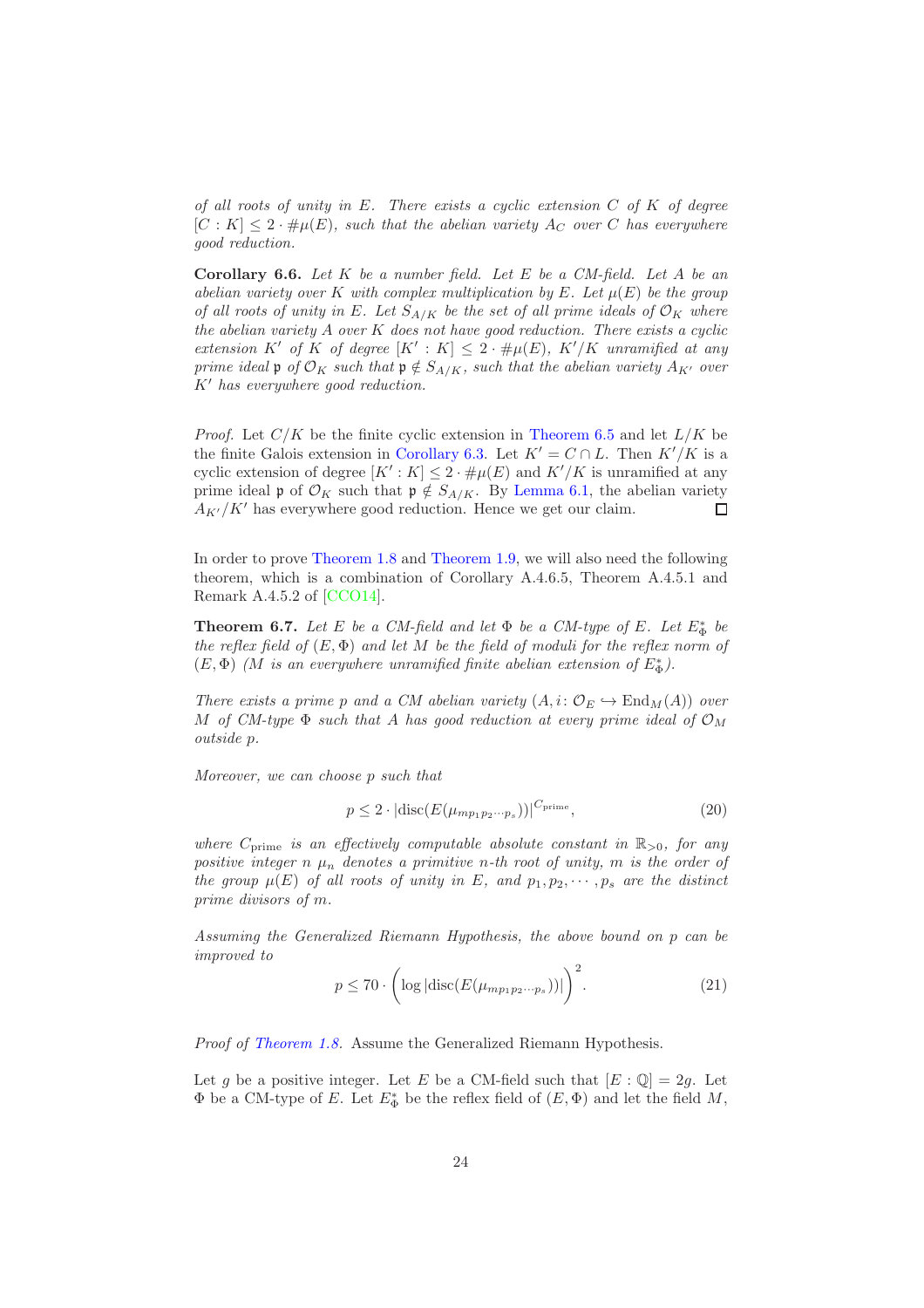the abelian variety A over M and the prime  $p$  be as in [Theorem 6.7,](#page-23-0) such that the upper bound on  $p$  is given by Equation  $(21)$ .

Denote  $K \coloneqq M$ . As in [Corollary 6.6,](#page-23-2) let  $S_{A/K}$  be the set of all prime ideals of  $\mathcal{O}_K$  where the abelian variety A over K does not have good reduction. By our choice of A, for any  $\mathfrak{p} \in S_{A/K}$ ,  $\mathfrak{p}$  lies above the prime p. Let K' be the cyclic extension of K in [Corollary 6.6](#page-23-2) of degree  $[K': K] \leq 2 \cdot \# \mu(E), K'/K$  unramified at any prime ideal p of  $\mathcal{O}_K$  such that  $\mathfrak{p} \notin S_{A/K}$ , such that the abelian variety  ${\cal A}_{K'}$  over  $K'$  has everywhere good reduction.

Therefore, the extension  $K'/K$  is ramified only at the prime ideals q of  $\mathcal{O}_{K'}$ such that q lies above the prime p. Let  $\mathcal{D}_{K'/K}$  be the different of the extension  $K'/K$ . By Chapter 3, Section 6 of [\[Ser79\]](#page-31-4), we have

$$
e_{\mathfrak{q}/\mathfrak{p}} - 1 \leq \operatorname{val}_{\mathfrak{q}}(\mathcal{D}_{K'/K}) \leq e_{\mathfrak{q}/\mathfrak{p}} - 1 + \operatorname{val}_{\mathfrak{q}}(e_{\mathfrak{q}/\mathfrak{p}}),
$$

for any prime ideal q of  $\mathcal{O}_{K'}$  lying above a prime ideal p of  $\mathcal{O}_K$ , where  $e_{\mathfrak{q}/\mathfrak{p}}$  is the ramification index of  $q|\mathfrak{p}$ .

This means that we have

$$
\text{val}_{\mathfrak{q}}(\mathcal{D}_{K'/K}) \leq 2e_{\mathfrak{q}/p}e_{\mathfrak{q}/\mathfrak{p}} \leq 2e_{\mathfrak{q}/p}[K':K],
$$

where  $e_{\mathfrak{q}/p}$  is the ramification index of the prime ideal q of  $\mathcal{O}_{K'}$  lying above the prime ideal  $(p)$  of  $\mathbb{Z}$ .

Therefore, we have

$$
\mathcal{D}_{K'/K}\Bigg|\prod_{\substack{\mathfrak{q}\subset\mathcal{O}_{K'}}\mathfrak{q}^{e_{\mathfrak{q}/p}\cdot 2\cdot\#\mu(E)},}
$$

where the product is over the prime ideals q of  $\mathcal{O}_{K'}$  above p.

Thus, we have

<span id="page-24-0"></span>
$$
\log\left(\text{Norm}_{K'/\mathbb{Q}}(\mathcal{D}_{K'/K})\right) \leq \log\left(\text{Norm}_{K'/\mathbb{Q}}\left(\prod_{\substack{\mathfrak{q}\subset\mathcal{O}_{K'}}\mathfrak{q}^{e_{\mathfrak{q}/p}\cdot 2\cdot\#\mu(E)\\\mathfrak{q}|p}}\mathfrak{q}^{e_{\mathfrak{q}/p}\cdot 2\cdot\#\mu(E)}\right)\right)
$$
\n
$$
\leq 2 \cdot \#\mu(E)\sum_{\substack{\mathfrak{q}\subset\mathcal{O}_{K'}}\mathfrak{q}|p}} e_{\mathfrak{q}/p} \cdot \log\left(\text{Norm}_{K'/\mathbb{Q}}(\mathfrak{q})\right)
$$
\n
$$
= 2 \cdot \#\mu(E)\sum_{\substack{\mathfrak{q}\subset\mathcal{O}_{K'}}\mathfrak{q}|p} e_{\mathfrak{q}/p} f_{\mathfrak{q}/p} \log(p)
$$
\n
$$
= 2 \cdot \#\mu(E)[K':\mathbb{Q}] \log(p),
$$
\n(22)

where  $f_{\mathfrak{q}/p}$  is the residue degree of the prime ideal q of  $\mathcal{O}_{K'}$  lying above the prime ideal  $(p)$  of  $\mathbb{Z}$ .

Since the extension  $K/E^*_{\Phi}$  is unramified, the different  $\mathcal{D}_{K/E^*_{\Phi}}$  of the extension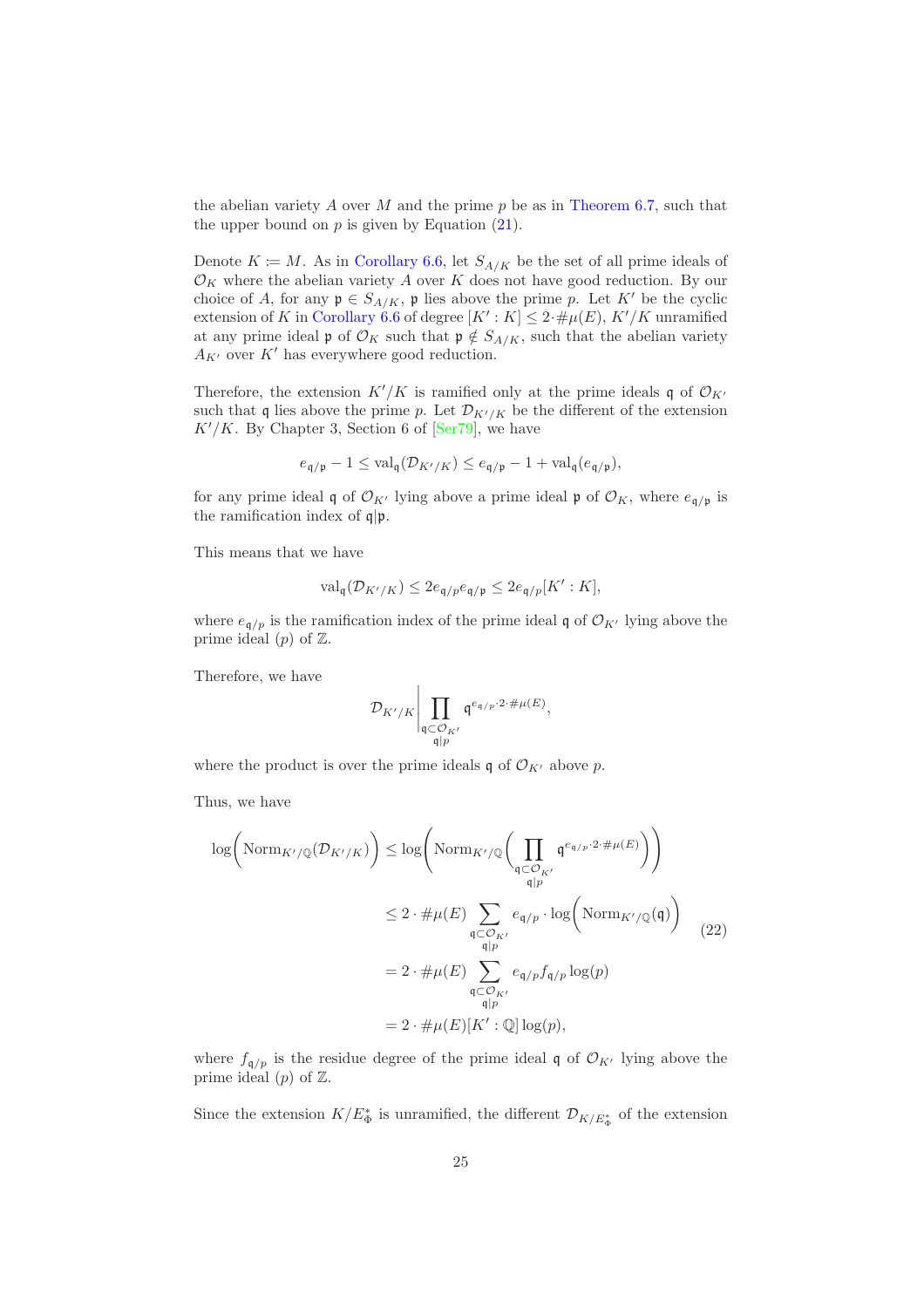$K/E_{\Phi}^*$  is equal to the unit ideal of  $\mathcal{O}_K$ . Thus, we have

<span id="page-25-3"></span>
$$
\frac{1}{[K':\mathbb{Q}]} \log |\text{disc}(K)|
$$
\n
$$
= \frac{1}{[K':\mathbb{Q}]} \log (\text{Norm}_{K'/\mathbb{Q}}(\mathcal{D}_{K'/\mathbb{Q}}))
$$
\n
$$
= \frac{1}{[K':\mathbb{Q}]} \log (\text{Norm}_{K'/\mathbb{Q}}(\mathcal{D}_{K'/K}\mathcal{D}_{K/E_{\Phi}}^* \mathcal{D}_{E_{\Phi}^*/\mathbb{Q}}))
$$
\n
$$
= \frac{1}{[K':\mathbb{Q}]} \log (\text{Norm}_{K'/\mathbb{Q}}(\mathcal{D}_{K'/K}\mathcal{D}_{E_{\Phi}^*/\mathbb{Q}}))
$$
\n
$$
= \frac{1}{[K':\mathbb{Q}]} \log (\text{Norm}_{K'/\mathbb{Q}}(\mathcal{D}_{K'/K})) + \frac{1}{[K':\mathbb{Q}]} \log (\text{Norm}_{K'/\mathbb{Q}}(\mathcal{D}_{E_{\Phi}^*/\mathbb{Q}}))
$$
\n
$$
= \frac{1}{[K':\mathbb{Q}]} \log (\text{Norm}_{K'/\mathbb{Q}}(\mathcal{D}_{K'/K})) + \frac{1}{[E_{\Phi}^*: \mathbb{Q}]} \log |\text{disc}(E_{\Phi}^*)|
$$
\n
$$
\leq 2 \cdot \# \mu(E) \log(p) + \frac{1}{[E_{\Phi}^*: \mathbb{Q}]} \log |\text{disc}(E_{\Phi}^*)|,
$$
\n(11)

where the last inequality follows from Equation  $(22)$ .

By our assumption on  $p$ , we have

$$
p \le 70 \cdot \left( \log |\mathrm{disc}(E(\mu_{mp_1p_2\cdots p_s}))| \right)^2.
$$

Thus, we have

$$
\log(p) \le \log(70) + 2\log\log|\text{disc}(E(\mu_{mp_1p_2\cdots p_s}))|
$$
  
 
$$
\le \log(70) + 2\log\log\left(((4g)^4)^{(4g)^4 \cdot 2g}(|\text{disc}(E)|)^{(4g)^4}\right),
$$
 (24)

<span id="page-25-1"></span>where the last inequality is by the following [Lemma 6.9.](#page-26-0)

<span id="page-25-2"></span>By the following [Lemma 6.8,](#page-25-0) we have

$$
\mu(E) \le (4g)^2. \tag{25}
$$

Plugging Equation [\(24\)](#page-25-1) and Equation [\(25\)](#page-25-2) into Equation [\(23\)](#page-25-3), we get our claim.  $\Box$ 

<span id="page-25-0"></span>**Lemma 6.8.** Let K be a number field of degree  $[K : \mathbb{Q}] = n$ . Let  $\mu(K)$  be the group of all roots of unity in K. Then  $\mu(K)$  is a finite cyclic group of order less than or equal to  $(2n)^2$ .

*Proof.* Since  $[K : \mathbb{Q}]$  is finite,  $\mu(K)$  is a finite group. It is easy to see that  $\mu(K)$ is a cyclic group. Let m be the order of the group  $\mu(K)$ , and let  $p_1, p_2, \cdots, p_s$ be the distinct prime divisors of m. Denote as  $\mu_m$  the primitive m-th root of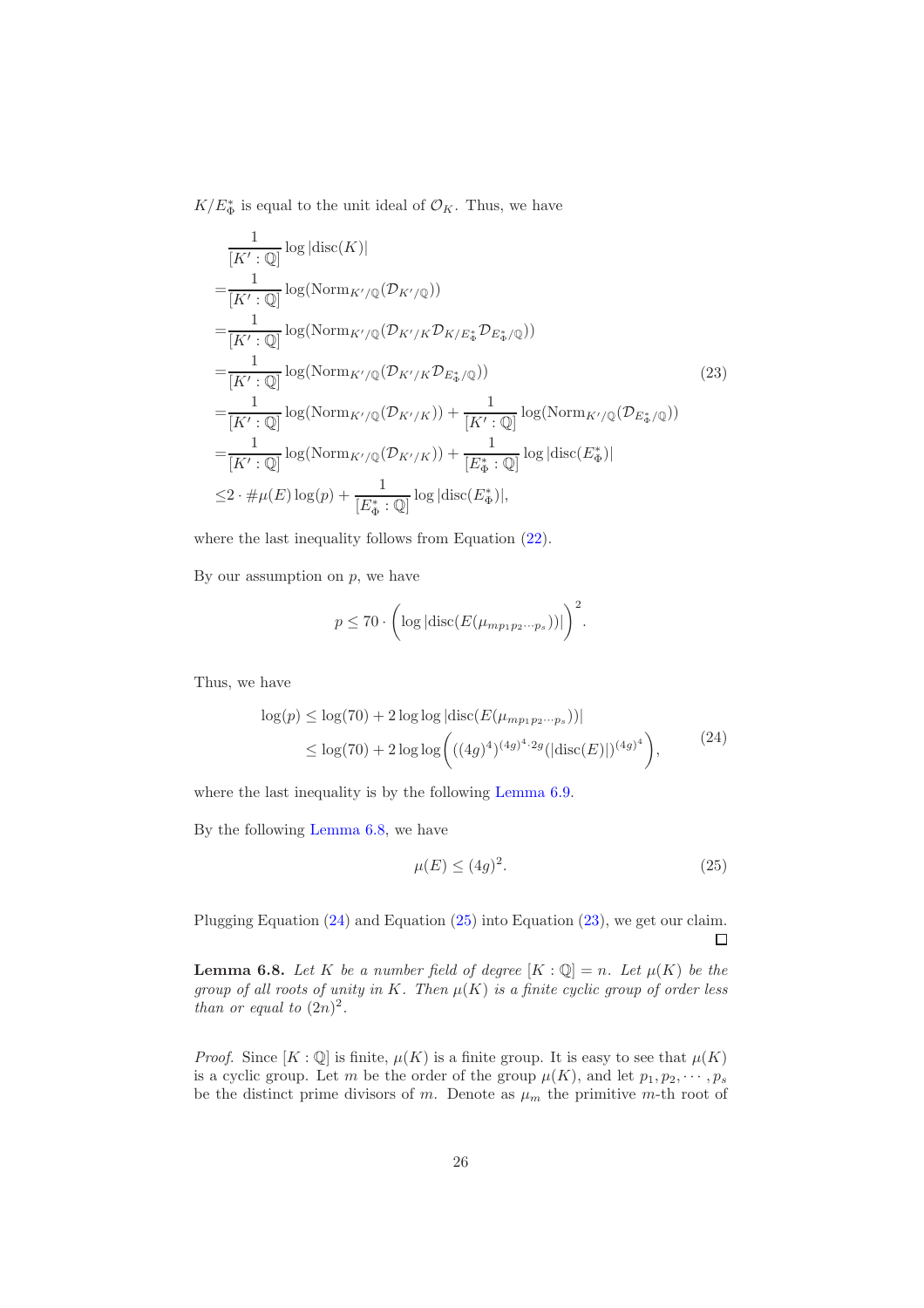unity. Then K contains the m-th cyclotomic field  $\mathbb{Q}(\mu_m)$ . Since  $[\mathbb{Q}(\mu_m) : \mathbb{Q}] =$  $\#(\mathbb{Z}/m\mathbb{Z})^{\times} = \frac{m(p_1-1)(p_2-1)\cdots(p_s-1)}{p_1p_2\cdots p_s}$  $\frac{p_1(p_2-1)\cdots(p_s-1)}{p_1p_2\cdots p_s}$  and  $[K:\mathbb{Q}]=n$ , this means that

$$
\frac{m(p_1-1)(p_2-1)\cdots(p_s-1)}{p_1p_2\cdots p_s} \leq n.
$$

For any prime  $p \neq 2$ , we have  $\sqrt{p} \leq p - 1$ . Thus, we have

$$
\frac{m(p_1 - 1)(p_2 - 1)\cdots(p_s - 1)}{p_1 p_2 \cdots p_s} \ge \frac{m\sqrt{p_1}\sqrt{p_2}\cdots\sqrt{p_s}}{2p_1 p_2 \cdots p_s}
$$

$$
= \frac{m}{2\sqrt{p_1}\sqrt{p_2}\cdots\sqrt{p_s}}
$$

$$
\ge \frac{m}{2\sqrt{m}}
$$

$$
= \sqrt{m}/2.
$$

Therefore, we have

$$
m \le (2n)^2.
$$

<span id="page-26-0"></span>**Lemma 6.9.** Let K be a number field of degree  $[K : \mathbb{Q}] = n$ . Then we have

$$
|\mathrm{disc}(K(\mu_{mp_1p_2\cdots p_s}))| \le ((2n)^4)^{(2n)^4 \cdot n} (|\mathrm{disc}(K)|)^{(2n)^4}.
$$

where for any positive integer  $k \mu_k$  denotes a primitive k-th root of unity, m is the order of the group  $\mu(K)$  of all roots of unity in K, and  $p_1, p_2, \cdots, p_s$  are the distinct prime divisors of m.

*Proof.* For any  $k \in \mathbb{Z}_{\geq 3}$ , the k-th cyclotomic field  $\mathbb{Q}(\mu_k)$  has degree  $[\mathbb{Q}(\mu_k)$ :  $\mathbb{Q}$  = # $(\mathbb{Z}/k\mathbb{Z})^{\times}$ . By [\[MP05\]](#page-31-5), we have:

$$
disc(\mathbb{Q}(\mu_k)) = (-1)^{\varphi(k)/2} \frac{k^{\varphi(k)}}{\prod_{p|k} p^{\varphi(k)/(p-1)}},
$$

where  $\varphi(k) = \#(\mathbb{Z}/k\mathbb{Z})^{\times}$  is Euler's totient function, and the product in the denominator on the right-hand-side is over primes  $p$  dividing  $k$ .

Thus, we have

$$
|\mathrm{disc}(\mathbb{Q}(\mu_k))| \leq k^k.
$$

By [Lemma 6.8,](#page-25-0) we have

$$
m \le (2n)^2.
$$

Thus, the  $mp_1p_2\cdots p_s$ -th cyclotomic field  $\mathbb{Q}(\mu_{mp_1p_2\cdots p_s})$  has degree

$$
[\mathbb{Q}(\mu_{mp_1p_2\cdots p_s}) : \mathbb{Q}] = \#(\mathbb{Z}/mp_1p_2\cdots p_s\mathbb{Z})^{\times}
$$
  
=  $m(p_1 - 1)(p_2 - 1)\cdots(p_s - 1)$   
 $\leq m^2$   
 $\leq (2n)^4$ .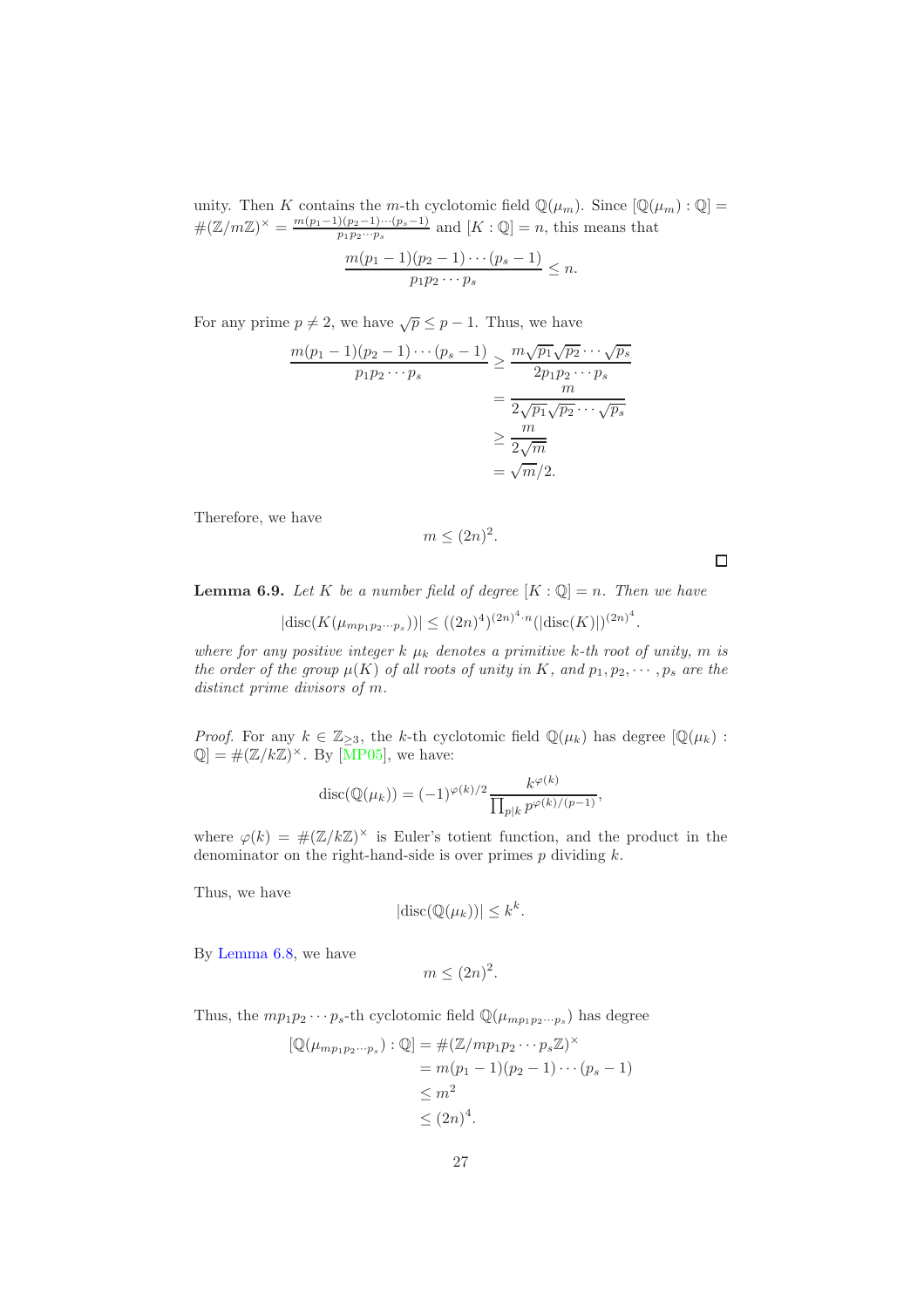Moreover,  $mp_1p_2\cdots p_s \leq m^2 \leq (2n)^4$ . Thus, we have

$$
|\mathrm{disc}(\mathbb{Q}(\mu_{mp_1p_2\cdots p_s}))| \le ((2n)^4)^{(2n)^4}.
$$

We know that  $K(\mu_{mp_1p_2\cdots p_s})$  is equal to the compositum of K and  $\mathbb{Q}(\mu_{mp_1p_2\cdots p_s})$ . Thus, by Equation [\(16\)](#page-14-2), we have

$$
|disc(K(\mu_{mp_1p_2\cdots p_s}))| \leq |disc(K)|^{[Q(\mu_{mp_1p_2\cdots p_s}):\mathbb{Q}]}|disc(\mathbb{Q}(\mu_{mp_1p_2\cdots p_s}))|^{[K:\mathbb{Q}]}\leq ((2n)^4)^{(2n)^4\cdot n}(|disc(K)|)^{(2n)^4}.
$$

 $\Box$ 

Proof of [Theorem 1.9.](#page-6-1) The proof is similar to that of [Theorem 1.8](#page-6-0) (using [Theorem 6.7](#page-23-0)) and [Corollary 6.6\)](#page-23-2). The difference is that since we do not assume the Generalized Riemann Hypothesis, we use Equation [\(20\)](#page-23-3) in [Theorem 6.7](#page-23-0) to bound the prime p instead of Equation [\(21\)](#page-23-1). The term  $\frac{1}{[E_{\Phi}^* \cdot \mathbb{Q}]}$  log  $|\text{disc}(E_{\Phi}^*)|$  of Equation [\(1\)](#page-6-2) is submerged into the term  $C_{15}(g) \log |\text{disc}(E)|$  of Equation [\(2\)](#page-6-3) by the fact that the reflex field  $E_{\Phi}^*$  is contained in the Galois closure  $\widetilde{E}$  of the extension of  $E/\mathbb{Q}$  (and so  $\frac{1}{[E^*_\Phi:\mathbb{Q}]}$  log  $|\text{disc}(E^*_\Phi)|$  is less than or equal to  $\frac{1}{[E:\mathbb{Q}]}$  log( $|\text{disc}(\widetilde{E})|$ )) and the fact that  $\frac{1}{[\tilde{E}:\mathbb{Q}]} \log(|\text{disc}(\tilde{E})|) \leq \log|\text{disc}(E)|$  by Equation [\(17\)](#page-14-0).  $\Box$ 

<span id="page-27-0"></span>Remark 6.10. In comparison with [Theorem 1.8,](#page-6-0) one might ask how the righthand-side of the formula in [\(Proved\) averaged Colmez conjecture](#page-18-1) behaves under the Generalized Riemann Hypothesis.

The right-hand-side of Equation [\(19\)](#page-18-3) is equal to

$$
-\frac{1}{2} \frac{L'(0, \chi_{E/F})}{L(0, \chi_{E/F})} - \frac{1}{4} \log(|\text{disc}(E)|/|\text{disc}(F)|)
$$
  
= 
$$
\frac{1}{2} \frac{L'(1, \chi_{E/F})}{L(1, \chi_{E/F})} + \frac{1}{4} \log(|\text{disc}(E)|/|\text{disc}(F)|)
$$
  
+ 
$$
\frac{1}{2} \cdot \frac{g}{2} \left( \frac{\Gamma'(\frac{1}{2})}{\Gamma(\frac{1}{2})} + \frac{\Gamma'(1)}{\Gamma(1)} - 2 \log(\pi) \right),
$$

where  $g := [F : \mathbb{Q}]$ . The equality follows from logarithmically differentiating the functional equation of  $L(s, \chi_{E/F})$  at  $s = 0$ .

Assume the Generalized Riemann Hypothesis. Then for any  $g \in \mathbb{Z}_{\geq 1}$ , there exist constants  $C_{\text{GRH},1}(g) > 0$ ,  $C_{\text{GRH},2}(g) \in \mathbb{R}$  depending only on g such that

$$
\left| \frac{L'(1, \chi_{E/F})}{L(1, \chi_{E/F})} \right| \leq C_{\text{GRH},1}(g) \log \log |\text{disc}E| + C_{\text{GRH},2}(g)
$$

for any CM-field E with maximal totally real subfield F such that  $[F: \mathbb{Q}] = g$ . Then it is easy to see that for any  $g \in \mathbb{Z}_{\geq 1}$ , for any  $\epsilon > 0$ , there exists a constant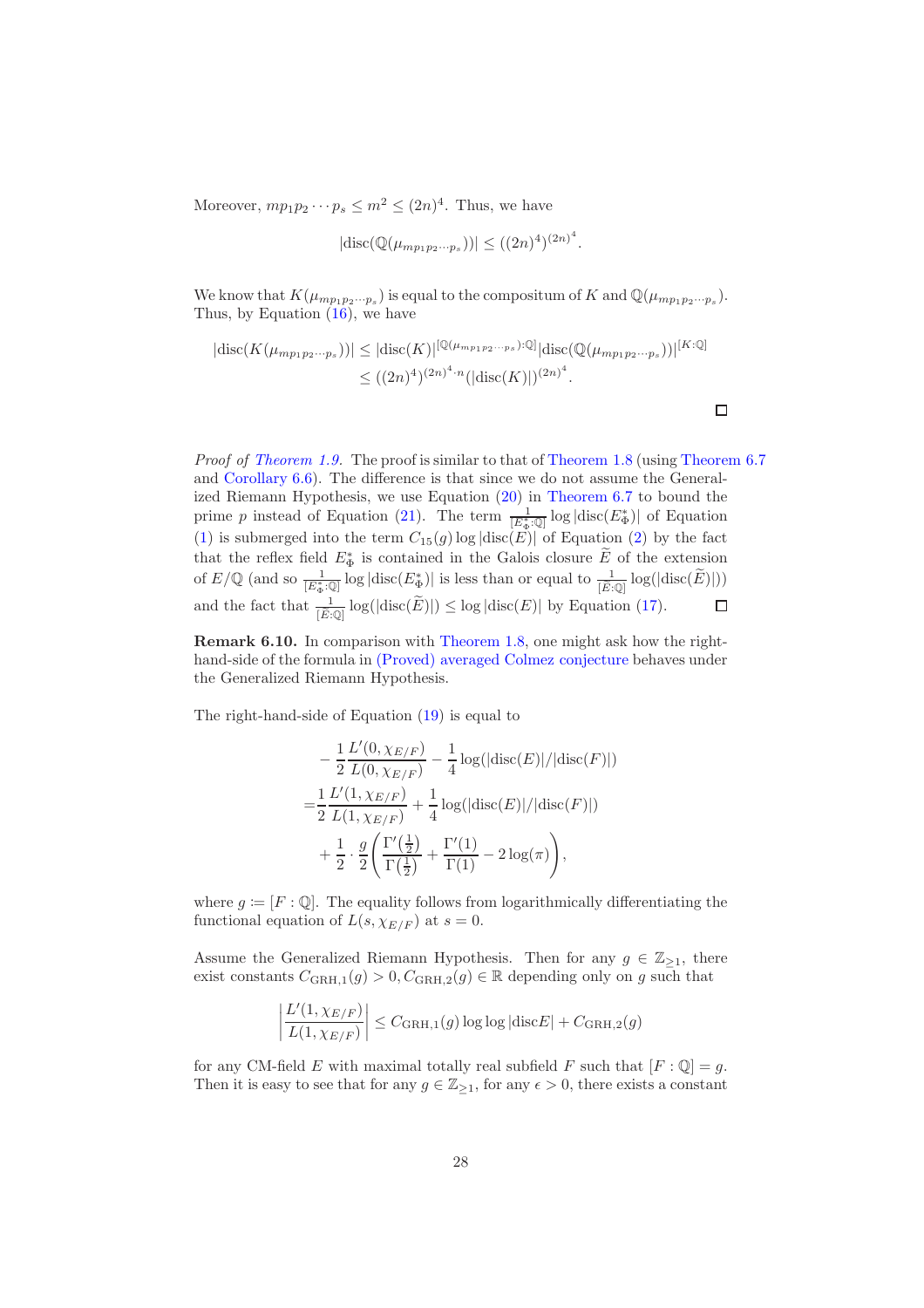$c(g, \epsilon) > 0$  depending only on g and  $\epsilon$  such that

$$
\left| \left( -\frac{1}{2} \frac{L'(0, \chi_{E/F})}{L(0, \chi_{E/F})} - \frac{1}{4} \log(|\text{disc}(E)| / |\text{disc}(F)|) \right) - \frac{1}{4} \log(|\text{disc}(E)| / |\text{disc}(F)|) \right|
$$

 $\lt \epsilon$  log  $|\text{disc}(E)|$ ,

for any CM-field E with maximal totally real subfield F such that  $[E:\mathbb{Q}]=2g$ and  $|\text{disc}(E)| \geq c(g, \epsilon)$ .

Since  $|\text{disc}(E)|/|\text{disc}(F)| \leq |\text{disc}(E)| \leq (|\text{disc}(E)|/|\text{disc}(F)|)^2$ , this means that assuming the Generalized Riemann Hypothesis, the right-hand-side of Equation [\(19\)](#page-18-3) is "approximately some constant times  $log |disc(E)|$ ".

<span id="page-28-0"></span>**Remark 6.11.** One might wonder whether there is a *lower* bound for  $|\text{disc}(E_{\Phi}^*)|$ in terms of  $|\text{disc}(E)|$  and  $[E:\mathbb{Q}]$ . The following example shows that the answer is no:

Let F be any totally real number field. Let  $-d \in \mathbb{Z}_{\leq -2}$  be any fundamental discriminant (so disc $(\mathbb{Q}(\sqrt{-d})) = d$ ) such that  $-d$  is prime to disc(F). (For any totally real number field F, there are infinitely many such  $-d$ .) Let E be the compositum of the fields  $F$  and  $\mathbb{Q}(\sqrt{-d})$ .

Then E is a CM-field with maximal totally real subfield F. Let  $\Phi$  be the CMtype defined as follows:

For any  $\varphi_0 \in \text{Hom}_{\mathbb{Q}}(F,\mathbb{R})$ , the element  $\phi: E \to \mathbb{C}$  in  $\Phi$  lying above  $\varphi_0$  always sends  $\sqrt{-d}$  to  $\sqrt{-d}$ .

Then it is easy to see that  $E_{\Phi}^* = \mathbb{Q}(\sqrt{-d})$ . Thus,  $\text{disc}(E_{\Phi}^*) = \text{disc}(\mathbb{Q}(\sqrt{-d})) = d$ .

Since disc( $\mathbb{Q}(\sqrt{-d})$ ) = d is coprime to disc(F), by Theorem 4.26 of [\[Nar90\]](#page-31-6), for example, we have

$$
|\mathrm{disc}(E)| = d^{[F:\mathbb{Q}]}|\mathrm{disc}(F)|^2.
$$

Therefore, for any fixed  $g \in \mathbb{Z}_{\geq 2}$ , the quotient

$$
\frac{\log|\mathrm{disc}(E^*_\Phi)|}{\log|\mathrm{disc}(E)|},
$$

where E is a CM-field of degree  $[E:\mathbb{Q}]=2g$  and  $\Phi$  is a CM-type of E, can be arbitrarily small.

Combining [Remark 6.11](#page-28-0) with [Theorem 1.8,](#page-6-0) we have shown the following:

<span id="page-28-1"></span>**Proposition 6.12.** Assume the Generalized Riemann Hypothesis. For any  $q \in$ Z such that  $g \geq 2$ , for any  $\epsilon > 0$ , there exists a CM-field E with  $[E : \mathbb{Q}] = 2g$ , a CM-type  $\overline{\Phi}$  of E, a number field K' and a CM abelian variety  $(A, i: \mathcal{O}_E \hookrightarrow$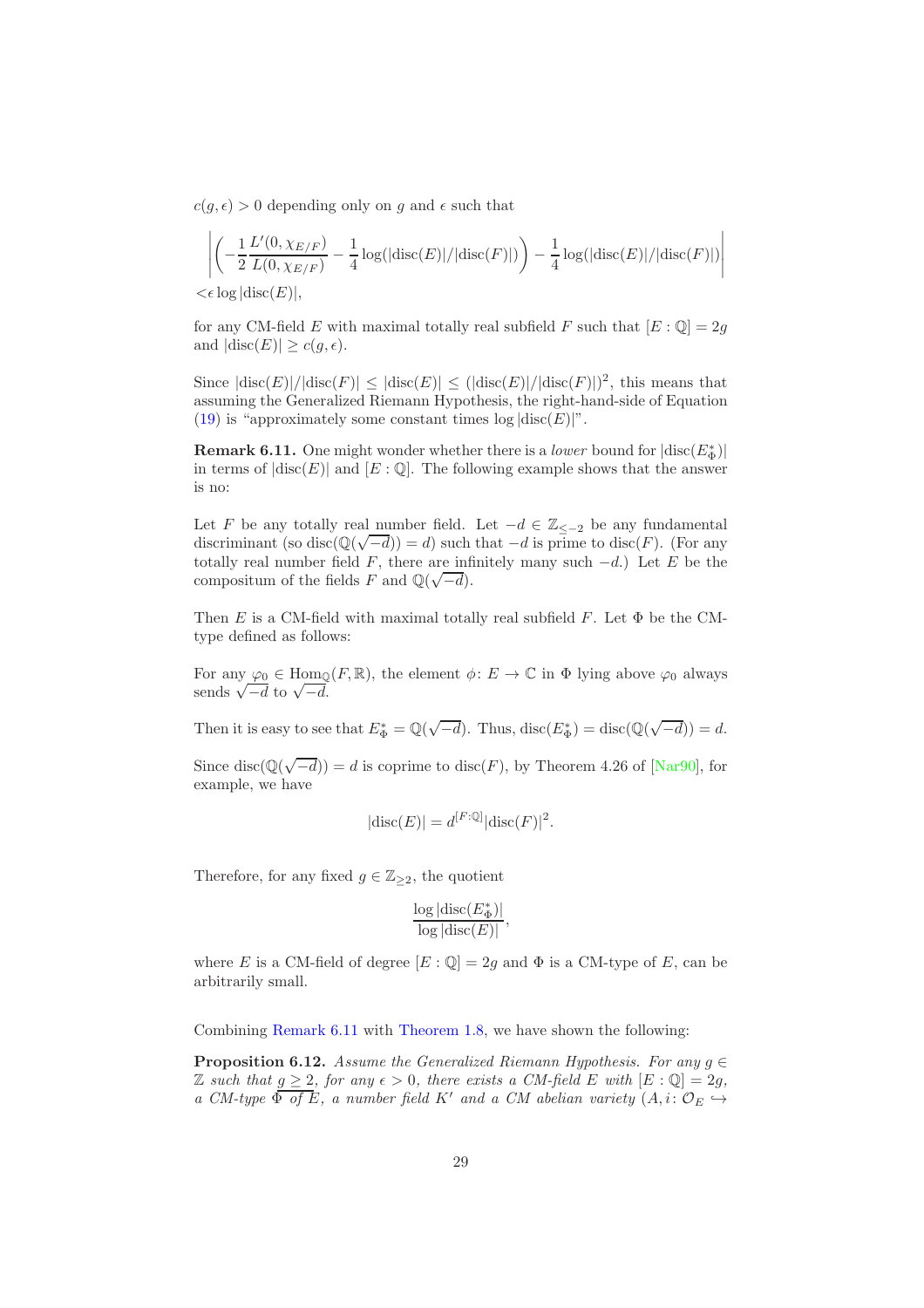$\text{End}_{K'}(A)$  over K' of CM-type  $\Phi$  such that the abelian variety A over K' has everywhere good reduction and

$$
\frac{1}{[K':\mathbb{Q}]} \log |\mathrm{disc}(K')| \le \epsilon \log |\mathrm{disc}(E)|.
$$

Remark 6.13. In view of [Remark 6.10](#page-27-0) and [Proposition 6.12,](#page-28-1) we cannot remove the "average" condition in [Theorem 1.6](#page-5-0) and [Theorem 1.7—](#page-5-1)Using only the [\(Proved\) averaged Colmez conjecture,](#page-18-1) we can only prove averaged analogues of [Theorem 1.3](#page-3-0) and [Theorem 1.4.](#page-4-0)

**Remark 6.14.** In Theorem  $6(i)$  of [\[Col98\]](#page-30-1), Colmez has proved that there exist effectively computable absolute constants  $C_{\text{Col,3}} > 0$ ,  $C_{\text{Col,4}} \in \mathbb{R}$  such that for any CM-field E of degree  $[E:\mathbb{Q}]=2g$  and any CM-type  $\Phi$  of E such that the following hold:

- 1.  $(E, \Phi)$  satisfies the Colmez conjecture,
- 2. For any irreducible Artin character  $\chi$  such that  $m_{(E,\Phi)}(\chi) \neq 0$ , the Artin conjecture for  $\chi$  holds (i.e. the Artin L-function  $L(s, \chi, \mathbb{Q})$  is holomorphic everywhere except possibly for a simple pole at  $s = 1$ ),

we have

$$
h^{\text{Falt}}_{(E,\Phi)} \geq C_{\text{Col},3} \cdot \mu_{(E,\Phi)} + gC_{\text{Col},4}.
$$

Let E be a CM-field of degree  $[E : \mathbb{Q}] = 2g$  and let  $\Phi$  be a CM-type of E. It is easy to see that for the function  $A^0_{(E,\Phi)}$  from  $Gal(\widetilde{E^*_{\Phi}}/\mathbb{Q})$  to  $\mathbb{C}$ , for any  $\sigma \in$  $Gal(E_{\Phi}^{*}/\mathbb{Q}),$   $A_{(E,\Phi)}^{0}(\sigma) = g$  if and only if  $\sigma = 1$ . Therefore, some calculations using the definition of the Artin conductor of Artin characters show that for any  $g \in \mathbb{Z}_{\geq 1}$ , there exist effectively computable constants  $C_{\mu,1}(g) > 0$ ,  $C_{\mu,2}(g) \in \mathbb{R}$ such that

$$
\mu_{(E,\Phi)} \ge C_{\mu,1}(g) \frac{1}{[E^*_{\Phi} : \mathbb{Q}]} \log |\mathrm{disc}(E^*_{\Phi})| + C_{\mu,2}(g)
$$

for any CM-field E of degree  $[E:\mathbb{Q}]=2g$  and any CM-type  $\Phi$  of E. We can compare this to [Theorem 1.8.](#page-6-0)

## <span id="page-29-0"></span>References

- <span id="page-29-1"></span>[AGHMP18] Fabrizio Andreatta, Eyal Z. Goren, Benjamin Howard, and Keerthi Madapusi Pera. Faltings heights of abelian varieties with complex multiplication. Ann. of Math. (2), 187(2):391–531, 2018.
- [Art86] M. Artin. Néron models. In Arithmetic geometry (Storrs, Conn., 1984), pages 213–230. Springer, New York, 1986.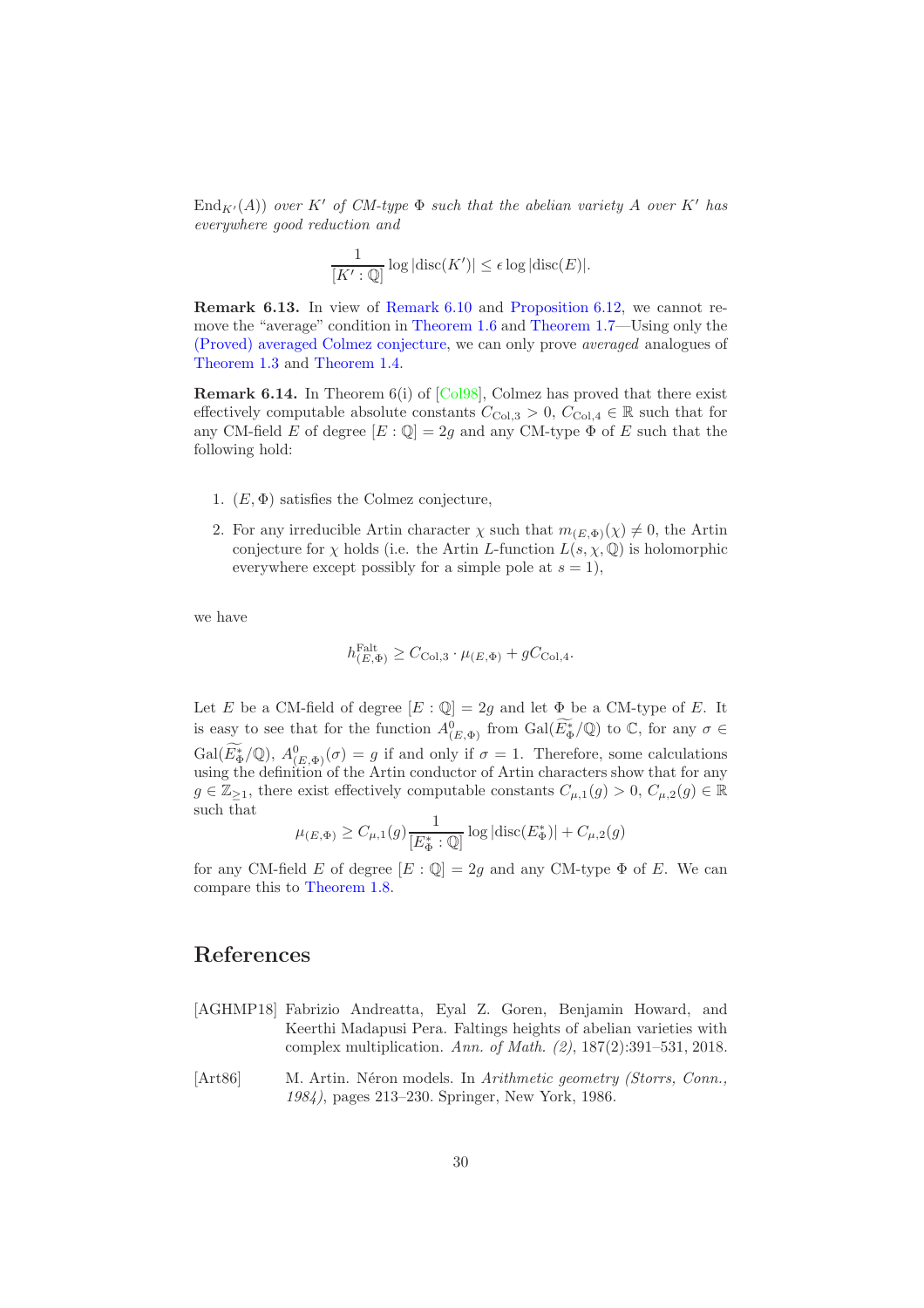- [BK94] Armand Brumer and Kenneth Kramer. The conductor of an abelian variety. Compositio Math., 92(2):227–248, 1994.
- [BLR90] Siegfried Bosch, Werner Lütkebohmert, and Michel Raynaud. Néron models, volume 21 of Ergebnisse der Mathematik und ihrer Grenzgebiete (3) [Results in Mathematics and Related Areas (3)]. Springer-Verlag, Berlin, 1990.
- <span id="page-30-2"></span>[Bos96] Jean-Benoît Bost. Arakelov geometry of abelian varieties. In Conference on Arithmetical Geometry, Berlin, March 21–26 1996. Max-Planck Institut für Mathematik Bonn. Preprint 96–51.
- <span id="page-30-3"></span>[CCO14] Ching-Li Chai, Brian Conrad, and Frans Oort. Complex multiplication and lifting problems, volume 195 of Mathematical Surveys and Monographs. American Mathematical Society, Providence, RI, 2014.
- [Cha86] Ching-Li Chai. Siegel moduli schemes and their compactifications over C. In Arithmetic geometry (Storrs, Conn., 1984), pages 231– 251. Springer, New York, 1986.
- <span id="page-30-0"></span>[Col93] Pierre Colmez. Périodes des variétés abéliennes à multiplication complexe. Ann. of Math. (2), 138(3):625–683, 1993.
- <span id="page-30-1"></span>[Col98] Pierre Colmez. Sur la hauteur de Faltings des variétés abéliennes à multiplication complexe. Compositio Math., 111(3):359–368, 1998.
- [Dav80] Harold Davenport. Multiplicative number theory, volume 74 of Graduate Texts in Mathematics. Springer-Verlag, New York-Berlin, second edition, 1980. Revised by Hugh L. Montgomery.
- [Fal83] G. Faltings. Endlichkeitssätze für abelsche Varietäten über Zahlkörpern. Invent. Math., 73(3):349-366, 1983.
- [GS00] Andrew Granville and H. M. Stark. abc implies no "Siegel zeros" for L-functions of characters with negative discriminant. Invent. Math., 139(3):509–523, 2000.
- [Hin07] Marc Hindry. Why is it difficult to compute the Mordell-Weil group? In Diophantine geometry, volume 4 of CRM Series, pages 197–219. Ed. Norm., Pisa, 2007.
- [How18] Benjamin Howard. On the averaged colmez conjecture, 2018.
- [Lan59] Serge Lang. Abelian varieties. Interscience Tracts in Pure and Applied Mathematics, No. 7. Interscience Publishers, Inc., New York; Interscience Publishers Ltd., London, 1959.
- [Lev96] B. Ya. Levin. Lectures on entire functions, volume 150 of Translations of Mathematical Monographs. American Mathematical Society, Providence, RI, 1996. In collaboration with and with a preface by Yu. Lyubarskii, M. Sodin and V. Tkachenko, Translated from the Russian manuscript by Tkachenko.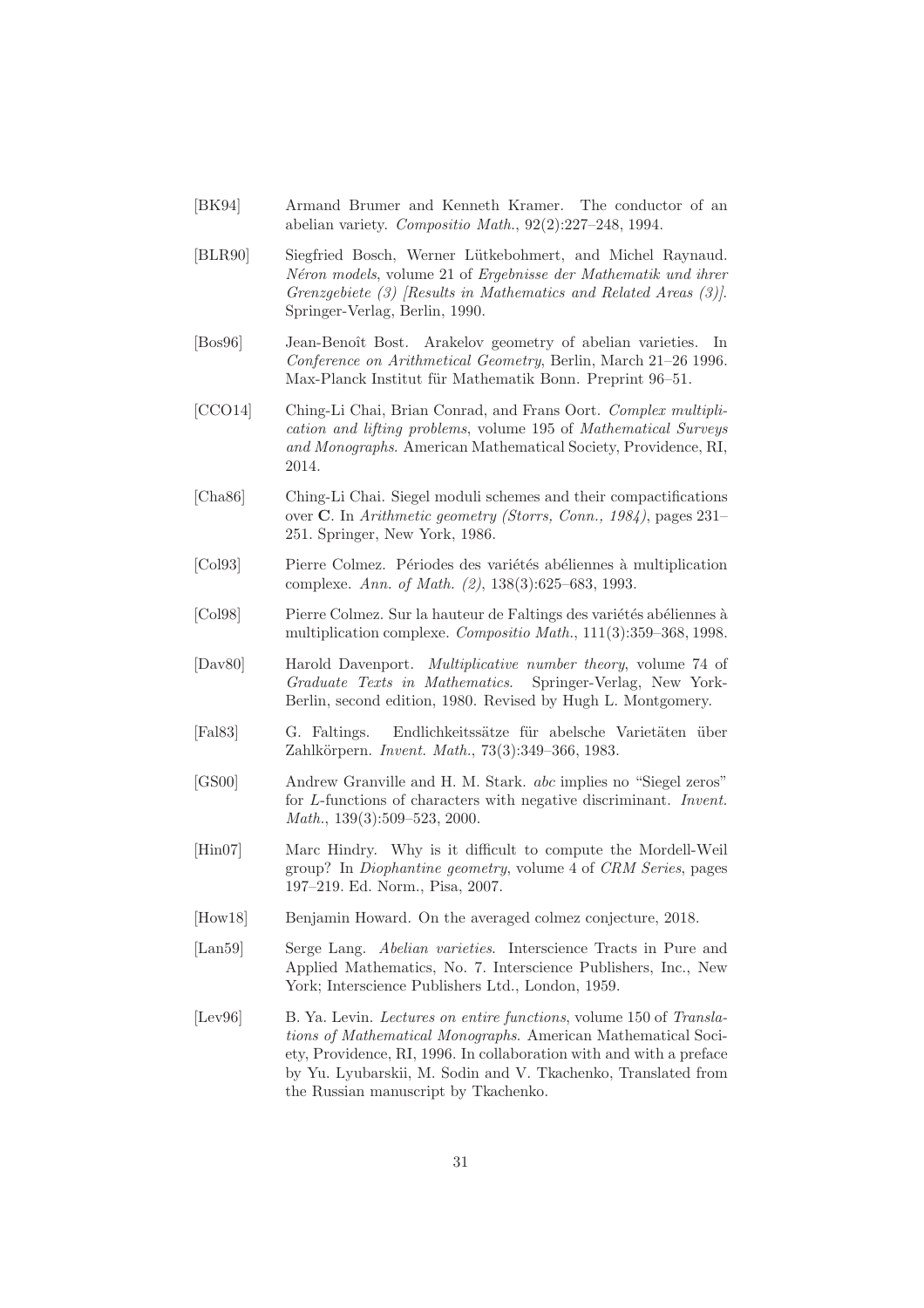- [Mil72] J. S. Milne. On the arithmetic of abelian varieties. *Invent. Math.*, 17:177–190, 1972.
- [Mil05] J. S. Milne. Introduction to Shimura varieties. In *Harmonic anal*ysis, the trace formula, and Shimura varieties, volume 4 of Clay Math. Proc., pages 265–378. Amer. Math. Soc., Providence, RI, 2005.
- [Mil08] James S. Milne. Abelian varieties (v2.00), 2008. Available at www.jmilne.org/math/.
- [Mil17] J. S. Milne. *Algebraic groups*, volume 170 of *Cambridge Studies in* Advanced Mathematics. Cambridge University Press, Cambridge, 2017. The theory of group schemes of finite type over a field.
- [Mil20] J.S. Milne. Class field theory (v4.03), 2020. Available at www.jmilne.org/math/.
- <span id="page-31-2"></span>[MM97] M. Ram Murty and V. Kumar Murty. Non-vanishing of L-functions and applications. Modern Birkhäuser Classics. Birkhäuser/Springer Basel AG, Basel, 1997. [2011 reprint of the 1997 original] [MR1482805].
- <span id="page-31-5"></span>[MP05] Yuri Ivanovic Manin and Alexei A. Panchishkin. Introduction to modern number theory, volume 49 of Encyclopaedia of Mathematical Sciences. Springer-Verlag, Berlin, second edition, 2005. Fundamental problems, ideas and theories, Translated from the Russian.
- [N $64$ ] André Néron. Modèles minimaux des variétés abéliennes sur les corps locaux et globaux. *Inst. Hautes Études Sci. Publ. Math.*, (21):128, 1964.
- <span id="page-31-6"></span>[Nar90] Władysław Narkiewicz. Elementary and analytic theory of algebraic numbers. Springer-Verlag, Berlin; PWN—Polish Scientific Publishers, Warsaw, second edition, 1990.
- <span id="page-31-0"></span>[Obu13] Andrew Obus. On Colmez's product formula for periods of CMabelian varieties. Math. Ann., 356(2):401–418, 2013.
- [Ogg67] A. P. Ogg. Elliptic curves and wild ramification. Amer. J. Math., 89:1–21, 1967.
- <span id="page-31-4"></span>[Ser79] Jean-Pierre Serre. Local fields, volume 67 of Graduate Texts in Mathematics. Springer-Verlag, New York-Berlin, 1979. Translated from the French by Marvin Jay Greenberg.
- [Shi98] Goro Shimura. Abelian varieties with complex multiplication and modular functions, volume 46 of Princeton Mathematical Series. Princeton University Press, Princeton, NJ, 1998.
- <span id="page-31-3"></span>[ST68] Jean-Pierre Serre and John Tate. Good reduction of abelian varieties. Ann. of Math. (2), 88:492–517, 1968.
- <span id="page-31-1"></span>[Sta74] H. M. Stark. Some effective cases of the Brauer-Siegel theorem. Invent. Math., 23:135–152, 1974.